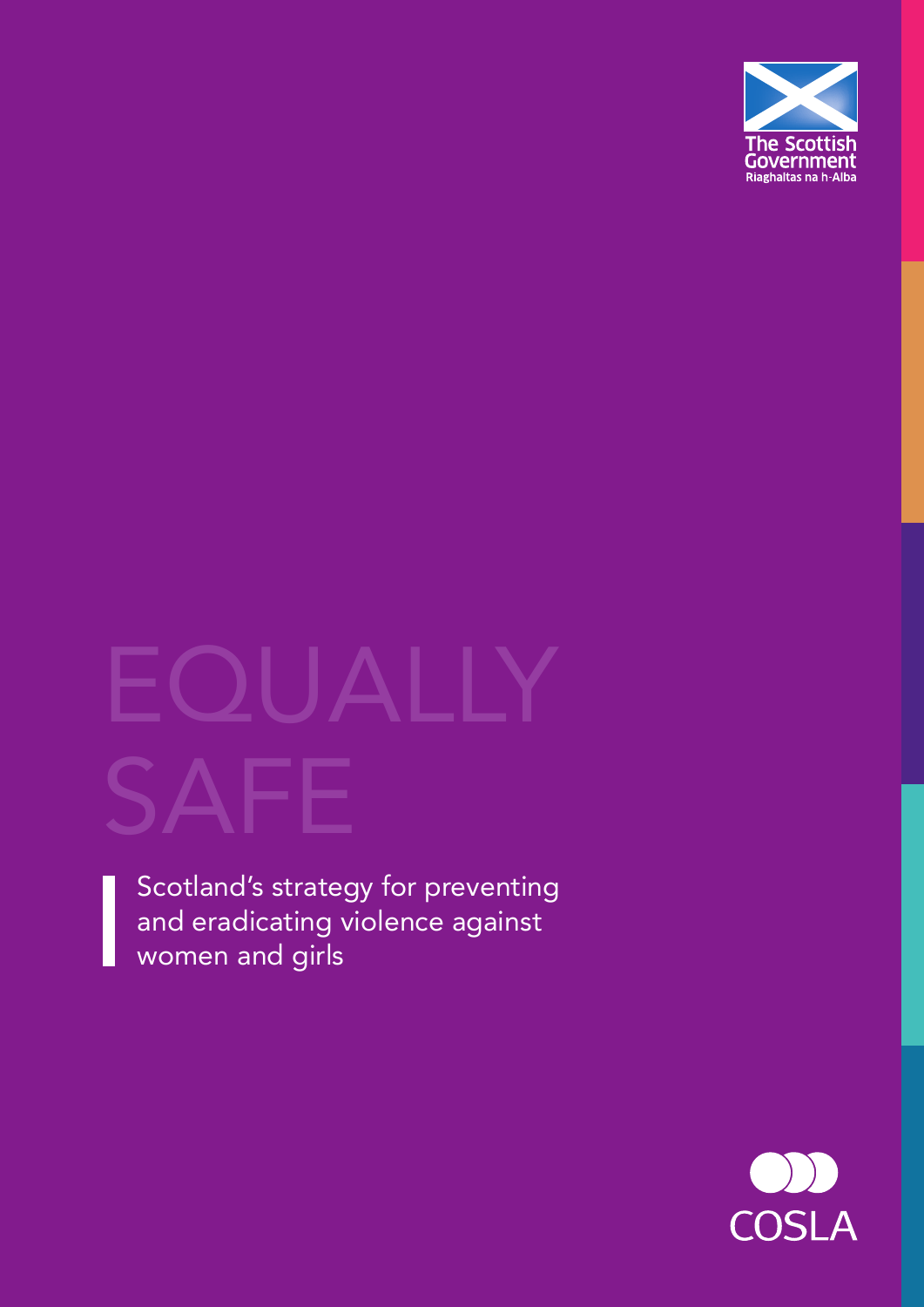## **At a glance**

#### **Our aim**

Our aim is to prevent and eradicate violence against women and girls, creating a strong and flourishing Scotland where all individuals are equally safe and respected, and where women and girls live free from such abuse – and the attitudes that help perpetuate it.

#### ↓

#### **To achieve this our priorities are to ensure that**

| Scottish society           | Women and girls     | Interventions are                             | Men desist from                               |
|----------------------------|---------------------|-----------------------------------------------|-----------------------------------------------|
| embraces                   | thrive as equal     | early and                                     | all forms of                                  |
| equality and               | citizens: socially, | effective,                                    | violence against                              |
| mutual respect,            | culturally,         | preventing                                    | women and girls                               |
| and rejects all            | economically and    | violence and                                  | and perpetrators                              |
| forms of violence          | politically         | maximising the                                | of such violence                              |
| against women<br>and girls |                     | safety and<br>wellbeing of<br>women and girls | receive a robust<br>and effective<br>response |

## **Our key objectives**

| Positive gender<br>roles are<br>promoted                                                                | Women and girls<br>feel safe,<br>respected and<br>equal in our<br>communities                                          | Justice responses are robust, swift,<br>consistent and coordinated                                                 |                                                                                                                                                     |
|---------------------------------------------------------------------------------------------------------|------------------------------------------------------------------------------------------------------------------------|--------------------------------------------------------------------------------------------------------------------|-----------------------------------------------------------------------------------------------------------------------------------------------------|
| People enjoy<br>healthy, positive<br>relationships                                                      | Women and men<br>have equality of<br>opportunity<br>particularly with<br>regard to access<br>to power and<br>resources | Women and girls<br>access relevant,<br>effective and<br>integrated<br>services                                     | Men who carry<br>out violence<br>against women<br>and girls are<br>identified early<br>and held to<br>account by the<br>criminal justice<br>system. |
| <b>Individuals and</b><br>communities<br>recognise and<br>challenge violent<br>and abusive<br>behaviour |                                                                                                                        | Service providers<br>competently<br>identify violence<br>against women<br>and girls, and<br>respond<br>effectively | Men who carry<br>out violence<br>against women<br>and girls must<br>change their<br>behaviour and<br>are supported to<br>do so                      |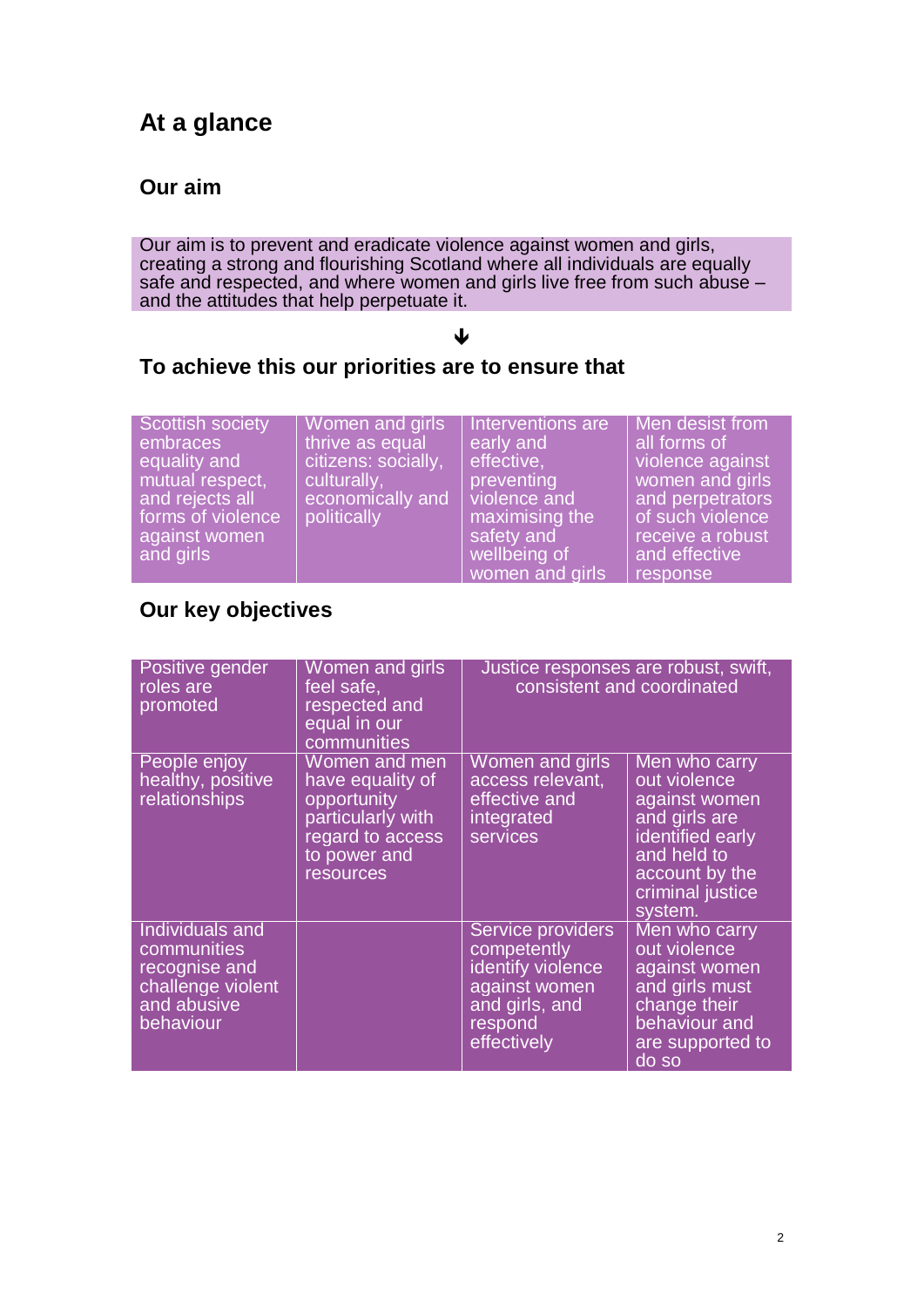## **National Performance Framework outcomes**

| We live our lives<br>free from crime,<br>disorder and<br>danger                                  | We have tackled<br>the significant<br>inequalities in<br><b>Scottish society</b>                                             | We have strong<br>resilient and<br>supportive<br>communities<br>where people<br>take responsibility<br>for their own<br>actions and how<br>they affect others | Our children have<br>the best start in<br>life and are ready<br>to succeed |
|--------------------------------------------------------------------------------------------------|------------------------------------------------------------------------------------------------------------------------------|---------------------------------------------------------------------------------------------------------------------------------------------------------------|----------------------------------------------------------------------------|
| We have<br>improved the life<br>chances for<br>children, young<br>people and<br>families at risk | Our public<br>services are high<br>quality,<br>continually<br>improving,<br>efficient and<br>responsive to<br>people's needs | We realise our<br>full economic<br>potential with<br>more and better<br>employment<br>opportunities for<br>our people                                         | We live longer,<br>healthier lives                                         |

"There is one universal truth, applicable to all countries, cultures and communities: violence against women is never acceptable, never excusable, never tolerable."

#### **United Nations Secretary-General, Ban Ki-Moon**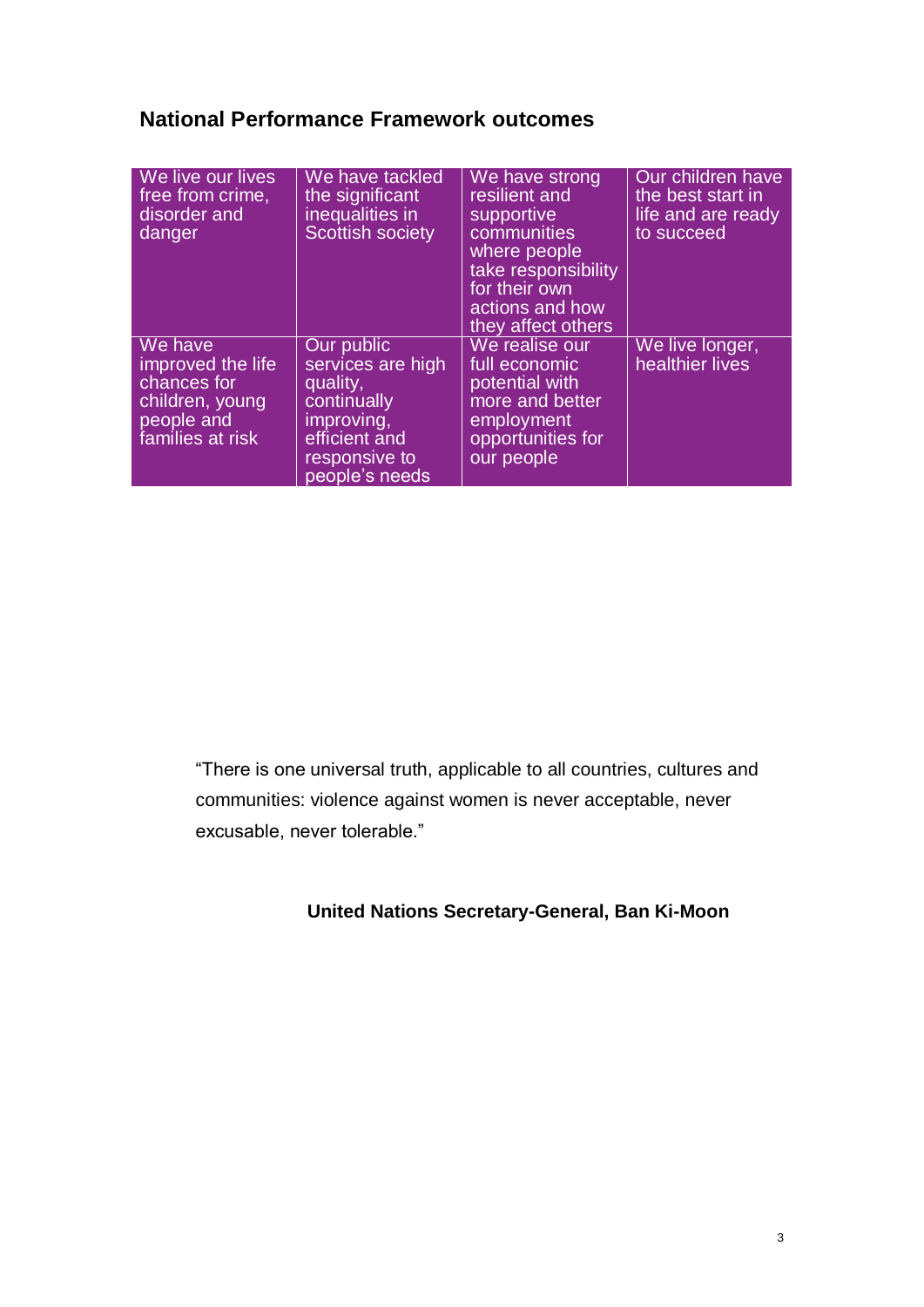## **Contents**

## Page

## **Foreword**

| By Shona Robison MSP &    | 5 |
|---------------------------|---|
| Councillor Harry McGuigan |   |

## **Equally Safe**

| Introduction           | 8  |
|------------------------|----|
| Our strategic approach | 12 |
| Where we are now       | 16 |
| Where we want to be    | 20 |
| How we will get there  | 35 |
| The next step          |    |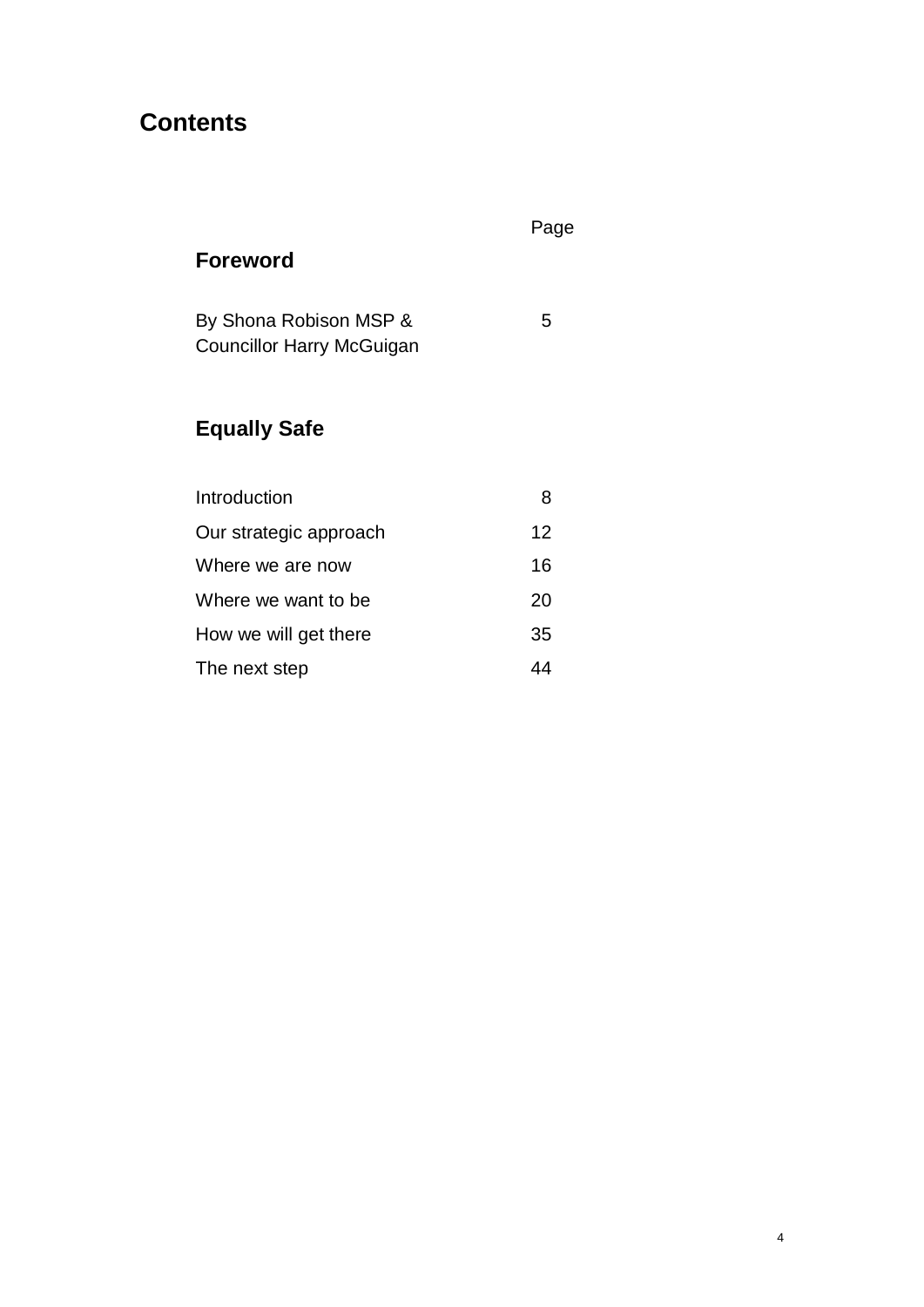#### **Foreword**

 $\overline{a}$ 

Violence against women and girls, in any form, has no place in our vision for a safe, strong, successful Scotland. It damages health and wellbeing, limits freedom and potential, and is a violation of the most fundamental human rights.

This strategy, has been developed by the Scottish Government and COSLA in association with a wide range of partners including our specialist Violence Against Women support organisations such as Scottish Women's Aid and Rape Crisis Scotland alongside Police Scotland and Health Scotland. It is our country's strategy to take action on all forms of violence against women and girls.

By this we mean violent and abusive behaviour directed at women and girls precisely because they are women and girls, carried out predominantly by men. Behaviour that stems from ongoing inequality between men and women, and includes domestic abuse, rape, sexual assault, forced marriage, female genital mutilation (FGM) and prostitution.

Whatever form it takes, violence against women and girls can have an immediate and long-lasting impact on the individuals and families directly involved. It impacts on the wider health, wellbeing and safety of our communities breeding a culture where this type of harm tolerated – sometimes even condoned – and as a result is allowed to continue. This is quite simply unacceptable for modern day Scotland and does not reflect the country of equality we aspire to become.

On a practical level, the cost implications of failing to address the prevalence and implications of violence against women and girls are significant<sup>1</sup>, amounting to an estimated £1.6 billion for domestic abuse and £4 billion for violence against women in all its forms. Expenditure that could be used elsewhere and help Scotland realise its full potential.

This isn't to say we haven't made progress in recent decades. The work of our partners and a wide range of organisations over many years has placed violence against women firmly on the agenda of government and mainstream services. Significant investment in services and provision have been made by consecutive Scottish

<sup>1</sup> Costs allow for a Scottish population roughly 10% of England and Wales, using figures from the 2009 update of *The Cost of Domestic Violence* by Walby S (2004), available at http://www.lancaster.ac.uk/sociology/profiles/sylvia-walby; and *Hard knock life* by Justine Järvinen J, Kail A and Miller I (2008), available at

[http://www.rapecrisisscotland.org.uk/workspace/publications/Hard-knock-life001-copy.jpg,](http://www.rapecrisisscotland.org.uk/workspace/publications/Hard-knock-life001-copy.jpg) pages 10 & 11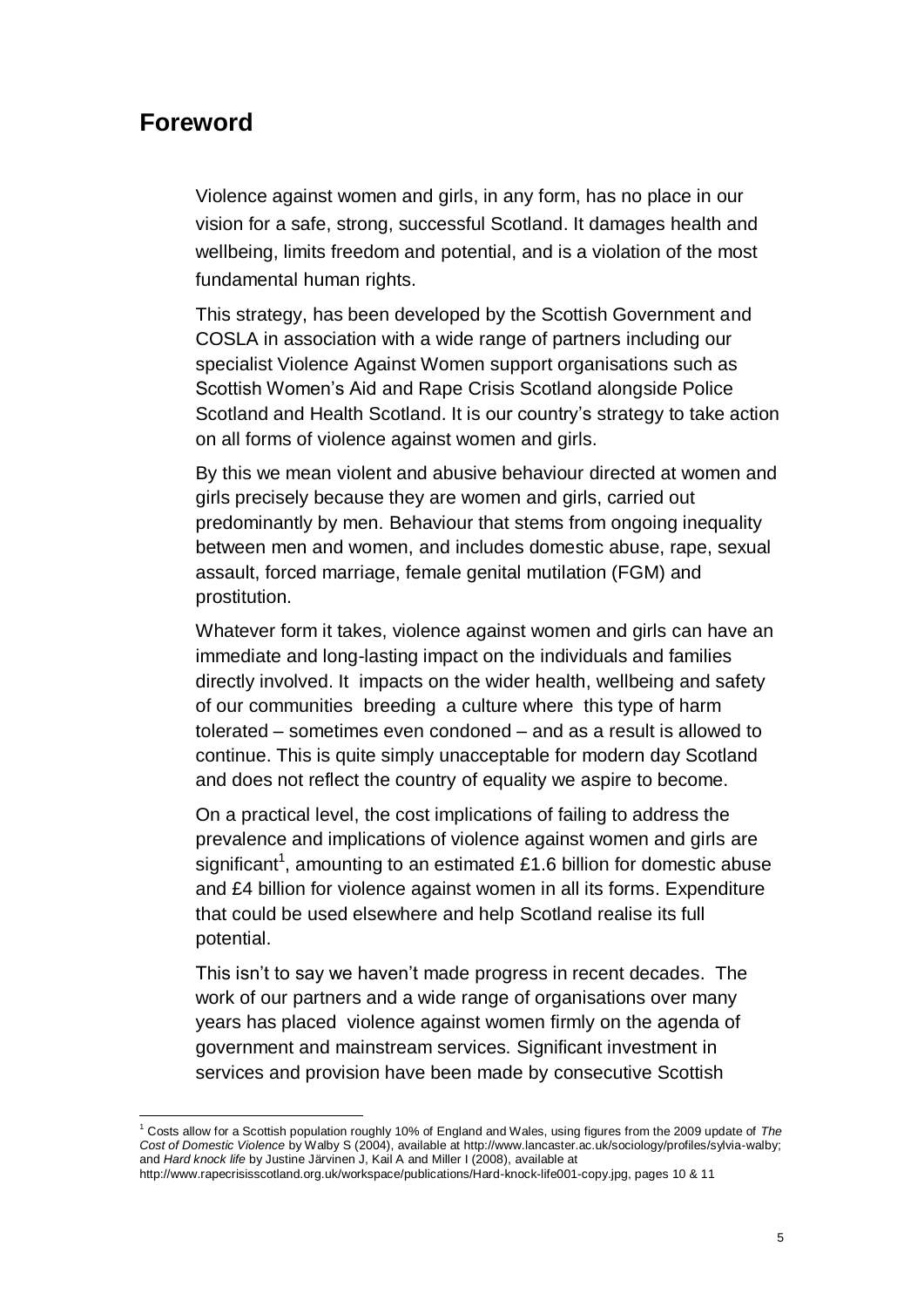Governments and local authorities. The issue is a priority for the police and of key importance to statutory agencies who are serious in tackling perpetrators and addressing violence against women.

However it is clear that much more needs to be done, building on where we've been and where we are now in relation to understanding what works. We need to eliminate the systematic gender inequality that lies at the root of violence against women and girls, and we need to be bold in how we do it. At the same time, we need to make the best use of increasingly limited resources, giving careful consideration to where to make further investment.

Each and every area of government and wider society has an important role to play in tackling this pernicious issue. Specialist organisations remain key in supporting those affected by violence and abuse of course, but it is not just an issue for them. It needs the engagement of the full range of interests including, local authorities, Police Scotland, NHS Scotland, Community Planning Partnerships, the civil and criminal justice systems, social work, housing, media, the business sector, employer bodies, trade unions, third sector organisations along with individuals and communities too.

It is only by working together across every area of Scottish life that we will successfully prevent and eradicate violence against women and girls.

This then, is a strategy that demands major and sustained change from us all so that we can create a Scotland to be proud of, where all our citizens flourish and are **Equally Safe**.

Sport, Equalities and Safety Pensioners' Rights

#### **Shona Robison MSP**, **Councillor Harry McGuigan**,

Cabinet Secretary for COSLA spokesperson on Commonwealth Games, Community Wellbeing and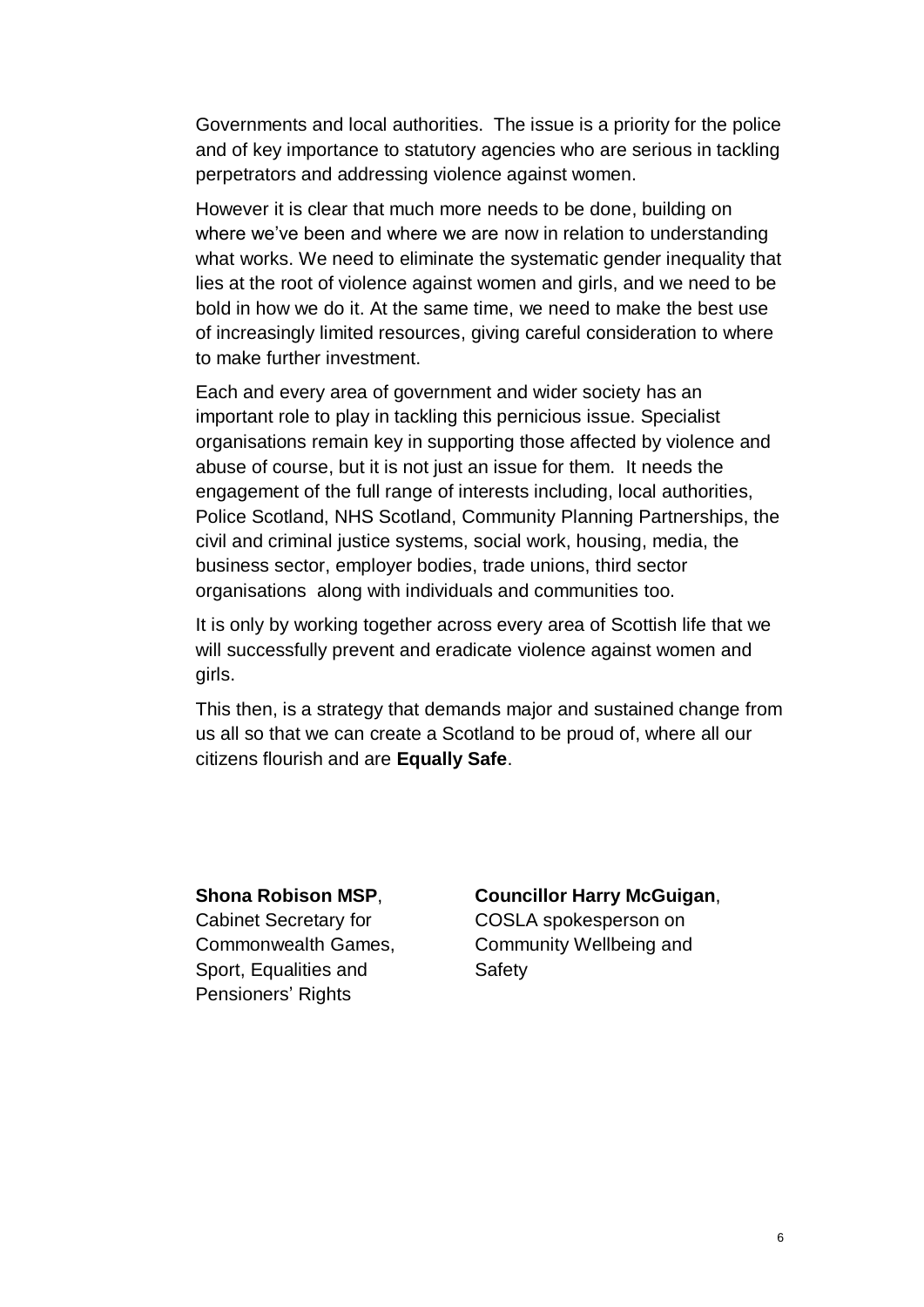## **1. Introduction**

"I can't believe how different I feel now. I'm so much stronger and no longer blame myself for the past."

Service user, West Lothian Domestic and Sexual Assault Team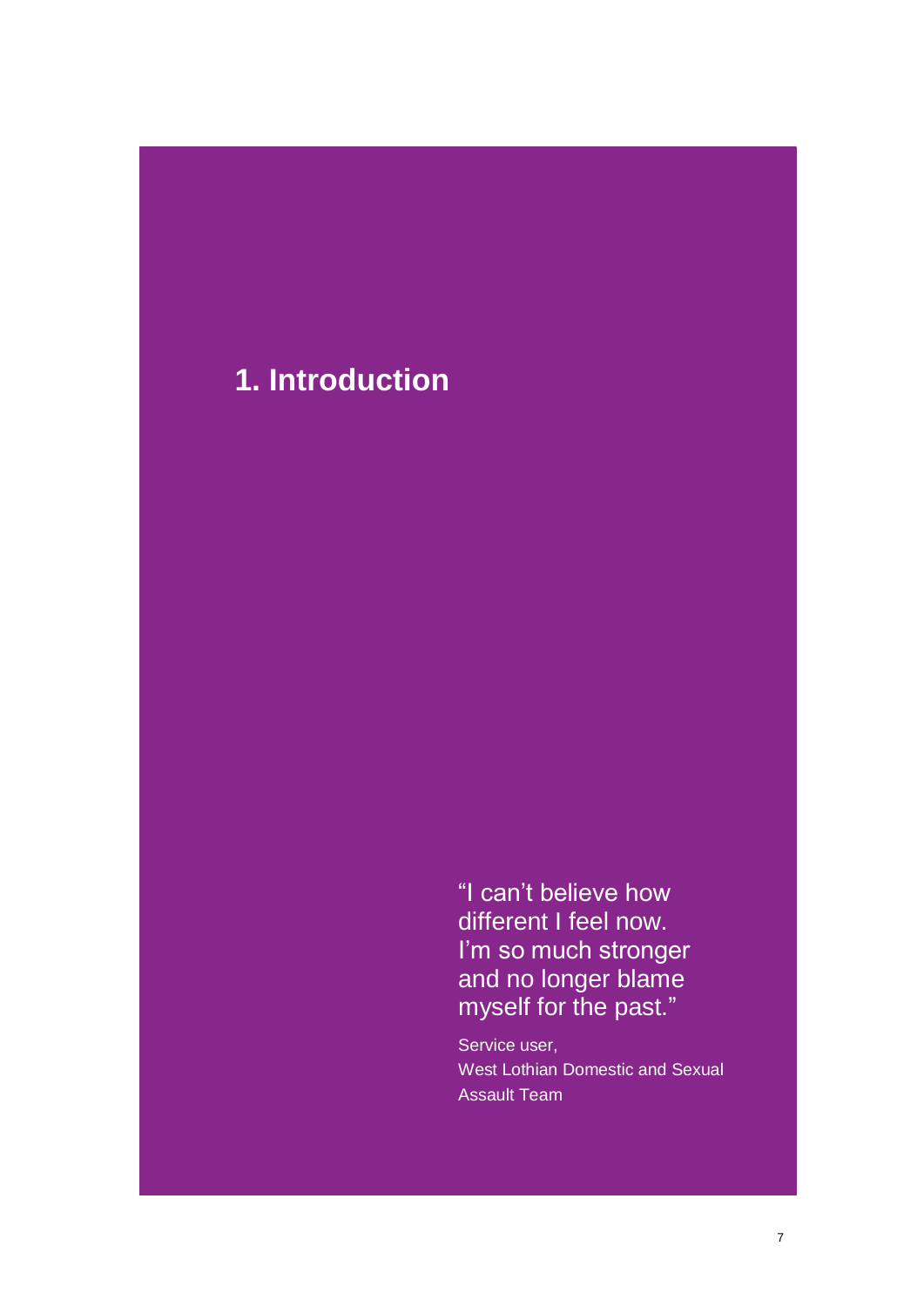## **1. Introduction**

#### **1.1 Our aim**

Our aim is to prevent and eradicate violence against women and girls, creating a strong and flourishing Scotland where all individuals are equally safe and respected, and where women and girls live free from such abuse – and the attitudes that help perpetuate it.

Ambitious? Undoubtedly. But to aspire to anything less is unacceptable. No woman or girl in Scotland should be subject to violence or abuse of any kind, physical or non-physical.

There are no quick fixes to this deep-rooted problem. Instead it requires significant social, cultural and attitudinal change over the longterm; change that calls for the sustained commitment not just of a wide range of partners but individuals and communities too.

In the drive to achieve our long-term aim we are clear about the importance of focusing on prevention but we must also be realistic and recognise that women and girls will continue to experience violence in all its forms today, tomorrow and for some time to come. Therefore, intervention services remain key. As a result both prevention and intervention will remain fundamentally important in our future work.

#### **All forms, all women**

Equally Safe is Scotland's strategy to tackle *all* forms of violence against women and girls: domestic abuse, rape and sexual assault; sexual harassment and intimidation at work and in public; stalking; commercial sexual exploitation such as prostitution, pornography and human trafficking; dowry-related violence; female genital mutilation (FGM); forced marriage; and so-called 'honour' based violence. We know that our approach is more developed for some of the forms of violence and abuse than others and this strategy will provide a framework for helping to address this as part of future work. The strategy recognises that women and girls are at risk of such abuse precisely *because* they are female and it aligns with the UN definition of violence against women that includes the girl child, reflecting that this risk is present throughout life. It is gender, rather than age, that predicts an individual's likelihood of experiencing inequality and the forms of violence described above, with girls, young women and adult women all at risk because they are female.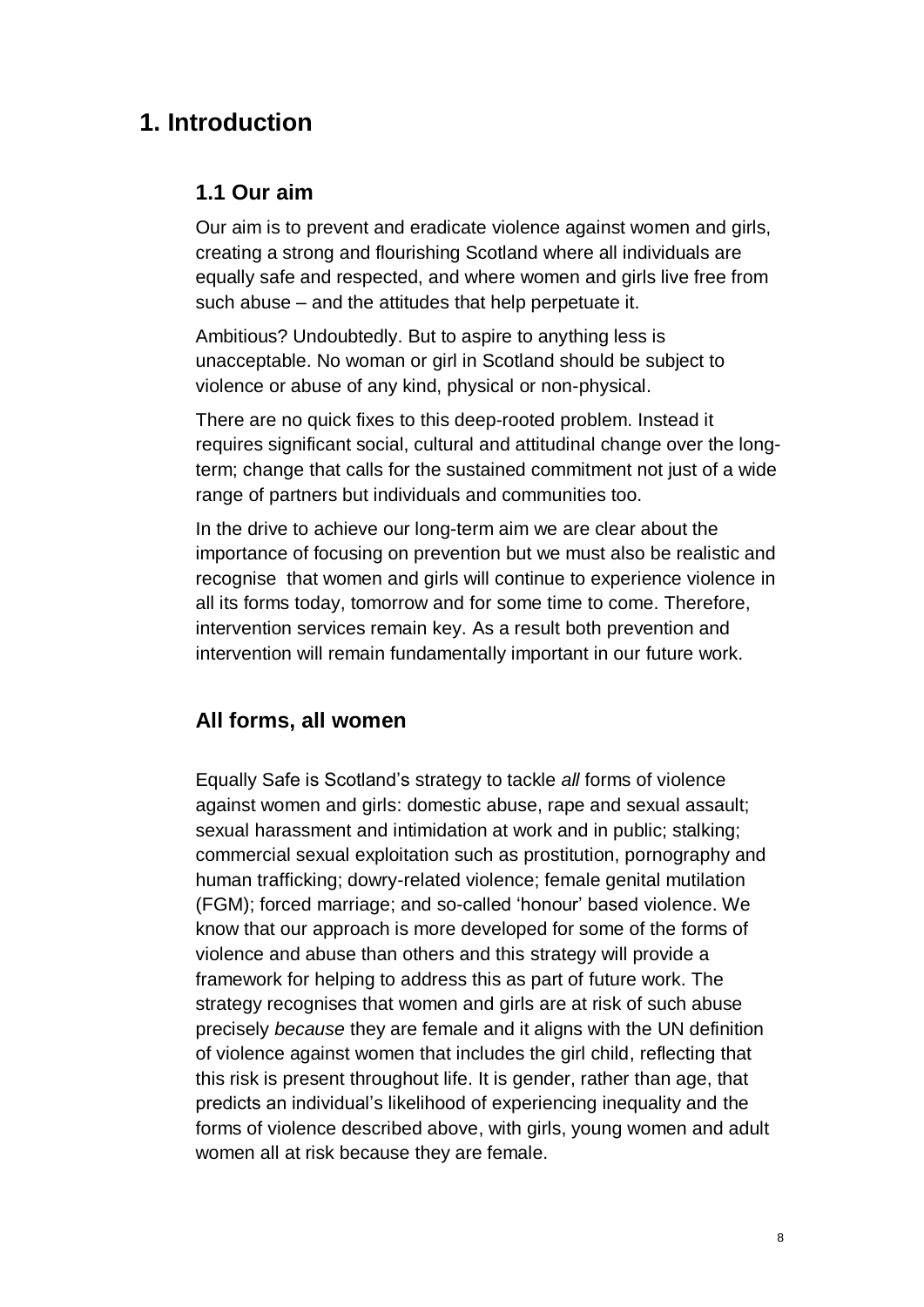Clearly, boys and men can also experience violence and we are in no way diminishing the seriousness of that experience or proposing to alter the support on offer to them. What we are aiming to highlight however, is that being female in itself can lead to a range of discrimination and disadvantage, including experiencing male violence, and that this has to stop.

Not only that but violence against women can have significant consequences beyond those experienced by the individual. Children and young people growing up in the same family setting can be badly affected, whether as victims of violence directly or as witnesses to violence.

#### **Strategic framework**

Over the following pages, we set out our national strategy for preventing and eradicating violence against women and girls, informed by engagement with partners and the experiences of service providers and service users.

It starts with a shared understanding of the causes, risk factors and scale of the problem. It highlights the need to prioritise prevention. And it set out how we will develop the outcomes, indicators and performance measurement needed to realise our aim and priorities. This will be done by working collaboratively with partners, across policy areas and with a wide range of interests; by making best use of available resources and with clear governance and process.

What the strategy doesn't do is list the specific activity required of each of the different partners involved. Because **Equally Safe** is not a delivery plan. It's a strategic framework to help organisations and partners – individually and within Community Planning Partnerships – align their work with one shared goal: a strong, flourishing Scotland where women and girls live free from violence and the attitudes that help perpetuate it. The relevant outcomes and indicators and the actions we need to take to deliver our aim and priorities will be developed with partners.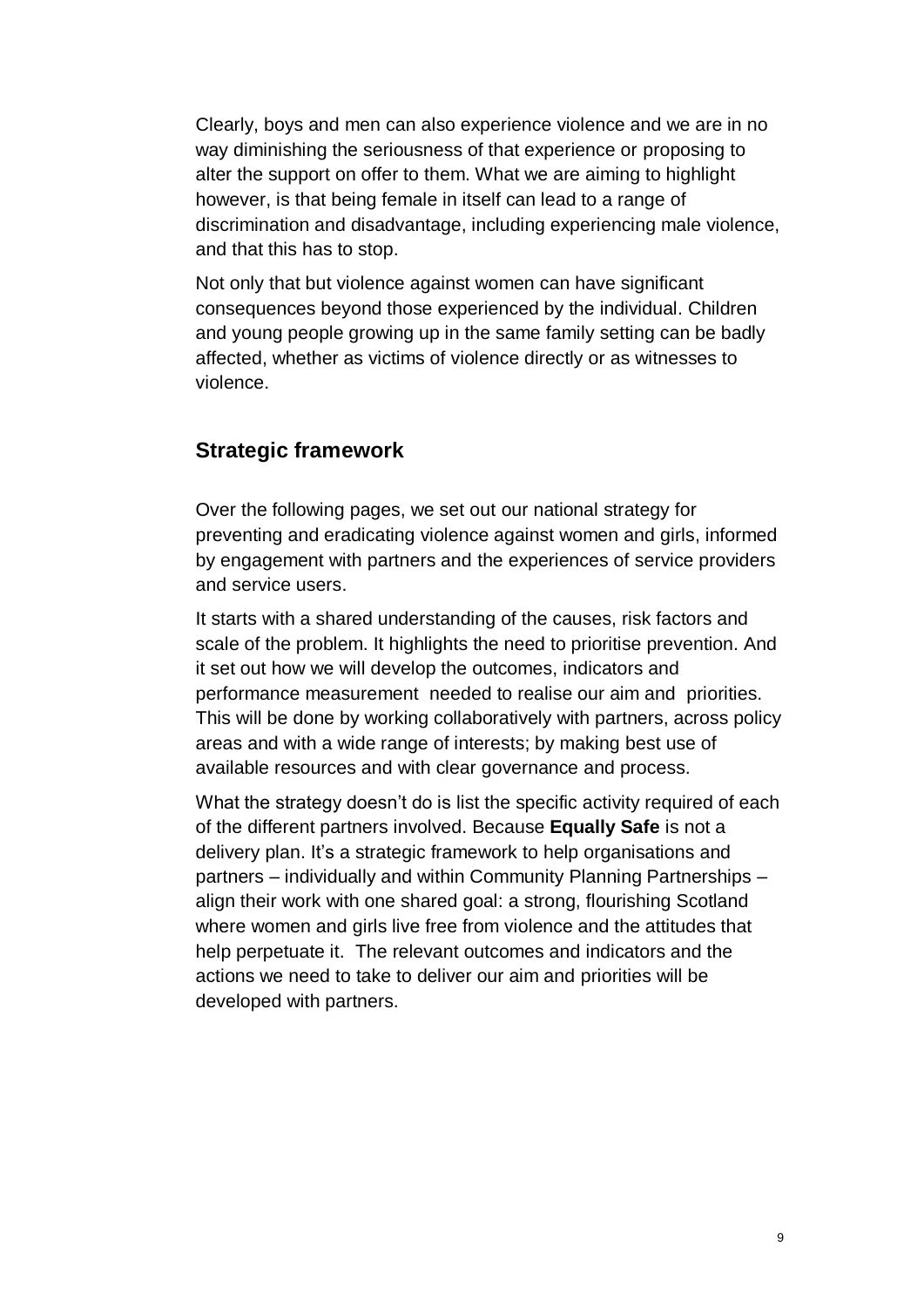#### **1.2 The wider context**

Not only is it our moral duty to take action against violence against women and girls, it is also our legal duty as set out by several international treaties and human rights obligations.

Amongst them are The Council of Europe Convention on Preventing and Combating Violence against Women and Domestic Violence  $(2011)^2$ ; The Global Platform for Action  $(1995)^3$  calling on governments to take integrated measures to prevent and eliminate violence against women and girls; The Human Rights Act  $(1988)^4$ ; and The United Nations Convention on the Elimination of Discrimination Against Women (CEDAW), an agenda for action to end discrimination against women.

Scotland is fully committed to meeting the benchmark set by each of these international treaties and obligations.

#### **National Performance Framework**

Preventing violence against women and girls is also essential to achieving the Scottish Government's overarching purpose: *"to focus government and public services on creating a more successful country, with opportunities for all of Scotland to flourish, through increasing sustainable economic growth."* 

It contributes to the Scottish Government strategic objectives in particular safer and stronger, healthier, and wealthier and fairer – and to eight of the national outcomes contained in the National Performance Framework.

Equally Safe also provides a strategic framework for the delivery of the Scottish Government's equality outcome on tackling violence against women<sup>5</sup>.

#### **Wider policy**

Work to prevent and eradicate violence against women and girls is interwoven into several other Scottish Government strategies, programmes and frameworks. These range from Curriculum for Excellence (2002), Equally Well (2008), Early Years Framework (2009), Early Years Collaborative (2012) and National Parenting Strategy (2012), to the Strategy for Justice in Scotland (2012) and Getting Our Priorities Right (2013).

 $\overline{a}$ 2 https://wcd.coe.int/ViewDoc.jsp?id=1772191

<sup>3</sup> http://www.un.org/womenwatch/daw/beijing/platform/

<sup>4</sup> http://www.equalityhumanrights.com/human-rights/what-are-human-rights/the-human-rights-act/

 $5$  This is of 13 equality-related outcomes introduced by Scottish Government in 2013 as part of meeting its

responsibilities under the public sector equality duty within the Equality Act 2010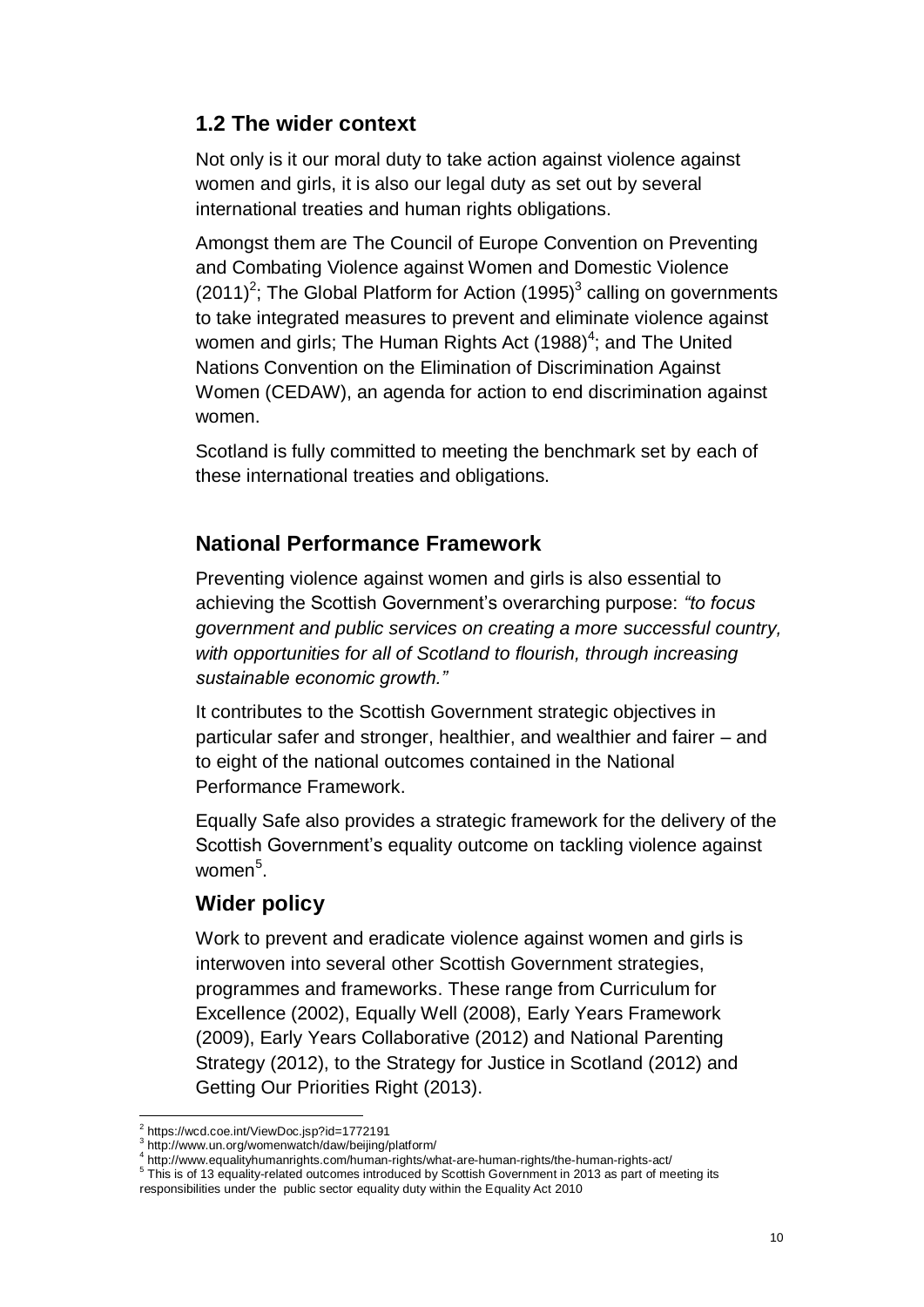Adding to these, Scotland's first National Action Plan for Human Rights (SNAP) 2013-2017 explicitly recognises that taking action to address violence against women and girls is needed to ensure we realise the human rights of all our citizens.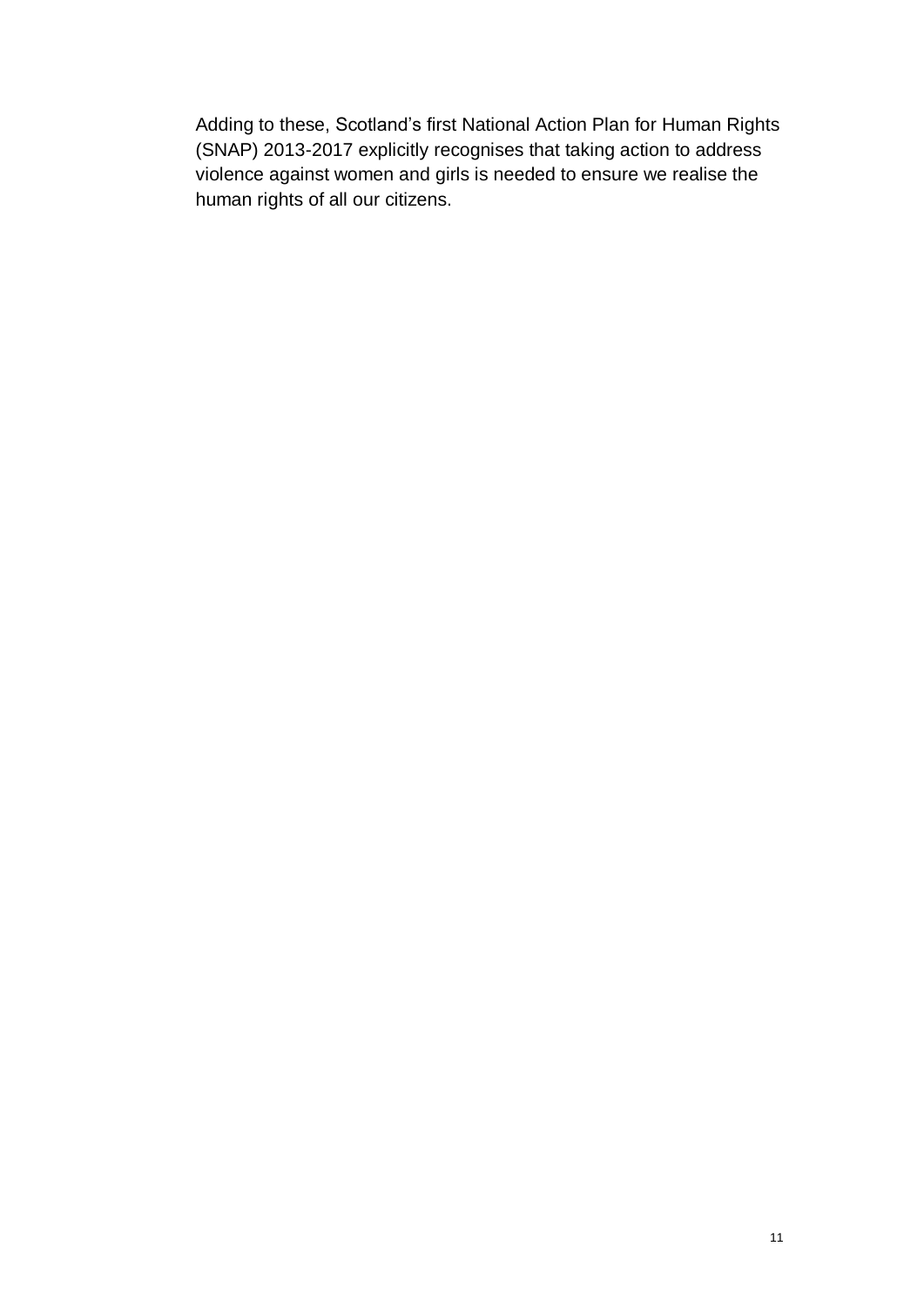## **2. Strategic approach**

"I feel more confident, like I'm getting my life back and I believe in myself again."

Service user, East Ayrshire Women's Aid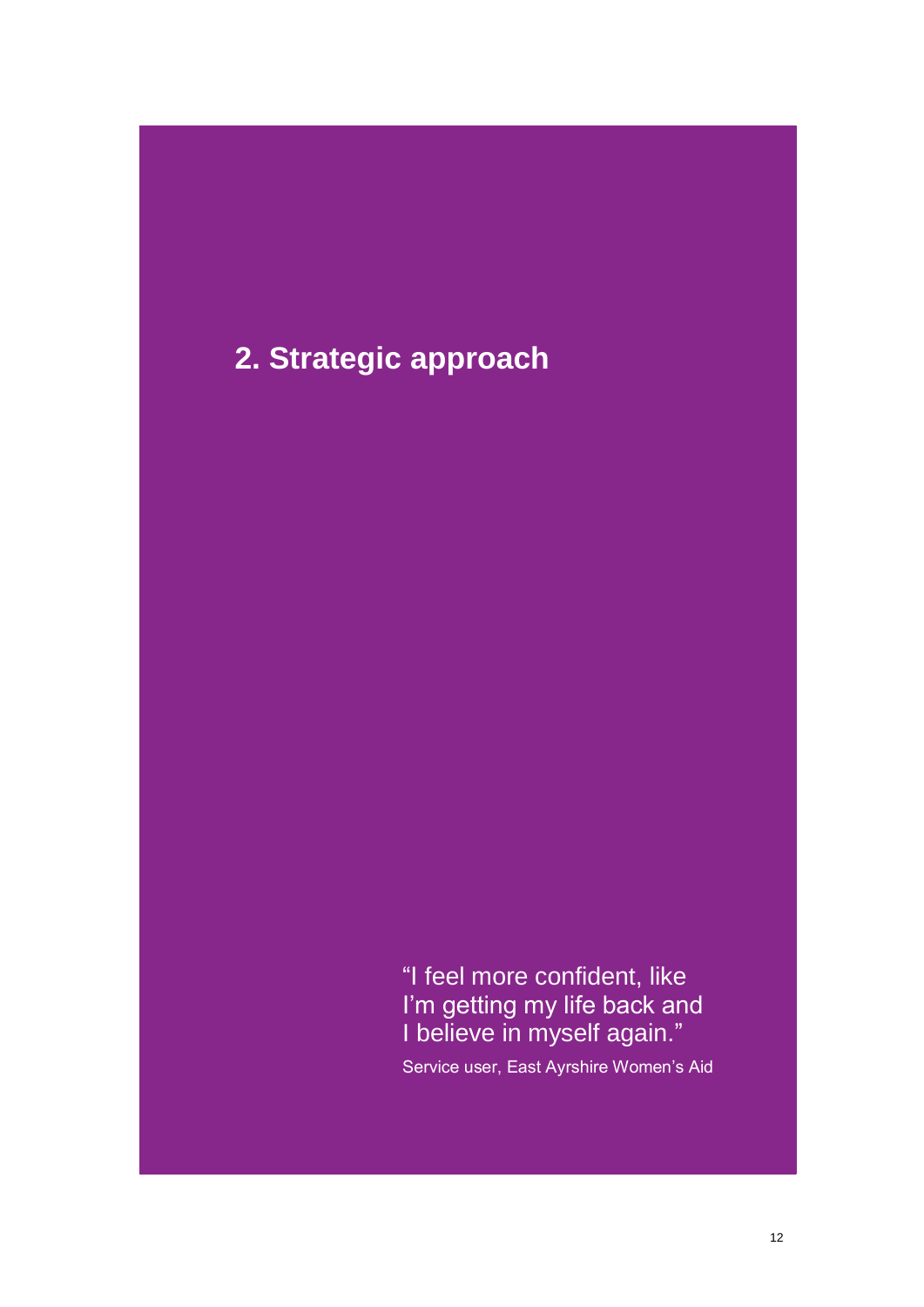## **2. Strategic approach**

#### **2.1 A shared understanding**

To be fully effective in our work, it's important that everyone involved has a shared understanding of violence against women and girls: the causes, risk factors and scale of the problem in Scotland.

The Scottish Government definition states:

"Gender-based violence is a function of gender inequality, and an abuse of male power and privilege. It takes the form of actions that result in physical, sexual and psychological harm or suffering to women and children, or affront to their human dignity, including threats of such acts, coercion or arbitrary deprivation of liberty, whether occurring in public or private life."

This is not to suggest that all men are violent. To be clear, the majority of men are not violent. Nor is it to deny that women use violence or that men use violence against men, including male partners.

But evidence shows that men commit the vast majority of violent crimes and sexual offences. During 2012-13 alone, there were 60,080 incidents of domestic abuse recorded by the police in Scotland.<sup>6</sup> Of these, 44,916 (80%) had a female victim and a male perpetrator.

Evidence also shows that the tactics of coercive control – behaviour that seeks to strip away the victim's freedom and sense of self – are rooted in gender inequality, roles and assumptions.

#### **Risk factors**

Whilst violence against women and girls occurs across all sections of society, not all women and girls are at equal risk.

Some factors can increase vulnerability to abuse and keep women trapped; factors such as age, financial dependence, poverty, disability, homelessness, insecure immigration status and ethnicity.

Addressing these additional risks therefore, will be a key requirement in our future work to prevent violence against women and girls. With this in mind, equality analysis and assessment will be an integral part of the process around the development of outcomes and interventions; the purpose of which will be to identify the impact of the strategy on the diversity of women and girls and, in doing so, inform targeted and appropriate preventative action.

l  $6$  Domestic Abuse Recorded by the Police in Scotland 2012-

<sup>13,</sup> http://www.scotland.gov.uk/Publications/2013/10/2411, (Section 3.1 - incidents of domestic abuse recorded by the police)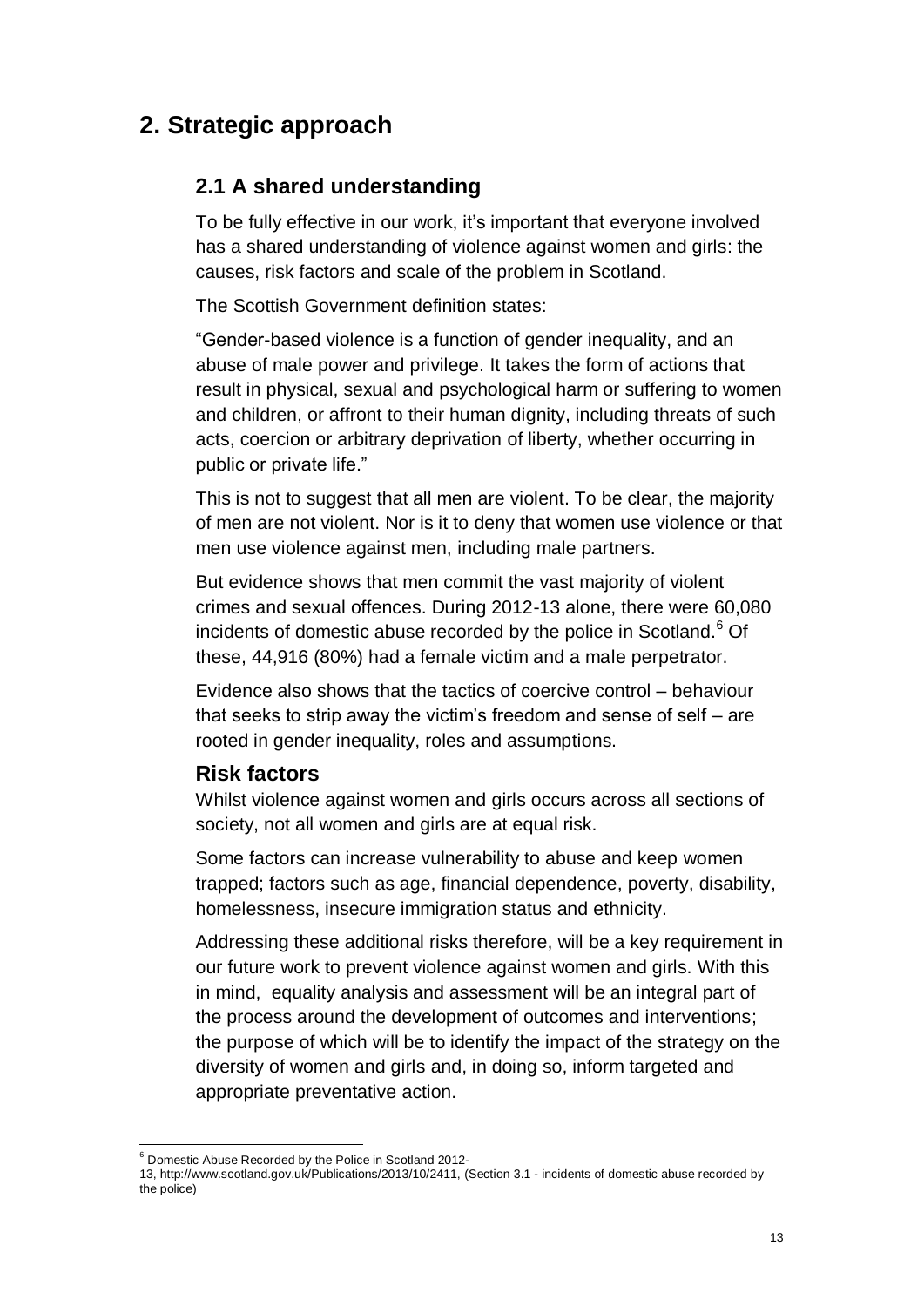#### **The scale of the problem**

Without doubt, violence against women and girls is a problem of global concern. But just what is the scale of the problem here in Scotland? Realistically, we only know the tip of the iceberg as all too often incidents of violence and abuse against women and girls go unreported.

However, the Scottish Crime and Justice Survey (SCJS $^7$ ) – an annual survey measuring adults' experiences and perceptions of crime in Scotland – collects information on women's experience of sexual victimisation and stalking through the self-completion section of the questionnaire and found that:

• 3% of adults had experienced serious sexual assault (including forcing or attempting to force someone to have sexual intercourse or take part in another sexual activity when they did not want to) since the age of 16. This varied by gender, with 4% of women experiencing serious sexual assault since the age of 16 compared with 1% of men.

8% of adults experienced at least one type of less serious sexual assault (including indecent exposure, sexual threats and sexually touching when it was not wanted) since the age of 16. This proportion was higher for women, with 13 per cent experiencing at least one form of less serious sexual offence since the age of 16, compared to two per cent of men.

• 6% of adults reported experiencing at least one form of stalking and harassment in the last 12 months. While the overall risk of stalking and harassment was equal for men and women, the risk varied according to the type of stalking and harassment. For example, of those who reported receiving unwanted emails or texts, 49 per cent were male and 51 per cent were female. In contrast, of those who experienced someone waiting or loitering outside their home or workplace, 71 per cent were female and 29 per cent were male.

These figures represent a mere snapshot but they do give some indication of the scale of the problem in present-day Scotland.

There is also evidence to suggest that adolescent and young women face a higher risk of violence from a partner than older groups. For example, the Scottish Crime and Justice Survey found that younger adults were more likely to have experienced abuse by a partner in the last 12 months, with rates varying from 5% of 16-24 year olds who had contact with a partner or ex-partner in that time to less than 1% of those aged 65 or older.

 $\overline{a}$  $7$  National Statistics – 2012/13 Scottish Crime and Justice Survey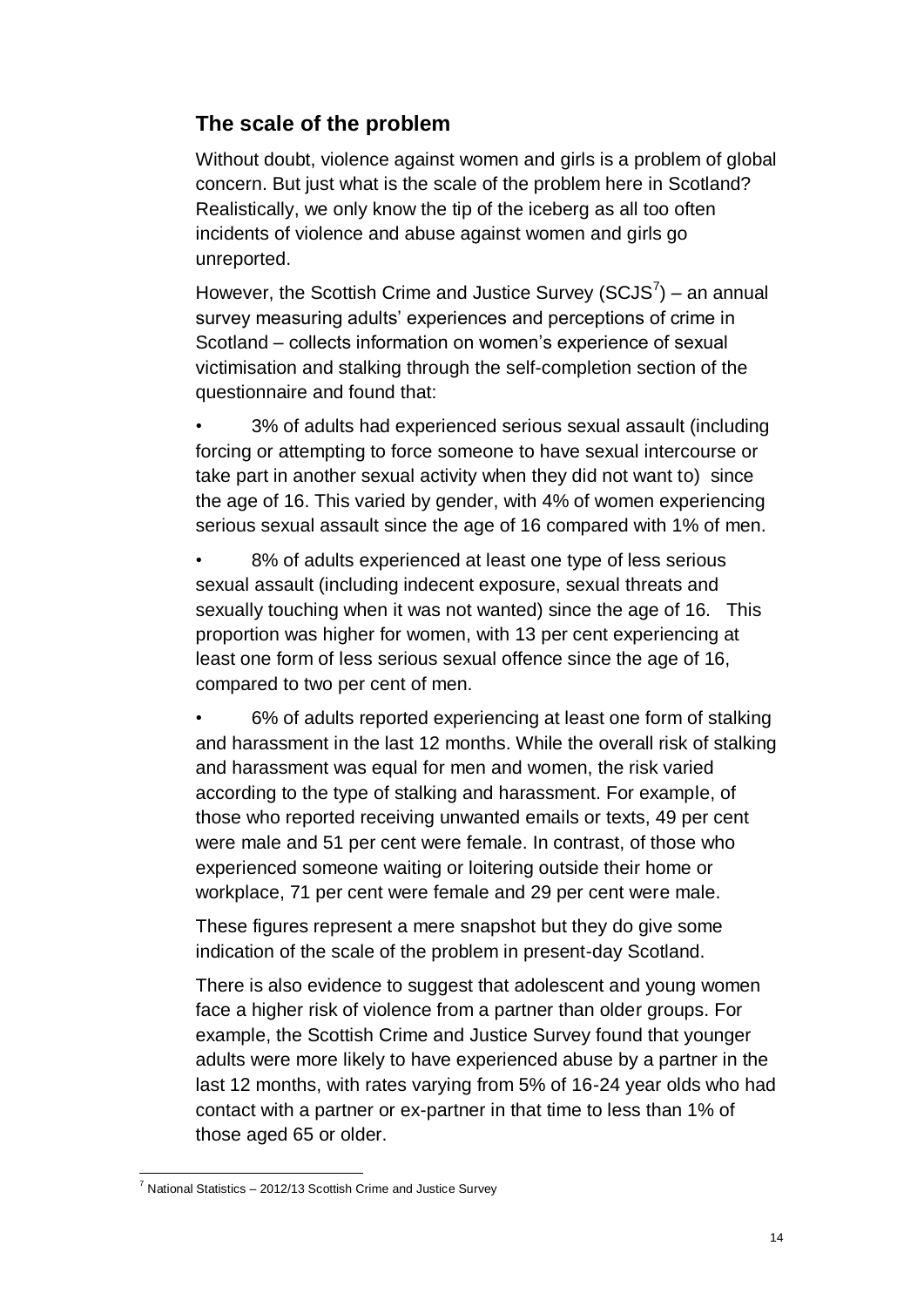In another study, published by NSPCC, one in three 13 to 17 year olds reported some form of sexual partner violence $8$ .

#### **2.2 Setting our sights on prevention**

Focusing on prevention in itself isn't new. In **Safer Lives: Changed Lives (2009)** prevention of violence against women and girls was a key objective. What is new is the level of priority we will assign to it.

**Equally Safe** will see a step change in emphasis on preventing violence from occurring in the first place, and where it does occur intervening at the earliest possible stage to minimise the harm caused.

Of course, we must continue our efforts to reduce levels of abuse and provide effective services for women and girls affected by violence and for perpetrators to change their behaviour and desist from further violence. However, by eradicating the problem altogether we can deliver even better outcomes.

Better for the individuals and communities we help keep safe from harm. Better for society as women and men enjoy greater equality. And better for the economy by enabling expenditure currently directed towards reactive measures to be redirected elsewhere.

#### **Challenging the norm**

Prevention challenges the notion that violence is inevitable or acceptable. It demands a fundamental change in the societal attitudes, values and structures that give rise to and sustain the problem.

It's the most ambitious approach we can take, demanding a determined effort over the long-term. It requires those working in public service delivery to engage with communities and those affected by violence and abuse to re-imagine and redesign existing services with a renewed and increased focus on prevention, and those working in other sectors, including the private sector, to identify where they can pursue preventative measures.

It's also the most challenging approach as the positive effects of preventative measures may take some years to deliver noticeable benefits at a time when public resources are already squeezed and demand for measurable results is heightened.

But prevention is the *only* approach if we are to achieve our aim of a strong and flourishing Scotland where all individuals, regardless of gender, live **Equally Safe**.

 $\overline{a}$ <sup>8</sup> http://www.nspcc.org.uk/Inform/research/findings/partner\_exploitation\_and\_violence\_wda68092.html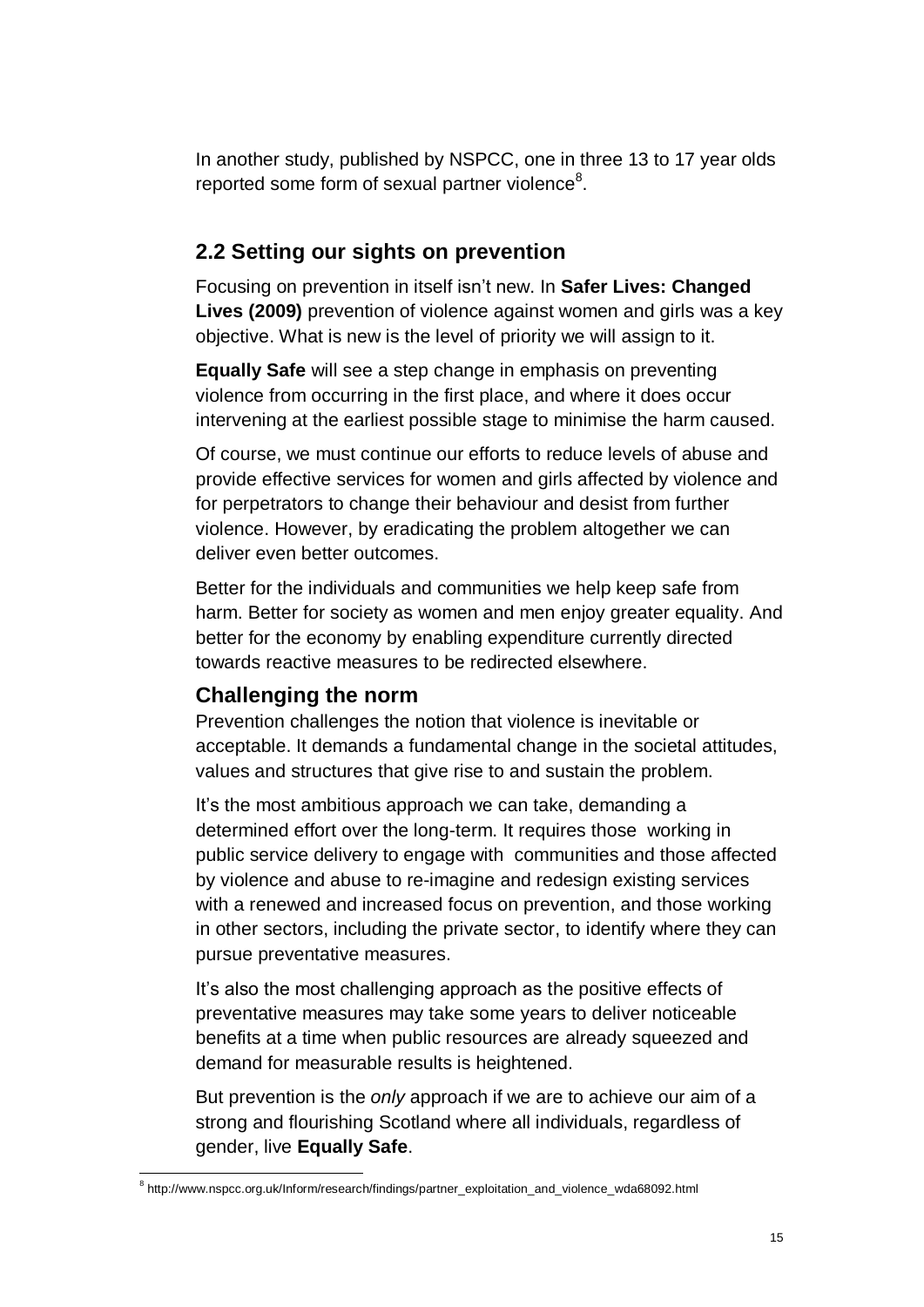## **3. Where we are now**

"Having someone who understood and knew how important protecting my confidentiality was and who put me in touch with Women's Aid was life-saving."

Service user, Ross-shire Women's Aid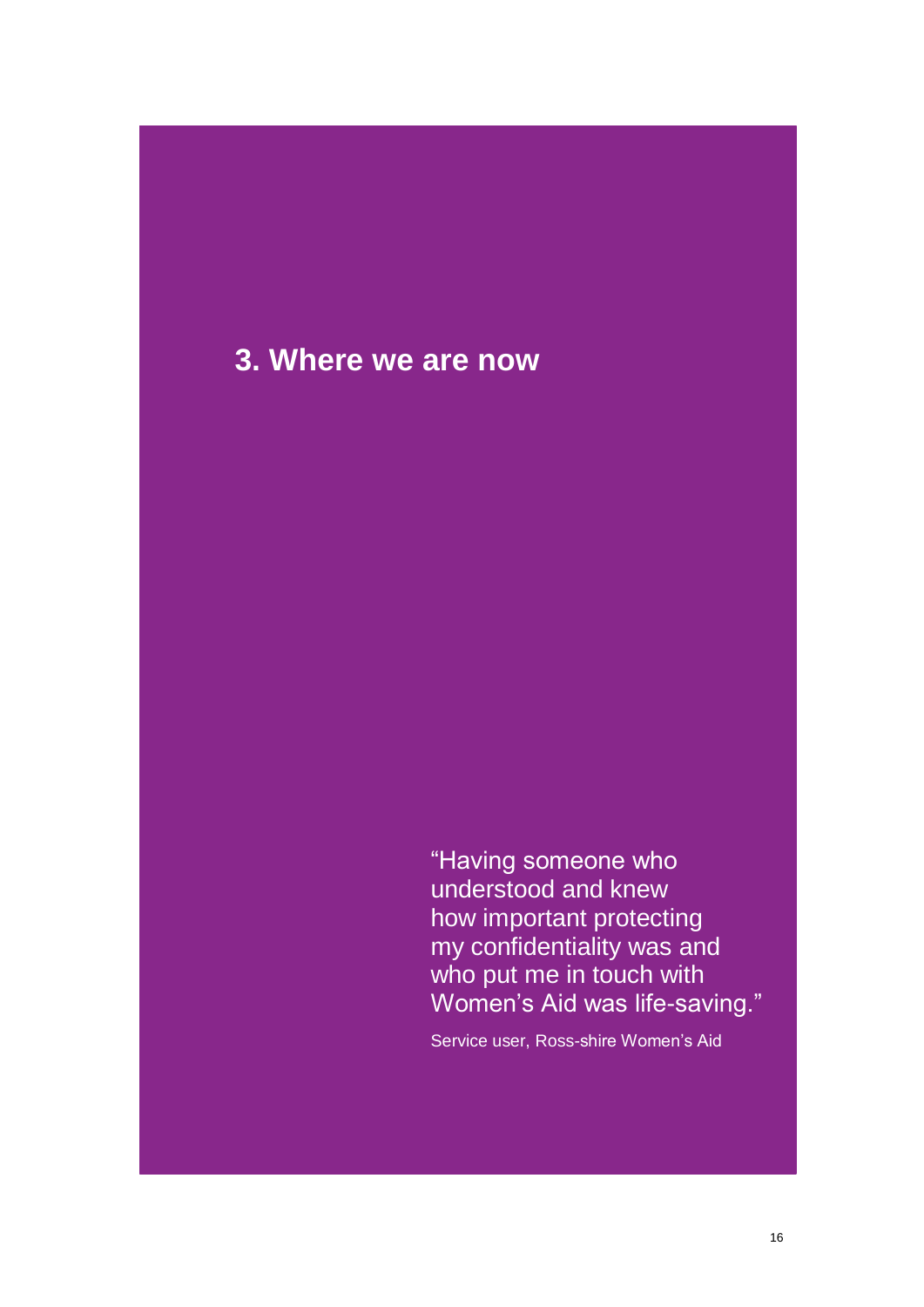#### **3. Where we are now**

Much good work is already underway, both in terms of preventing violence against women and girls, and dealing with the consequences when it does occur.

Gender inequality is a root cause of the problem and despite the many advances being made there remain persistent inequalities between men and women. The gender pay gap of 13.3% is one example<sup>9</sup>; the overrepresentation of women in lower paid sectors and underrepresentation of women in senior posts is another.

To help tackle this, the Scottish Government has launched an extensive programme aimed at increasing employability, addressing the gender pay gap, improving the flexibility of work and reducing occupational segregation – including a commitment that 40% of places on public boards should be filled by women.

Related to this, the Scottish Government has legislated, via the Children and Young People (Scotland) Act 2014, to increase the level of funded early learning and childcare for three and four year olds and Scotland's most vulnerable two year olds.

#### **Shaping opinion**

In terms of shaping public opinion, partner organisations are raising public awareness through initiatives such as the Zero Tolerance, White Ribbon and Together We Can Stop It campaigns, encouraging men, women, boys and girls to take action.

We're also encouraging equality and mutual respect from an early age through the Curriculum for Excellence with its guidance on relationships, sexual health, and parenthood education, as well as programmes such as REACT which focuses on improving relationships and reducing violence and aggression, and Roots of Empathy which promotes emotional competence and empathy.

In tandem, the Mentors in Violence Prevention Scotland Programme (MVP Scotland) is working hard to tackle gender stereotyping and attitudes that condone violence against women and girls, while the national learning resource Sexual Health and Relationship Education (SHARE) is being updated to include advice around sexting, body image, pornography and media.

 $\overline{a}$ 

<sup>&</sup>lt;sup>9</sup> http://www.closethegap.org.uk/content/gap-statistics/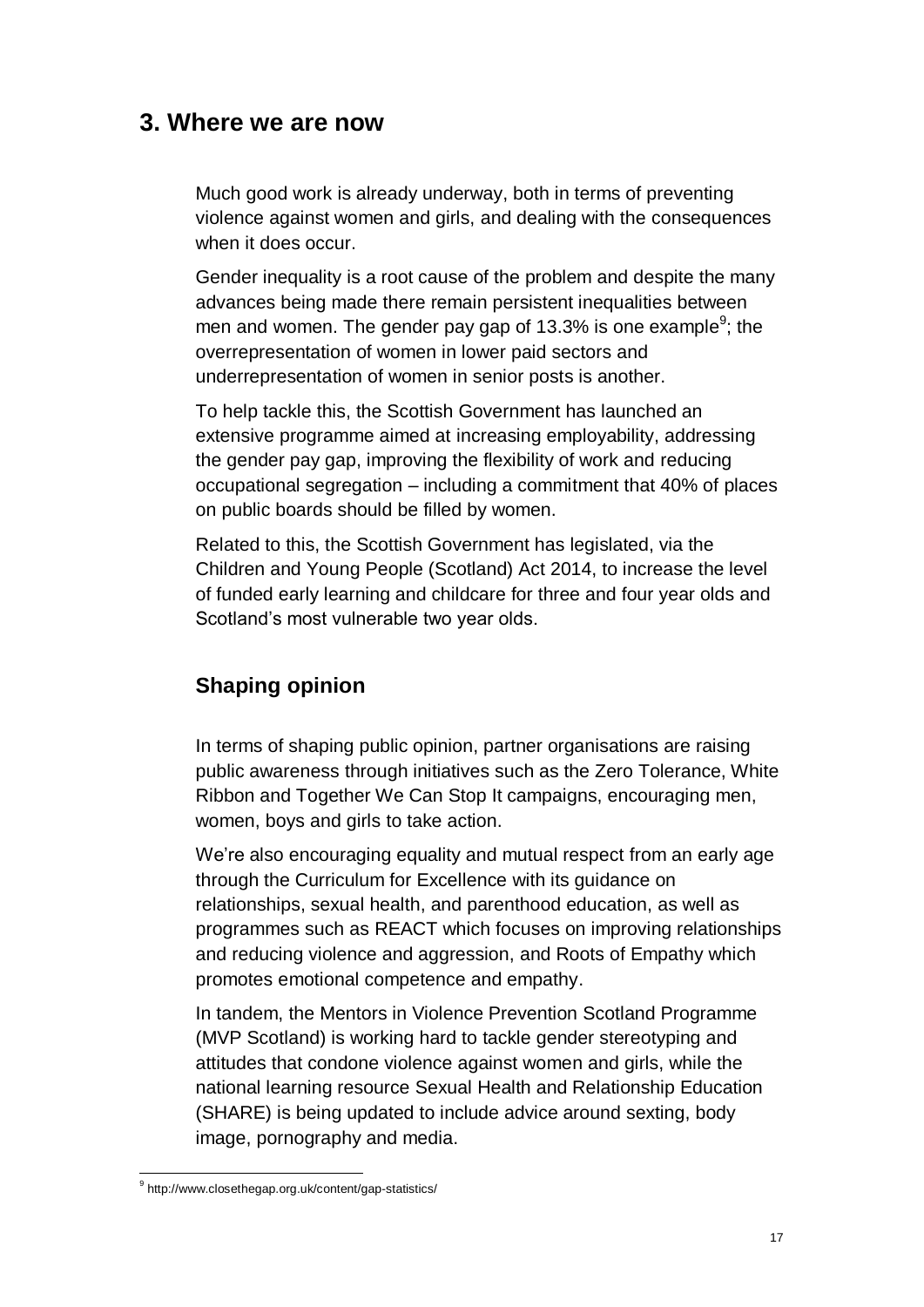Indeed, the media has a key role to play, sometimes giving a negative portrayal of women and girls. Developments in press self-regulation through the Leveson Inquiry and the subsequent Royal Charter on the self-regulation of the press agreed by the Scottish and UK Governments will allow for third party challenge to inaccurate portrayal of women and girls in general, in addition to the existing ability for an individual to challenge inaccuracy in relation to herself.

#### **Crosscutting policy areas**

Beneficial work is also being done in other policy areas that impact on women and girls at risk of, or experiencing, violence.

Of particular note are the 2012 Homelessness Commitment which establishes strong housing rights for those assessed as unintentionally homeless; the development of the Housing Options approach; and the Refreshed Framework for Maternity Care which advances the quality of pathways of care for women.

#### **Improving and increasing services**

For those women and girls affected by violence and abusive behaviour, we're improving the consistency and availability of mainstream and specialist services across Scotland.

The Scottish Government has allocated £10.3 million to frontline services for victims for 2012-2015. Local authorities are commissioning specialist services that are critical to prevention and early intervention. At a national level Scottish Women's Aid, Rape Crisis Scotland and Zero Tolerance are key to Scotland's forward looking stance on violence against women. And at a local level third sector women's organisations such as Women's Aid groups, Rape Crisis centres and ASSIST continue to provide a key component of the support available.

Together, we're improving identification and response to victims and promoting greater clarity and uniformity across practices and procedures. To date, this has resulted in advances such as the NHS Scotland National Gender Based Violence Programme; Standard Operating Procedures for Human Trafficking, Inter-agency Guidance for Child Trafficking; and Prostitution and Sexual Crime Investigation.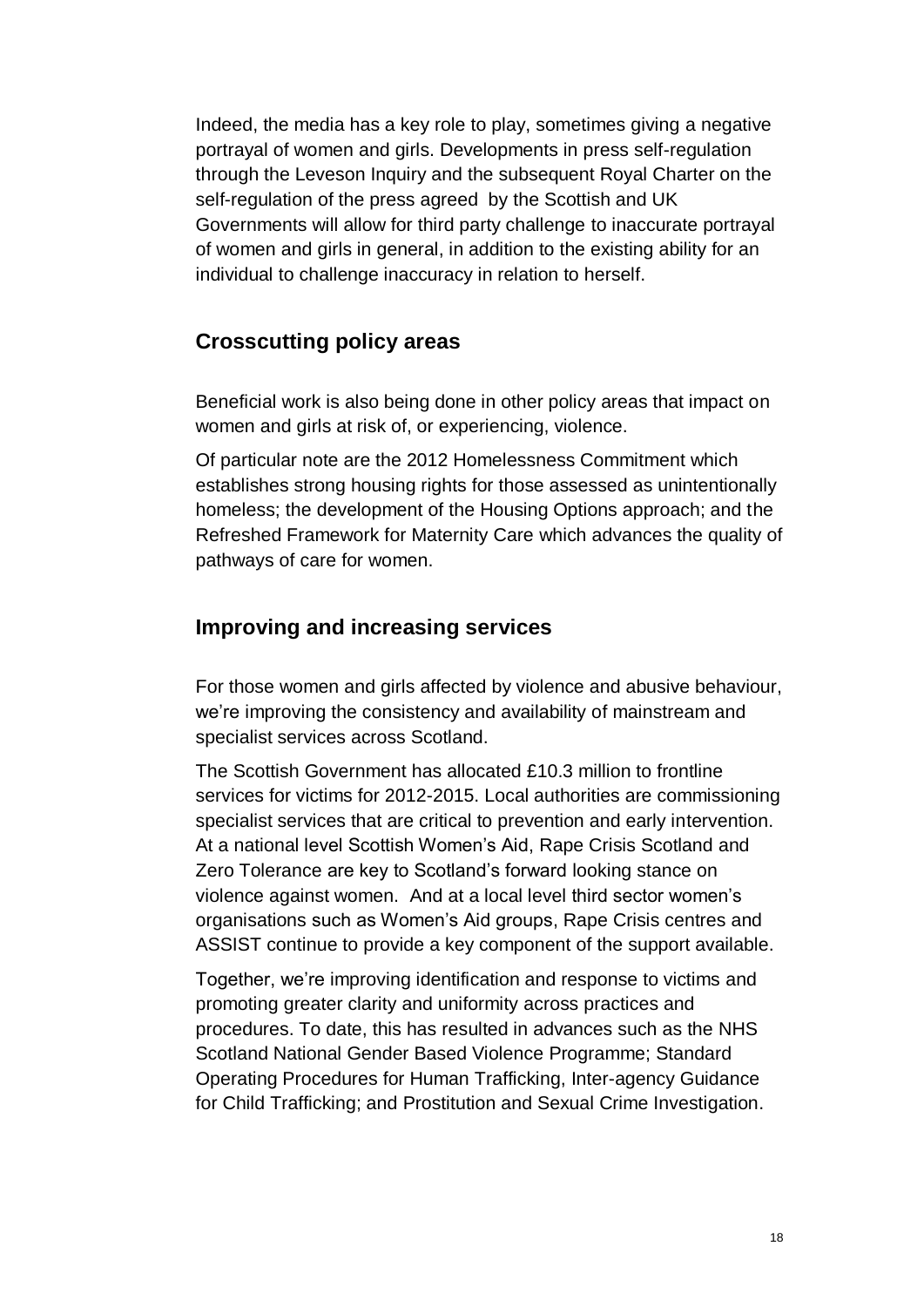#### **Criminal justice response**

We also now have a single national police force, Police Scotland, which in its first year established the National Rape Task Force and Domestic Abuse Task Force – each with their own dedicated investigations teams – as well as a National Honour Based Violence (HBV) Action Plan and Prostitution Working Group. The senior level commitment to this agenda within the police service in Scotland has been exemplary and the focus on driving down the incidence of domestic abuse in particular has been a positive development. During the first year of operation of Police Scotland, 2013-14, the proportion of domestic abuse incidents which resulted in a crime report increased by 6.3 per cent. The detection rate for all sexual crimes improved by 7.6 per cent and for rape by 10.4 per cent. Historic reporting of crimes dating back more than a year increased and now account for 26% of all sexual crimes and 36% of reported rapes.<sup>10</sup>

Recent years have seen a concerted effort to improve other aspects of the criminal justice response to violence against women and girls.

This includes: reform and clarification of the law such as the criminalising of Forced Marriage and a new statutory offence of 'stalking'; the introduction of a Procurator Fiscal for Domestic Abuse and lead prosecutors for human trafficking and female genital mutilation (FGM); and the launch of a dedicated National Sexual Crimes Unit;.

These developments are in addition to the expansion of specialist courts to deal with domestic abuse offenders, as well as post-court education intervention via the Caledonian System. Victims' rights within the criminal justice system have also been strengthened through the Victims and Witnesses (Scotland) Act 2014. Multi-Agency Risk Assessment Conferences have been established in all Police Scotland Divisions, and the work of ASSIST in the former Strathclyde Police area has been key in supporting women and children affected by domestic abuse throughout the court process.

 $\overline{a}$ 

<sup>&</sup>lt;sup>10</sup>Police Scotland Management Information for year End 2013/14:

http://www.scotland.police.uk/assets/pdf/138327/232757/management-information-year-end-2013-14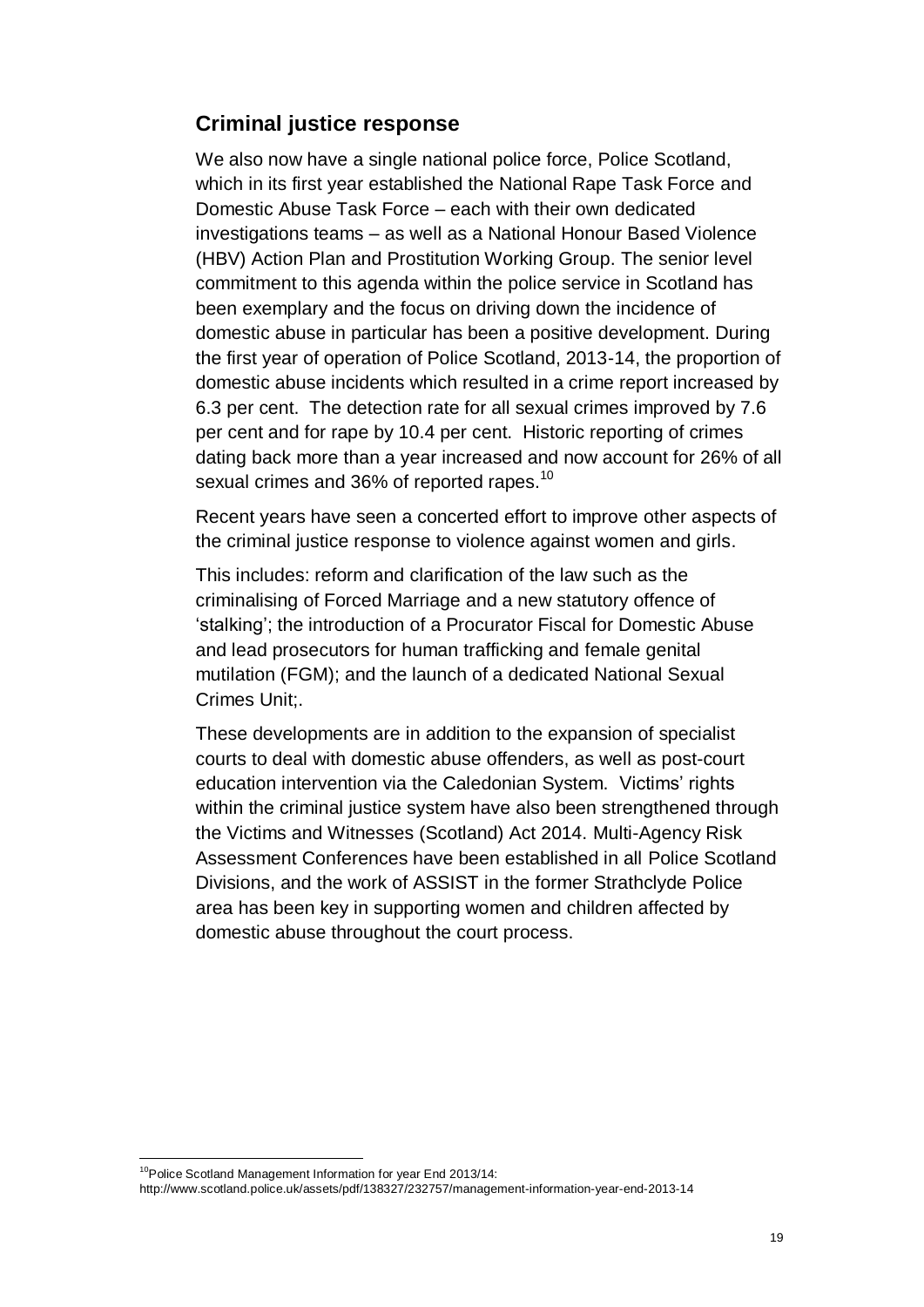## **4. Where we want to be**

"I wish I'd come to you the first time I was assaulted instead of leaving it so long."

Service user, Victim Support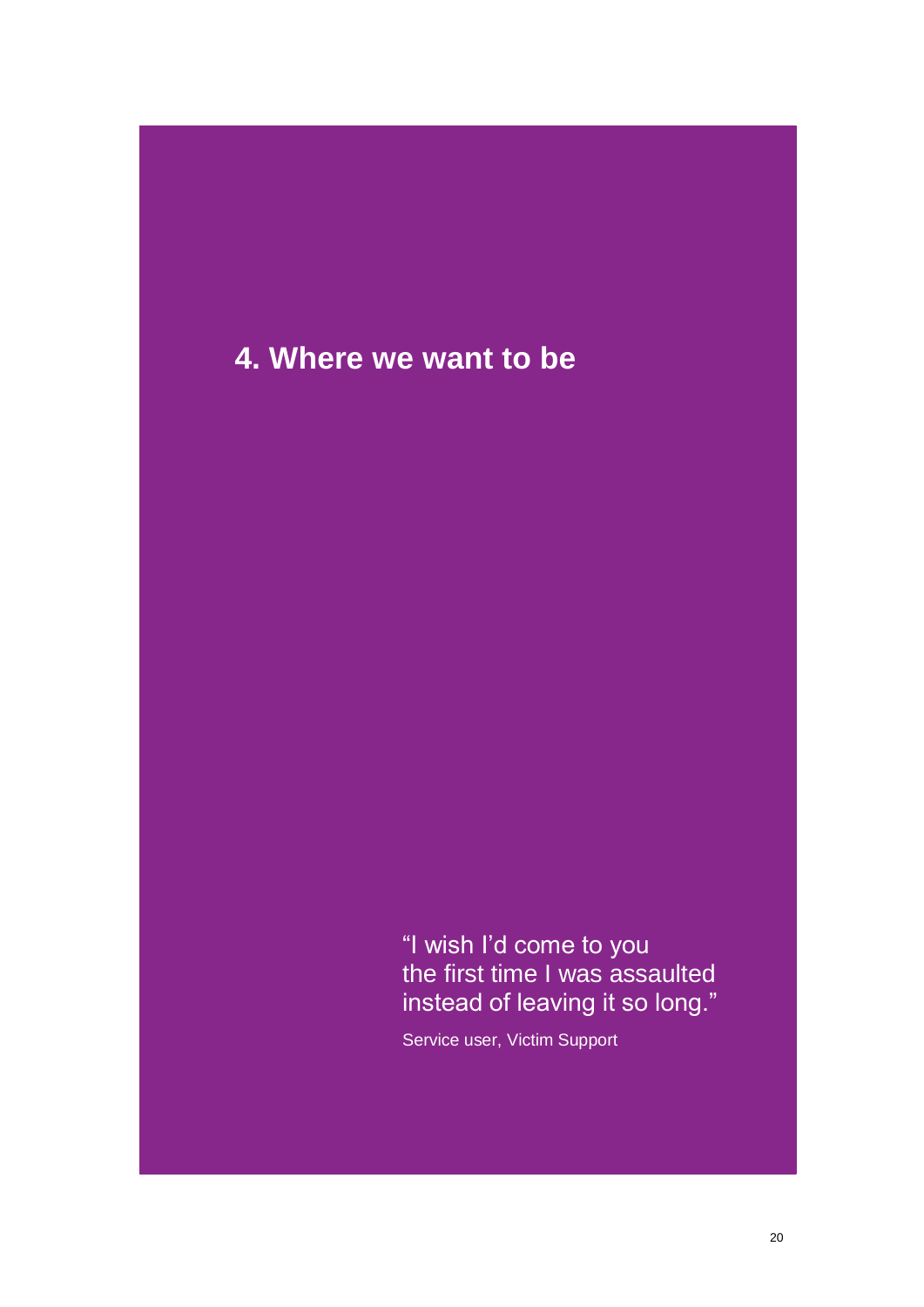## **4. Where we want to be**

#### **4.1 Aims and priorities**

Our overarching aim is to prevent and eradicate violence against women and girls. To achieve it, we have identified our key priority areas around which work to determine outcomes, indicators and performance measurement will be developed.

We know that these have to be informed by the knowledge, skills and experiences of a broad range of individuals: from those working directly in the sector, to those working in areas that have broad relevance to the violence against women and girls agenda, through to service users themselves.

By channelling our collective resources into the development of ambitious outcomes we can make even greater progress.

#### **Our work will be shaped around the following key priorities**

- Scottish society embraces equality and mutual respect, and rejects all forms of violence against women and girls
- Women and girls thrive as equal citizens: socially, culturally, economically and politically
- **Interventions are early and effective, preventing violence and** promoting women's safety and wellbeing
- Men desist from all forms of violence against women and girls and perpetrators of such violence receive a robust and effective response

In this section, we look at each priority area, what the supporting evidence tells us, the key objectives and the approach that will be taken to shape relevant Violence Against Women outcomes, indicators and performance measurement to ensure delivery of this strategy for Scotland.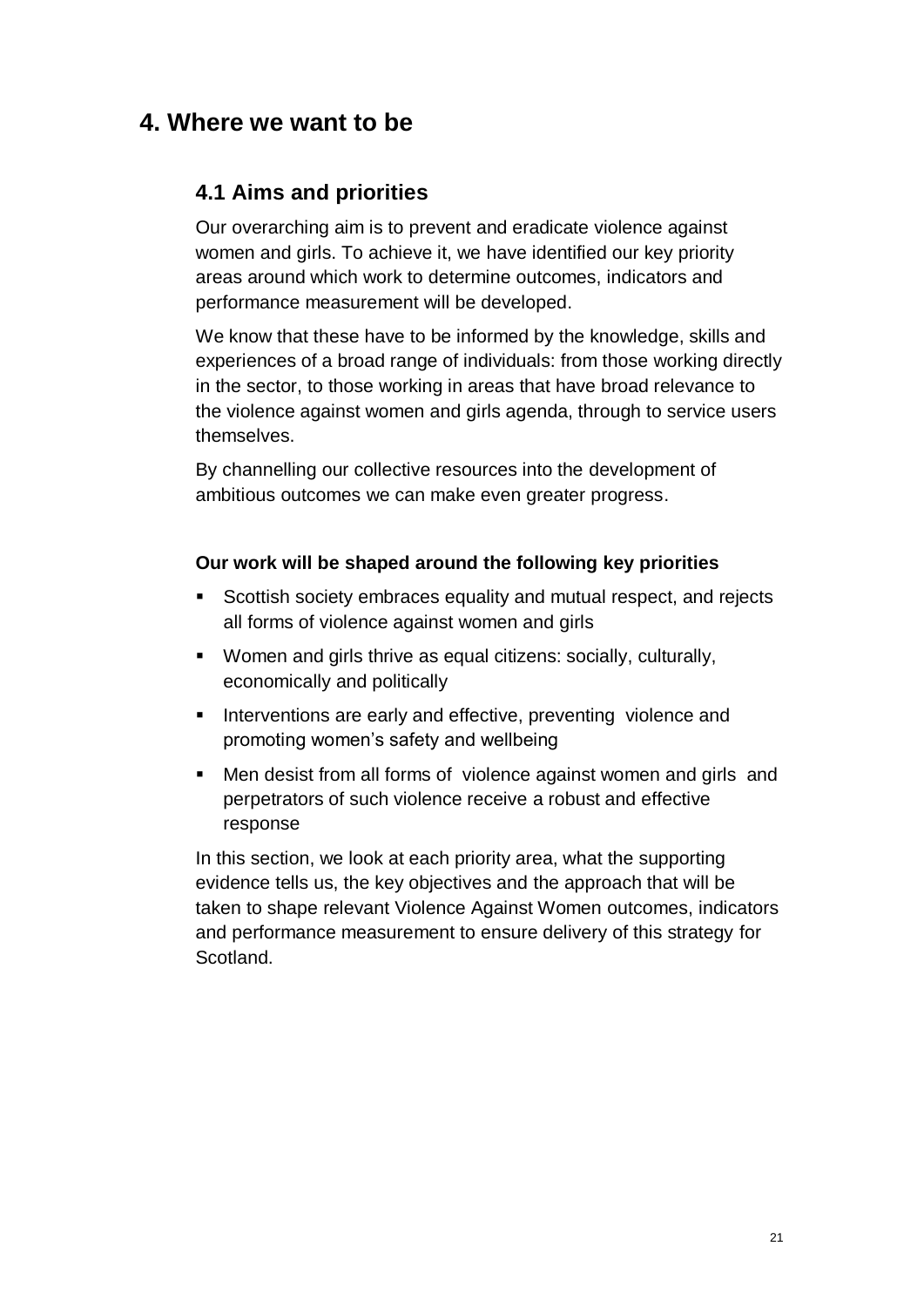**Priority 1: Scottish society** embraces equality and mutual respect, and rejects all forms of violence against women and girls

> "I believe changes can be made to end violence but it must go back to the roots of education and gender conditioning."

Kingdom Abuse Survivors Project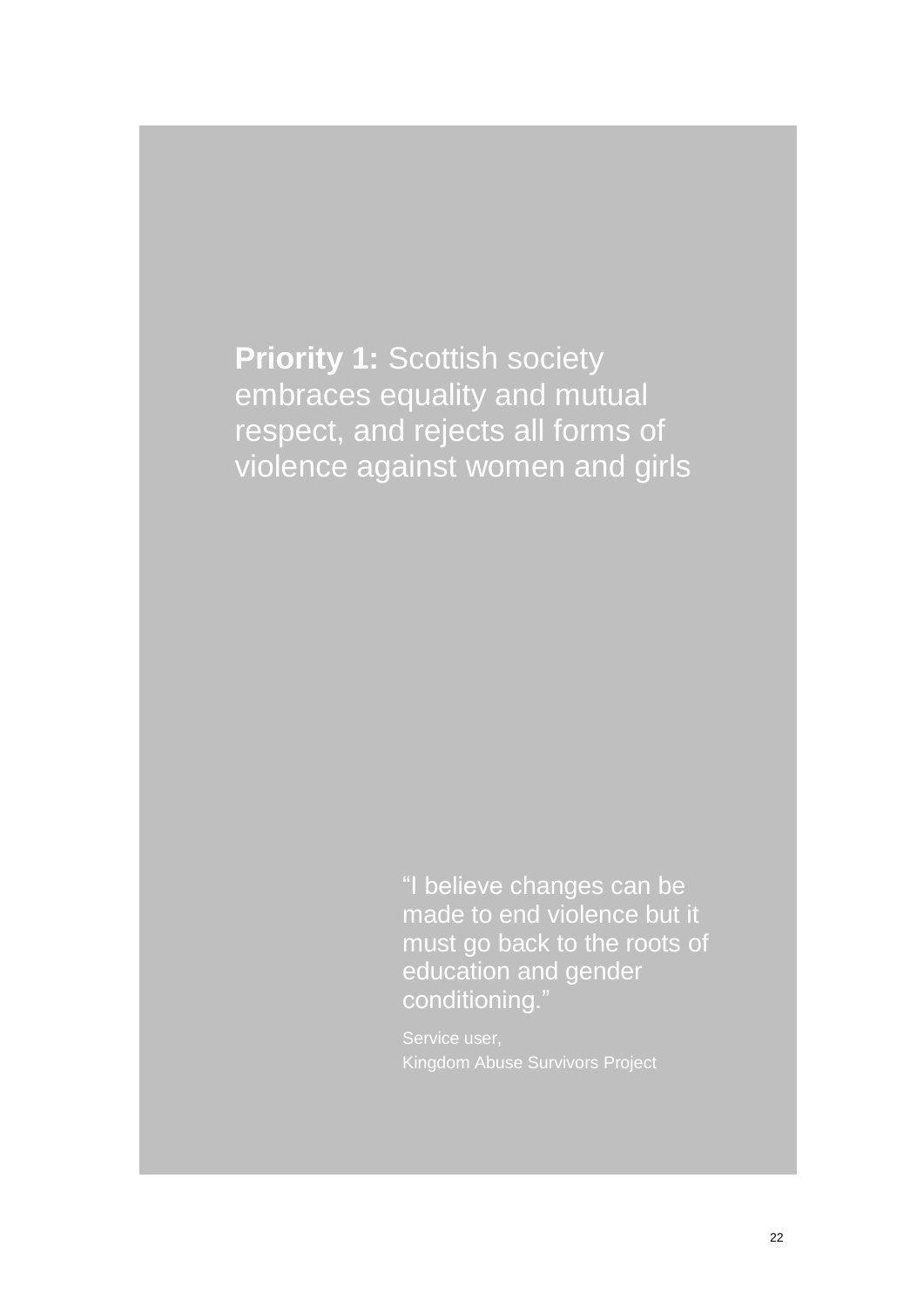#### **4.1.1 Priority 1**

Scottish society embraces equality and mutual respect, and rejects all forms of violence against women and girls

#### **We want to ensure** that:

- Positive gender roles are promoted
- People enjoy healthy, positive relationships
- Individuals and communities recognise and challenge violent and abusive behaviour.

#### **What we know**

Research shows that community attitudes towards violence against women and girls are a key predictor of perpetration of such abuse. Not only that but they can also heavily influence women's own responses to victimisation, as well as those of wider society.<sup>11</sup>

Gender stereotypes play a central role, with individuals who hold discriminatory attitudes being more likely to tolerate violence and abuse against women. So an important first step when adopting a prevention focused approach is to raise awareness of what constitutes violence and abuse, and that it is unacceptable in any form.

Similarly, it's important to increase awareness of the appropriate actions that can be taken in response to violence against women, whether in relation to services for those affected or legal responses. Evidence shows the criminal justice system has an important role not only in dealing with perpetrators but also in shaping community perceptions, with strong legal sanctions encouraging community intolerance of violence against women and girls.

The media, too, has a powerful influence in either reinforcing or challenging the attitudes and norms that contribute to violence against women. Numerous studies link sexualised violence in the media to increases in violence towards women, rape myth acceptance and antiwomen attitudes.<sup>12</sup> This is particularly worrying when the images used involve very young women.

 $\overline{a}$ <sup>11</sup> Flood M and Pease B (2006) The Factors Influencing Community Attitudes in Relation to Violence Against Women: A Critical Review of the Literature. Melbourne: Victorian Health Promotion Foundation (VicHealth)

[http://www.vichealth.vic.gov.au/~/media/ProgramsandProjects/DiscriminationandViolence/ViolenceAgainstWomen/C](http://www.vichealth.vic.gov.au/~/media/ProgramsandProjects/DiscriminationandViolence/ViolenceAgainstWomen/CAS_Paper3_CriticalLiterature.ashx)

[AS\\_Paper3\\_CriticalLiterature.ashx](http://www.vichealth.vic.gov.au/~/media/ProgramsandProjects/DiscriminationandViolence/ViolenceAgainstWomen/CAS_Paper3_CriticalLiterature.ashx)<br><sup>12</sup> Hagemann-White C et al (2010) Review of Research on Factors at Play in Perpetration

http://ec.europa.eu/justice/funding/daphne3/multi-level\_interactive\_model/bin/review\_of\_research.pdf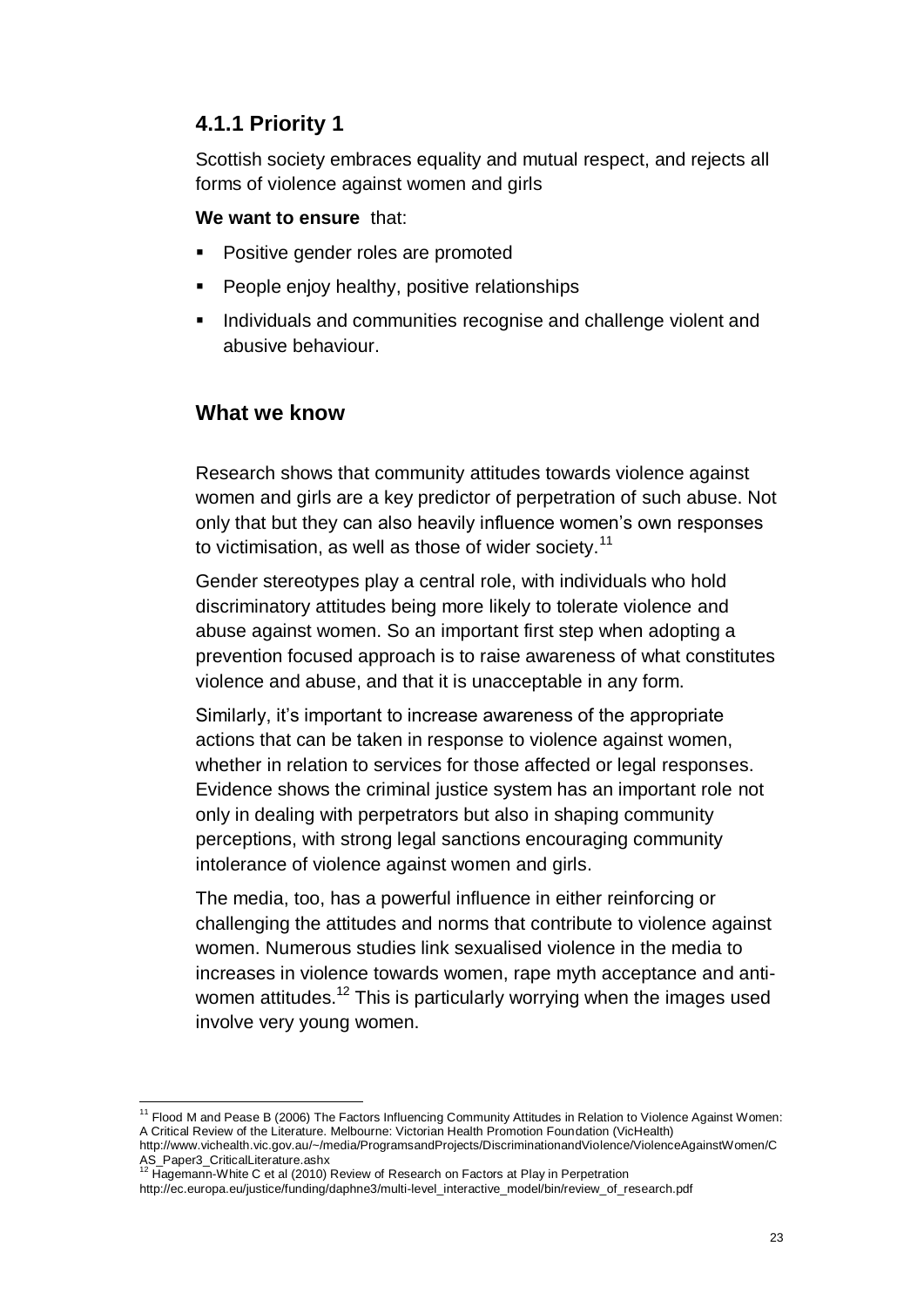Despite the power of the media, it is generally recognised that cultural change can't be achieved through media campaigns alone, though some community development initiatives have been found to increase the effectiveness of such campaigns by reinforcing messages at the local level.<sup>13</sup>

#### **Going forward**

 $\overline{a}$ 

So going forward an important first step when adopting a preventionfocused approach will be to raise awareness of what constitutes violence and abuse, what underpins it and that it is unacceptable in any form.

The earlier that there is a shift in discriminatory cultures, attitudes and behaviours the better, and primary and secondary schools are key settings for early intervention. Adolescence in particular is regarded as a crucial time to intervene – it's during this key transition point in life that young people develop their social and sexual identities.

Education professionals therefore have a huge opportunity to lead the way in attitudinal change, being in a prime position to nurture the next generations on positive gender roles and healthy, equal relationships from an early age.

Leadership in key organisations and agencies will be crucial in helping to develop positive cultures and behaviours around violence against women.

Likewise there is a role to be played in workplaces to champion a culture of zero tolerance of harassment and abuse and one in which there is understanding of the needs of those experiencing violence and domestic abuse.

The different forms of violence against women will demand specific interventions and these will be explored further as part of the development of outcomes and actions resulting from this strategy. For example we would expect to work with others to reduce the demand for Commercial Sexual Exploitation (CSE) and ensure that women working in this area have other options than being driven into this work as a result of poverty, substance abuse or manipulation by abusive partners.

<sup>&</sup>lt;sup>13</sup> Flood M (2007) Preventing violence before it occurs: A framework and background paper to guide the primary prevention of violence against women in Victoria

[http://www.vichealth.vic.gov.au/~/media/ProgramsandProjects/DiscriminationandViolence/PreventingViolence/frame](http://www.vichealth.vic.gov.au/~/media/ProgramsandProjects/DiscriminationandViolence/PreventingViolence/framework%20web.ashx) [work%20web.ashx](http://www.vichealth.vic.gov.au/~/media/ProgramsandProjects/DiscriminationandViolence/PreventingViolence/framework%20web.ashx)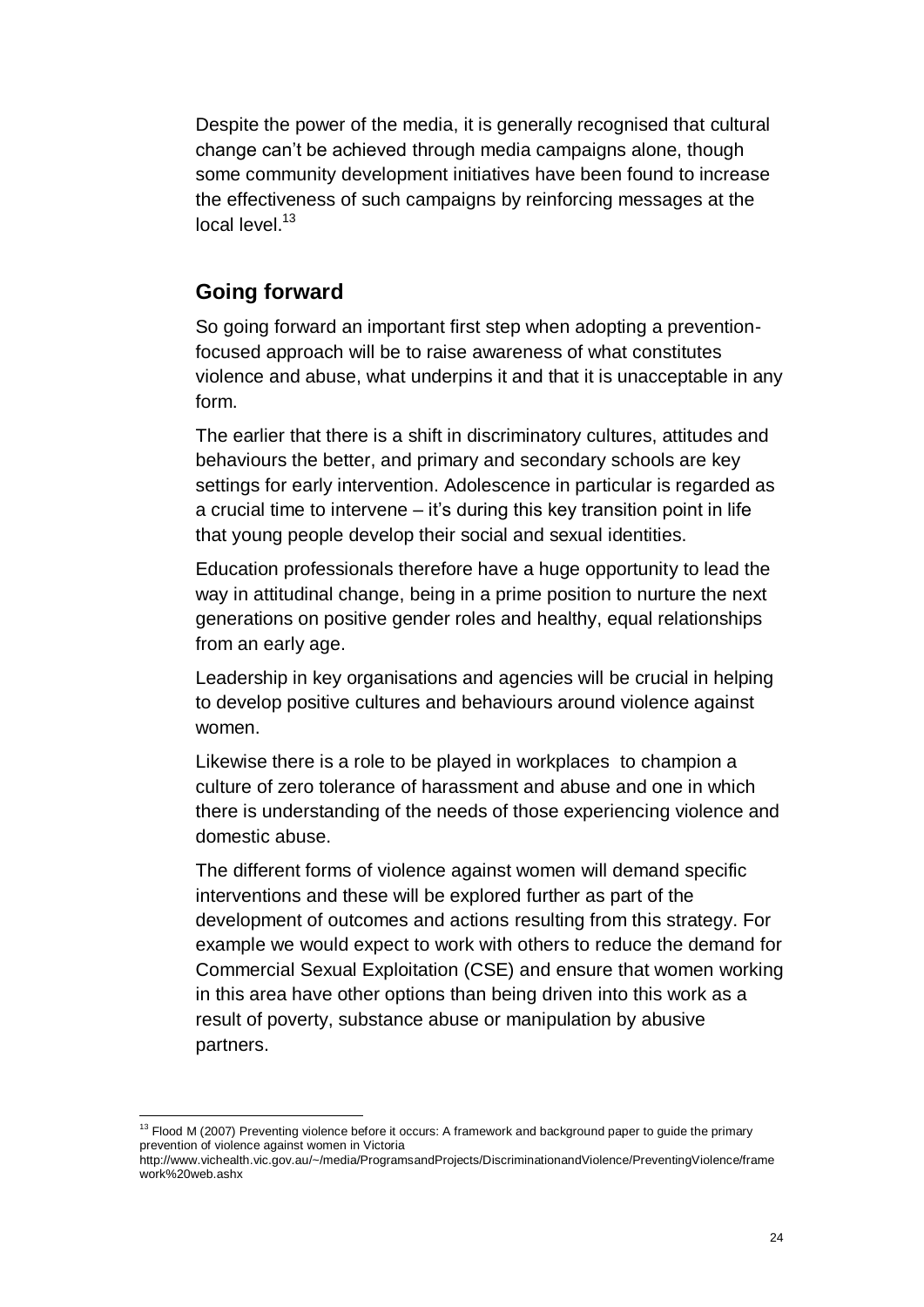Achieving the objectives under this priority will require concerted action across the Scottish Government, wider public sector, private sector, third sector and communities. Quite simply, the more we all do to tackle the root causes of violence against women and girls, the sooner we'll achieve our shared goal of preventing and eradicating the problem altogether.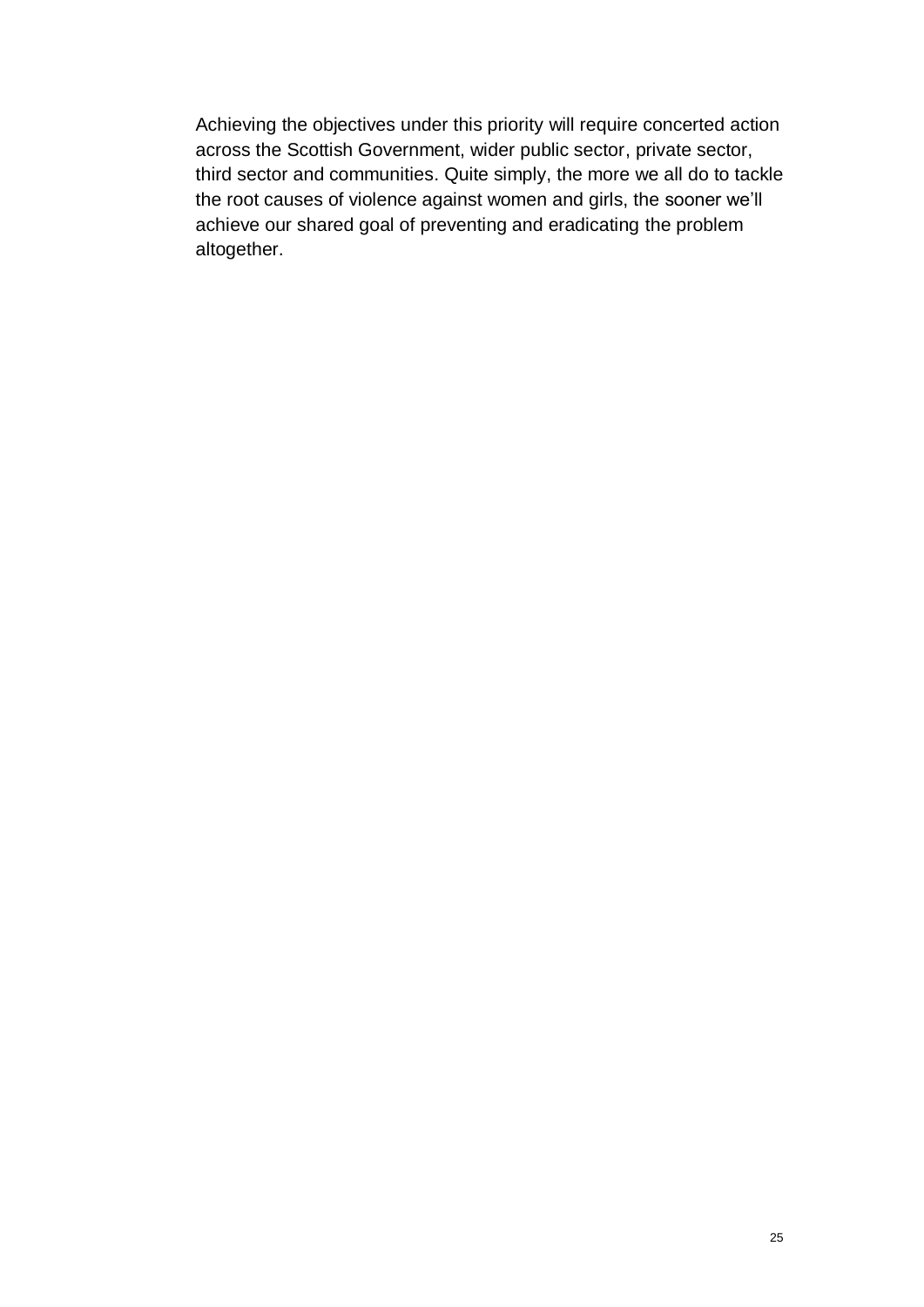**Priority 2:** Women and girls thrive as equal citizens: socially, culturally, economically and politically

> "Education has provided more opportunities and gave me a new outlook on life."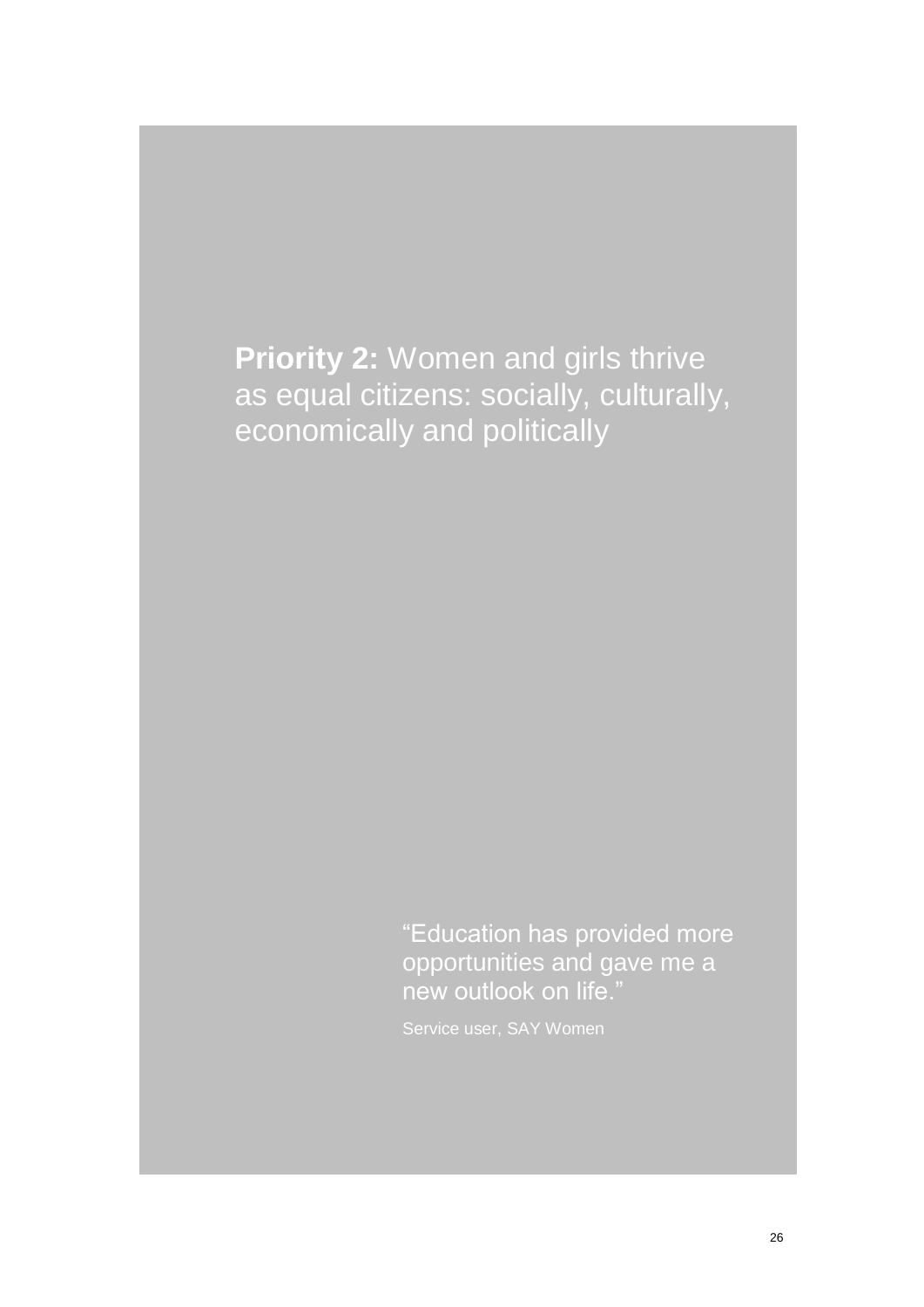## **4.1.2 Priority 2**

Women and girls thrive as equal citizens: socially, culturally, economically and politically

#### **We want to ensure**

- Women and girls feel safe, respected and equal in our communities
- Women and men have equality of opportunity particularly with regard to access to power and resources

#### **What we know**

Research shows that societies in which women's participation is valued, and where there are fewer economic, social or political differences in power between men and women, have lower levels of violence.<sup>14</sup>

Tackling poverty amongst women therefore is key if we're to reduce gender-power imbalances, as is improving access to decision-making structures, processes and political representation.

However this alone won't suffice. We know from Scandinavian countries, where high levels of violence against women and girls persist despite being close to achieving gender equality in the workforce<sup>15</sup>, that the attitudes and structures that underpin the violence must also be addressed.

Adding to the problem, welfare reforms being introduced by the UK Government are predicted to have a significant negative impact on women's resources. Under the new Universal Credit system, payment will be made as one single household payment – representing a loss of independent income for women in couples where the Universal Credit is to be paid to the man. The single earnings disregard meanwhile, may weaken the incentive for many second earners and in turn, see a return to a male breadwinner model and a reduction in women's financial independence.<sup>16</sup>

 $\overline{a}$ 

<sup>&</sup>lt;sup>14</sup> VicHealth (2010) National survey on community attitudes to violence against women 2009 : changing cultures, changing attitudes - preventing violence against women : a summary of findings.

http://www.vichealth.vic.gov.au/~/media/ResourceCentre/PublicationsandResources/PVAW/NCAS\_CommunityAttitu des\_report\_2010.ashx<br><sup>15</sup> Kelly L and Lovett J (2012) Awareness raising activities to fight violence against women and girls in the UK

http://ec.europa.eu/justice/gender-

equality/files/exchange\_of\_good\_practice\_uk/uk\_discussion\_paper\_uk\_2012\_en.pdf

Scottish Government (2013) The Gender Impact of Welfare Reform

http://www.scotland.gov.uk/Resource/0043/00432337.pdf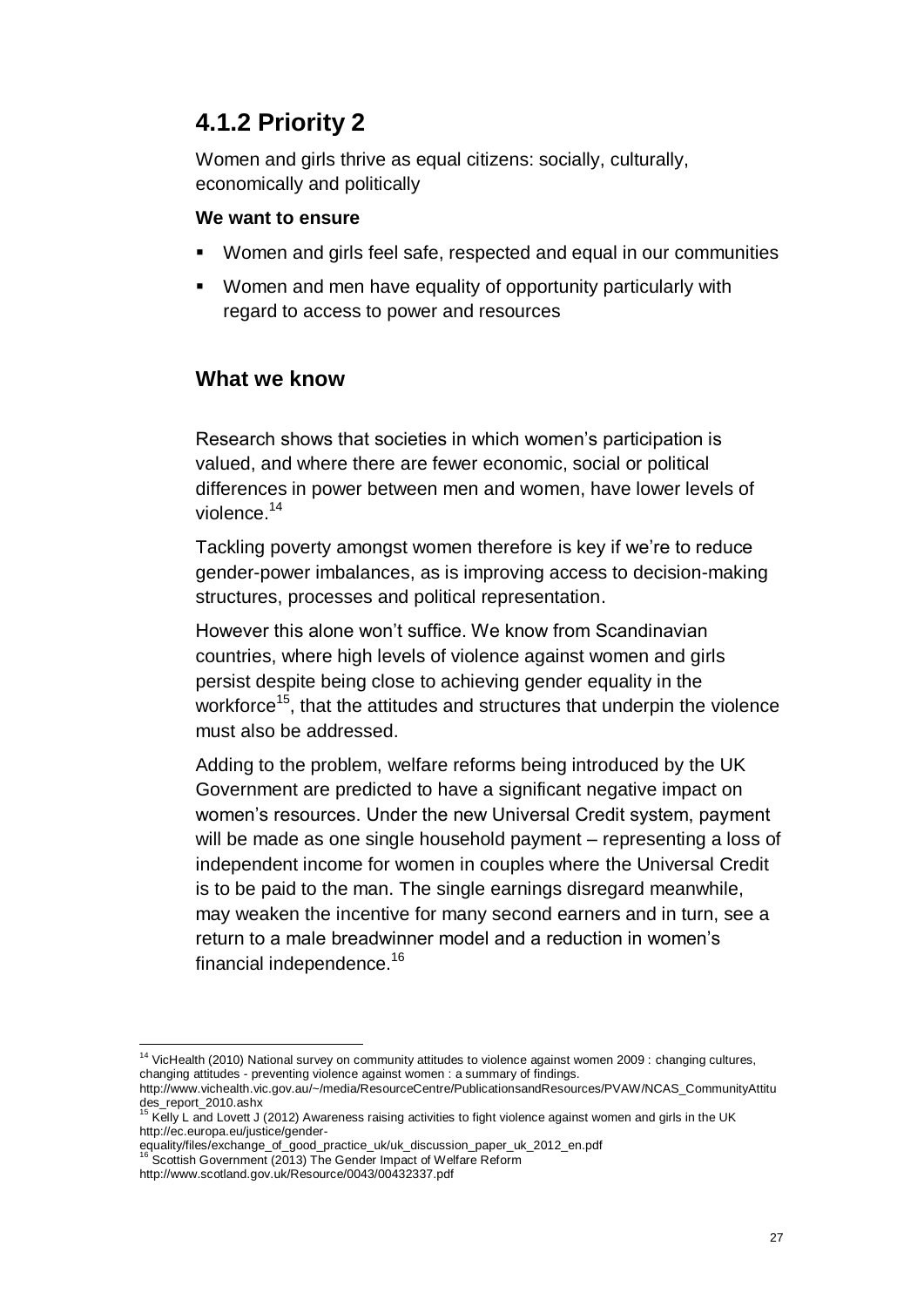This is in addition to welfare reforms already implemented that impact disproportionately on women.

Alcohol and drug misuse are other secondary factors that can increase both the frequency and severity of violence against women and girls. As with poverty amongst women, addressing these alone will not eliminate violence, but it will support broader prevention efforts.<sup>17</sup>

Research has shown that women express much higher levels of fear for their personal security in public places, whether on or waiting for transport, or in the use of car parks, particularly at night. This fear can, in turn, place a constraint on the mobility of women and their participation in public life as they factor personal safety into routine decisions and activities.<sup>18</sup>

#### **Going forward**

We want the women of Scotland to enjoy the same opportunities in life as men.

This includes women being economically independent, with equal opportunity to achieve their full potential in all sectors and at all levels of the labour market. This requires continued action to tackle the barriers to work facing different women, to eliminate the pay gap, and to address the overrepresentation of women in lower paid jobs and the underrepresentation of women in senior positions. If this is to happen there has to be a better understanding of the value and nature of women's contribution to Scotland's economy and society, which includes women being equally represented in public and political life, with opportunities to participate in the decision making processes in our country.

And we want women to feel safe where they live and work and to be confident that they can go about all aspects of their lives without fear. We expect to work with partners to determine the appropriate outcomes, indicators and measurements for this priority and to develop an accompanying plan of action for delivery.

 $\overline{a}$ 

<sup>18</sup> Greenan L (2004) Violence Against Women: A literature review. Edinburgh: Scottish Government

 $17$  UN Women (2012) Handbook for national action plans on violence against women http://www.un.org/womenwatch/daw/vaw/handbook-for-nap-on-vaw1.pdf

[http://www.scotland.gov.uk/Resource/Doc/37428/0009571.pdf;](http://www.scotland.gov.uk/Resource/Doc/37428/0009571.pdf) End Violence Against Women Coalition (2008) Realising Rights, Fulfilling Obligations: A Template for an Integrated Strategy on Violence Against Women for the UK http://www.endviolenceagainstwomen.org.uk/data/files/resources/16/realising\_rights.pdf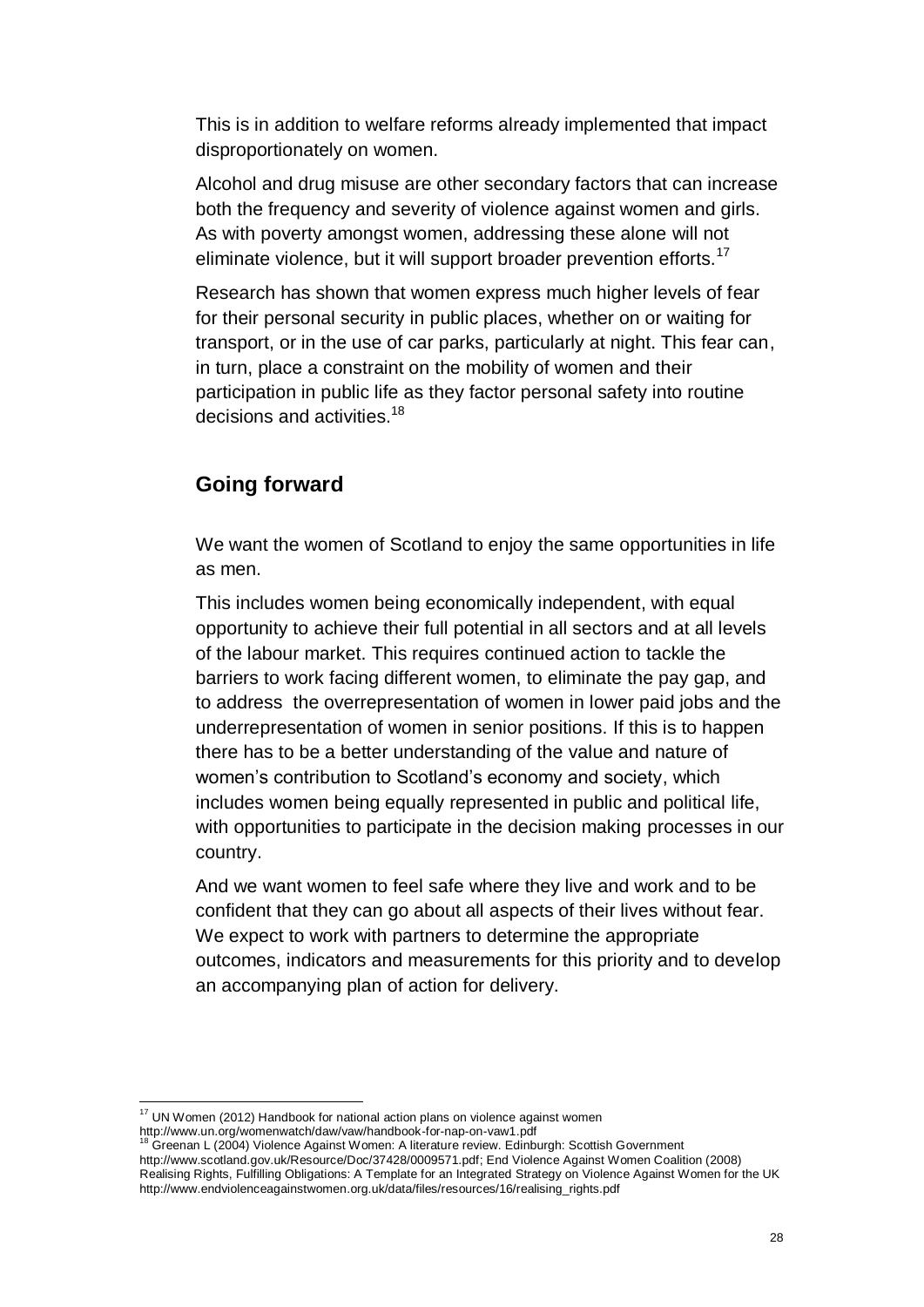**Priority 3:** Interventions are early and effective, preventing violence and maximising the safety and wellbeing of women and girls

> "It gave me the confidence to believe in myself; huge difference and a huge source of help; without it I would still be in a mess."

Caithness and Sutherland's Women's Aid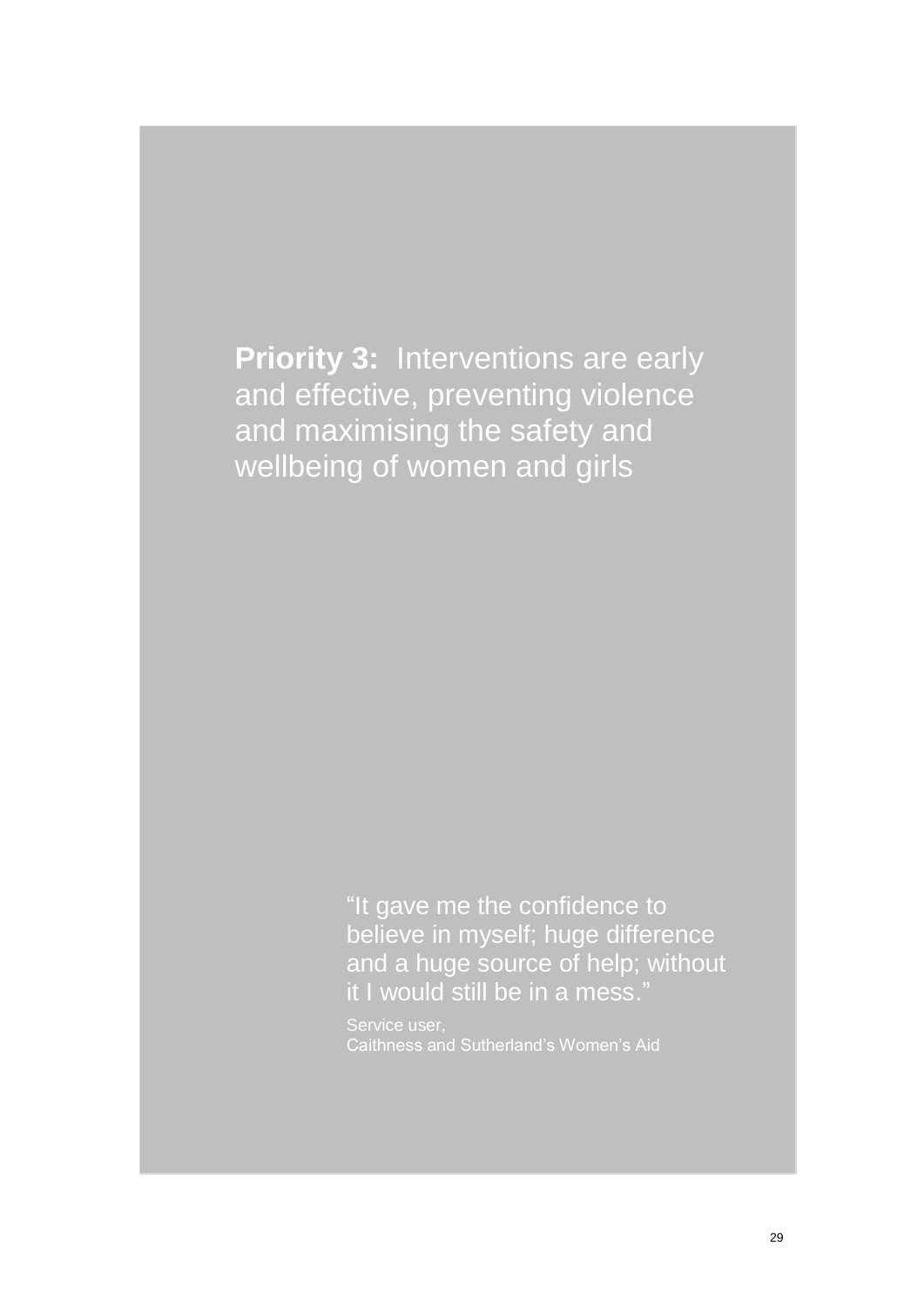## **4.1.3 Priority 3**

Interventions are early and effective, preventing violence and maximising the safety and wellbeing of women and girls

#### **We want to ensure**

- Justice responses are robust, swift, consistent and coordinated
- Women and girls access relevant, effective and integrated services
- Service providers competently identify violence against women and girls, and respond effectively

#### **What we know**

The role of third sector organisations is key to the support and provision to those affected by violence and domestic abuse. Organisations such as Scottish Women's Aid, Rape Crisis Scotland, the Women's Support Project and ASSIST provide both direct support and input to strategic developments.

Statutory agencies of course have a vital role in delivery of services and in the safety and wellbeing of women and children affected by violence and abuse. The working together of statutory and third sector in multi-agency activity has been especially productive. For example the use of Multi-agency Risk Assessment Conferences (MARACs) has been invaluable and the multi-agency partnerships where they have linked in well to the local area, have been helpful.

Women and girls can have different support needs, depending on the form(s) of violence experienced and individual circumstances. Our responses must be similarly diverse, recognising the connection between different aspects of inequality and discrimination, and responding with a range of complementary mainstream and specialist support services. There is a range of expertise and support already available in organisations and services which have been in place and funded by the Scottish Government and others over many years. And in the period ahead there is scope to look at what other support can be developed to achieve the outcomes and deliver the actions which will be determined as part of taking this strategic framework forward.

Some of the areas where diversity of provision is relevant include::

- Maternity, mental health, primary care, substance misuse, A&E, community nursing and sexual health services
- Safe accommodation
- **Counselling and support services**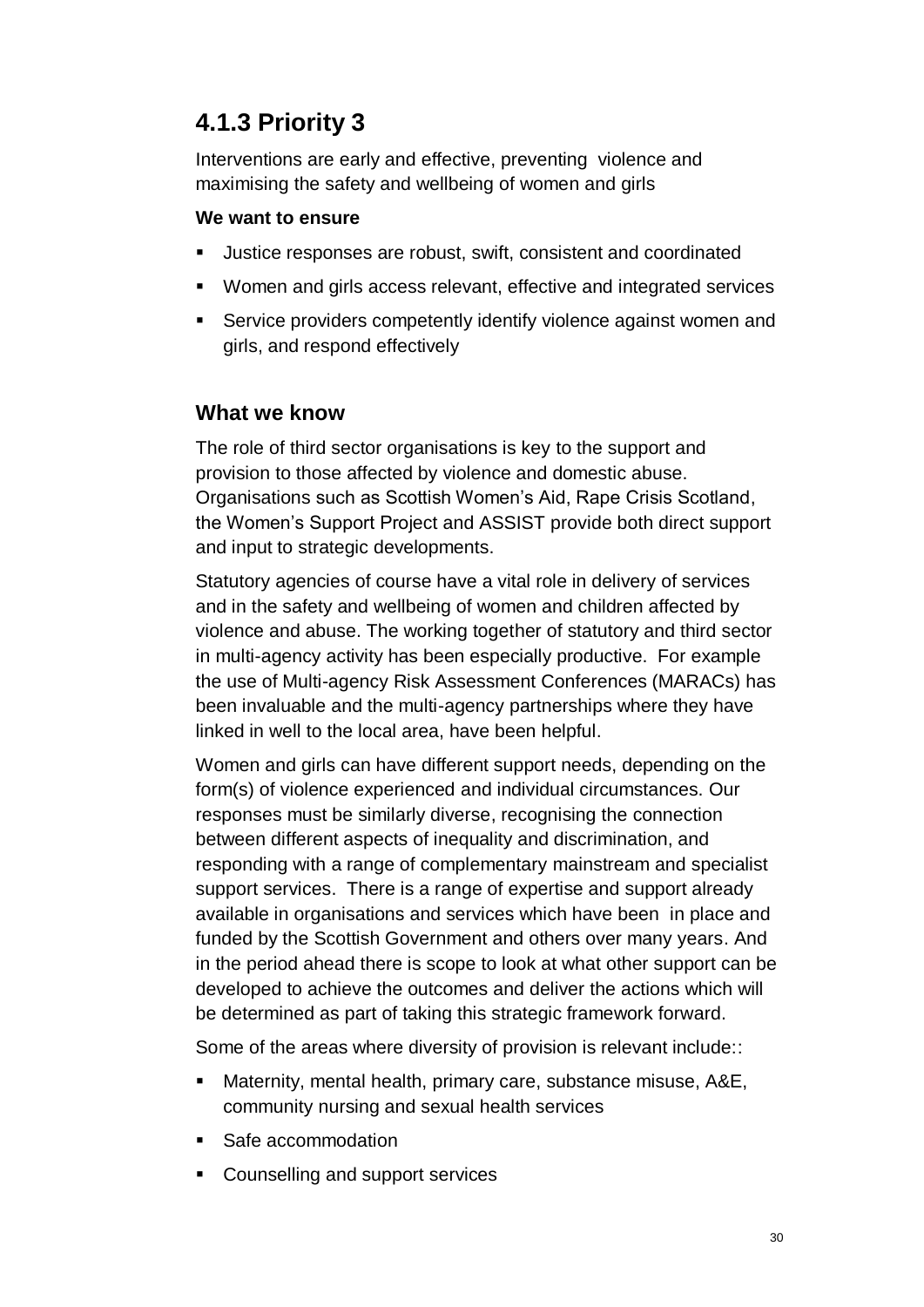- Advocacy and legal services
- **Longer-term support for the recovery of those affected by violence.**

It's not just the range of services we provide that is important. Where, how and when we provide them is also critical. Early identification is essential to eliminating violence and its subsequent negative consequences in women's lives. We have known for some time that only a minority of those affected by violence report it to the police or seek help from specialist women's services.<sup>19</sup> Whilst work by both women's organisations and statutory agencies including the police continues to address the issue of reporting, this remains an issue.

It's vital that practitioners working across the range of mainstream services that come into daily contact with women and girls are able to identify those at risk and offer an appropriate, safe and consistent response - from police officers, teachers, community workers, social workers and housing officers, to GPs, midwives, dentists, bar reporters, and children and young people's services.<sup>20</sup>

Then and only then can we be sure of offering those affected or at risk a professional, capable and compassionate response from their very first point of contact; an integrated response that's quick and easy to access, shares information between services and in doing so, spares women the ordeal of having to repeat their experiences over and over.

Greater consistency and information sharing between services will also increase our collective ability to keep women safe and hold perpetrators to account, along with encouraging individual organisations to consider the implications that their actions have on other services in the system.

#### **Going forward**

 $\overline{a}$ 

We want an integrated system of mainstream, specialist and third sector services capable of delivering a coherent and consistent response across a diverse range of needs – but that also allows for flexibility to reflect local circumstances.

We want to have clear priorities for public sector agencies: from routine enquiry within NHS services to support early identification, through to

<sup>&</sup>lt;sup>19</sup> Greenan L (2004) Violence Against Women: A literature review. Edinburgh: Scottish Government http://www.scotland.gov.uk/Resource/Doc/37428/0009571.pdf<br><sup>20</sup> UN Women (2012) Handbook for national action plans on violence against women

http://www.un.org/womenwatch/daw/vaw/handbook-for-nap-on-vaw1.pdf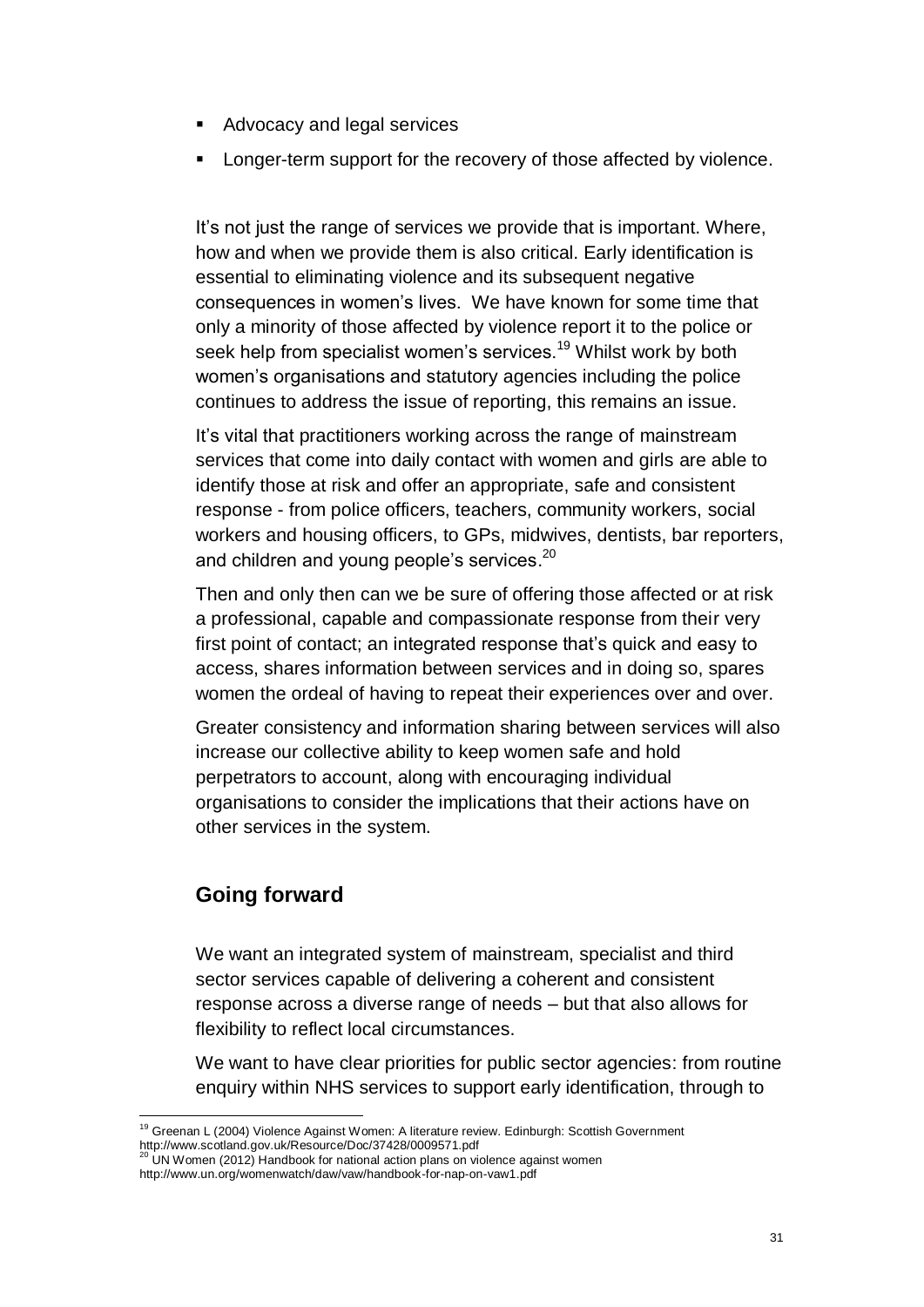clear national and local protocols, and data collection and information sharing protocols.

And we want to ensure that women with complex needs or at additional risk of discrimination are supported.

We also want to intervene sooner for better outcomes. A number of projects are already adopting an early intervention approach – a trend most evident with regard to domestic abuse where the tendency towards repeat abuse highlights the importance of acting early to prevent further harm or abuse.

As we outline later, we expect to work with partners and relevant interests to determine the appropriate outcomes, indicators and measurements for this priority and to develop an accompanying plan of action for delivery.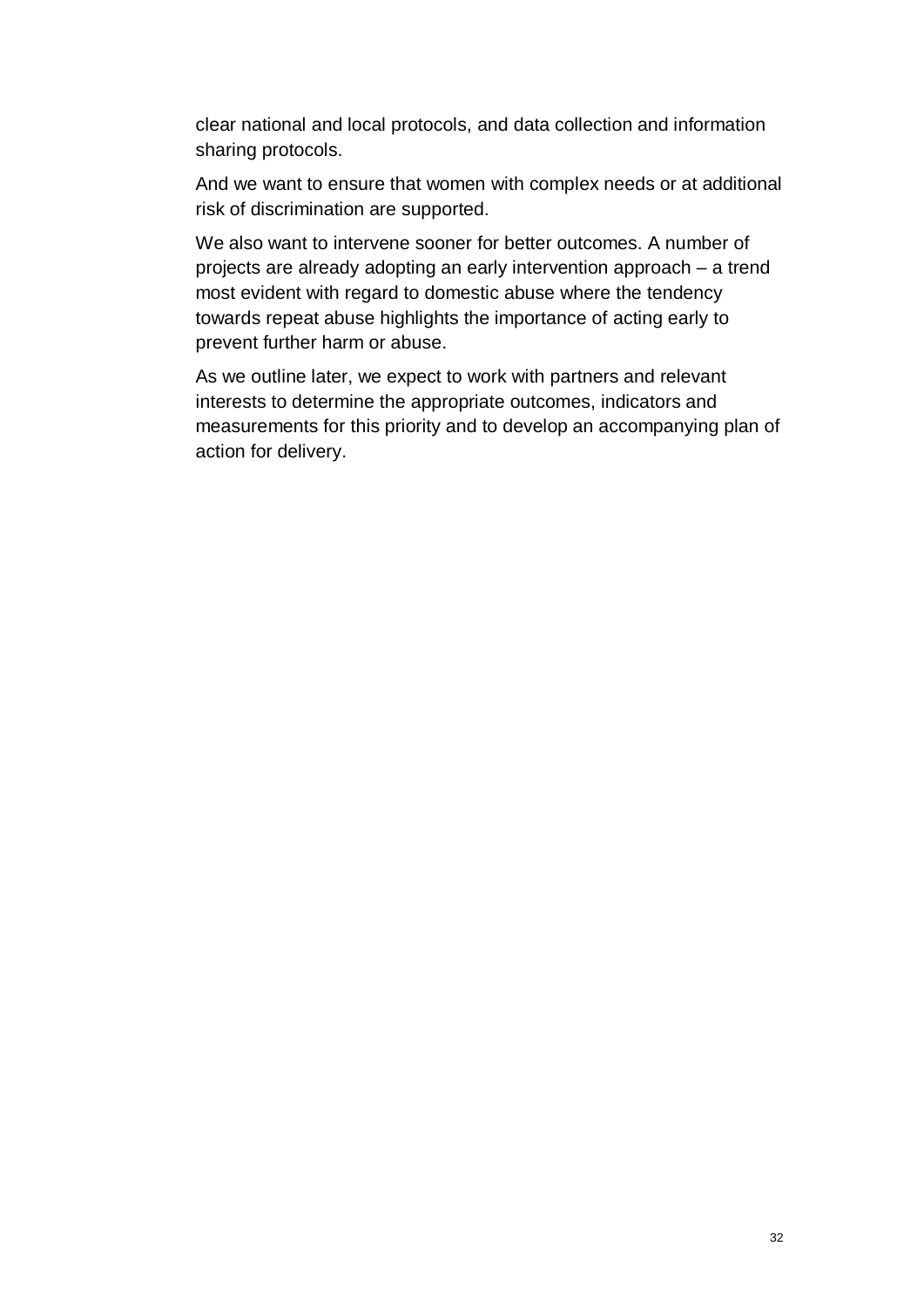**Priority 4:** Men desist from all forms of violence against women and girls and perpetrators of such violence receive a robust and effective response

> "I used to feel it was my entire fault and I felt ashamed. I now know and believe for the first time the abuse was the fault and responsibility of my abuser."

Kingdom Abuse Survivors Project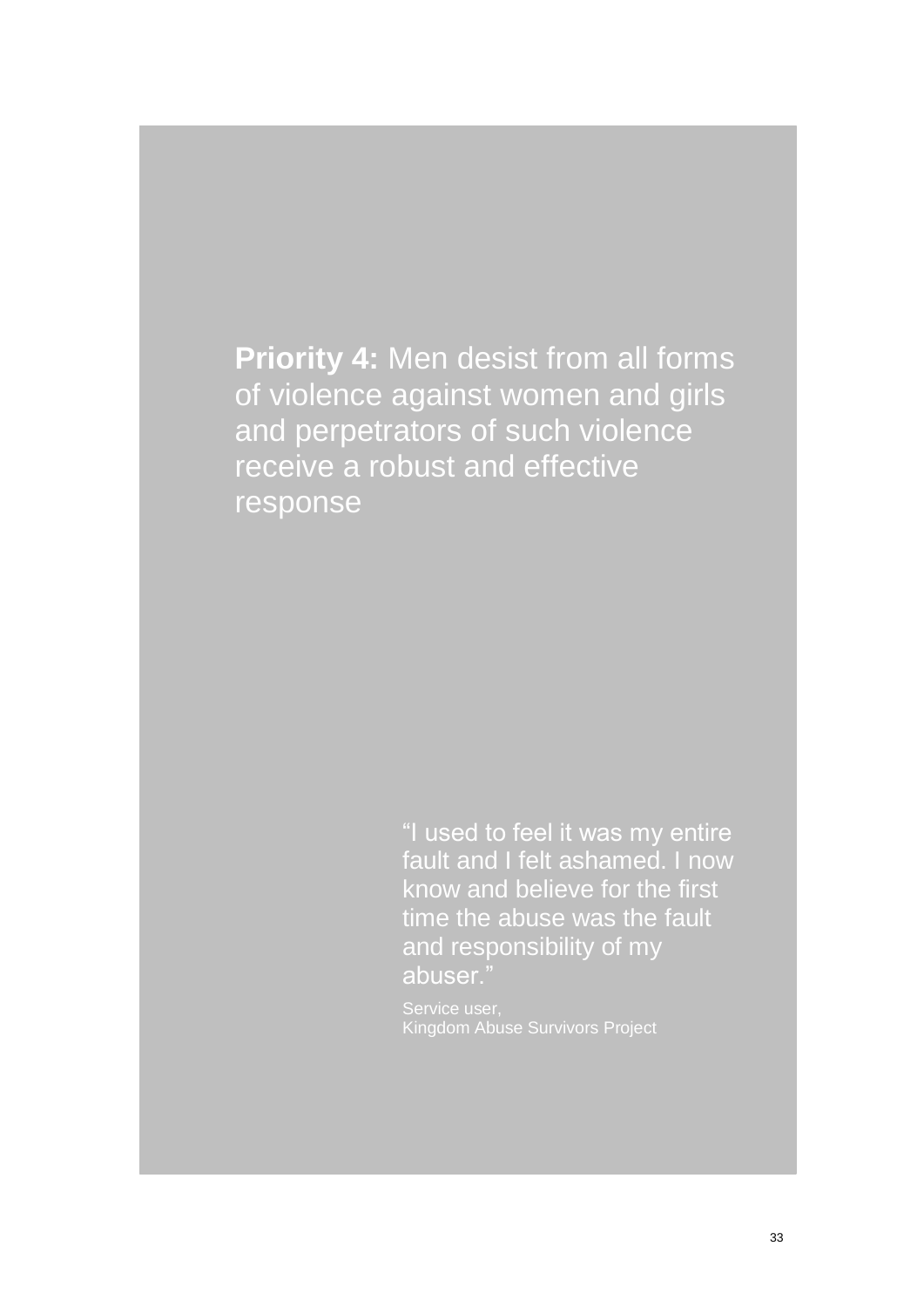## **4.1.4 Priority 4**

Men desist from all forms of violence against women and girls and perpetrators of such violence receive a robust and effective response. **We must ensure that:**

- Justice responses are robust, swift, consistent and coordinated
- Men who carry out violence against women and girls are held to account by the criminal justice system
- Men who carry out violence against women and girls are identified early and held to account by the criminal justice system.

#### **What we know**

The criminal justice system has an important role in the enforcement of the law and prevention of violence against women.

The robust approach of the police and COPFS to the detection and prosecution of offences involving domestic abuse sends an unequivocal message that there is no place for this type of offending in our society and it will not be tolerated. Perpetrators of domestic abuse can expect the full force of the law to hold them to account for their behaviour.

Prosecution is important for survivors because it addresses the crime they have experienced. It also can help their psychological recovery by acknowledging their status as victims. This can be especially important for the victims of rape.<sup>21</sup>

Unfortunately, there are still barriers to prosecution: from victims' reluctance to report a crime, through to institutional barriers such as the length of time each stage of the process takes. As a result, attrition rates are still higher than we would hope them to be. $^{22}$ 

It's not just prosecution outcomes that are of note. It is important that victims are treated respectfully during the justice process and that they are supported through the life of case – from reporting through to giving evidence and in the period after. Organisations like ASSIST provide this function in the context of specialist domestic abuse courts.

Internationally, there is growing consensus that prosecution alone is not enough to eradicate the problem of violence against women and

 $\overline{a}$ <sup>21</sup> Ford DA and Breall S (2003) Violence Against Women: Synthesis of Research for Prosecutors. US Department of Justice. https://www.ncjrs.gov/pdffiles1/nij/grants/199660.pdf<br>22 End Victores. A scient Warrel Correct Microsoft

<sup>22</sup> End Violence Against Women Coalition (2008) Realising Rights, Fulfilling Obligations: A Template for an Integrated Strategy on Violence Against Women for the UK

http://www.endviolenceagainstwomen.org.uk/data/files/resources/16/realising\_rights.pdf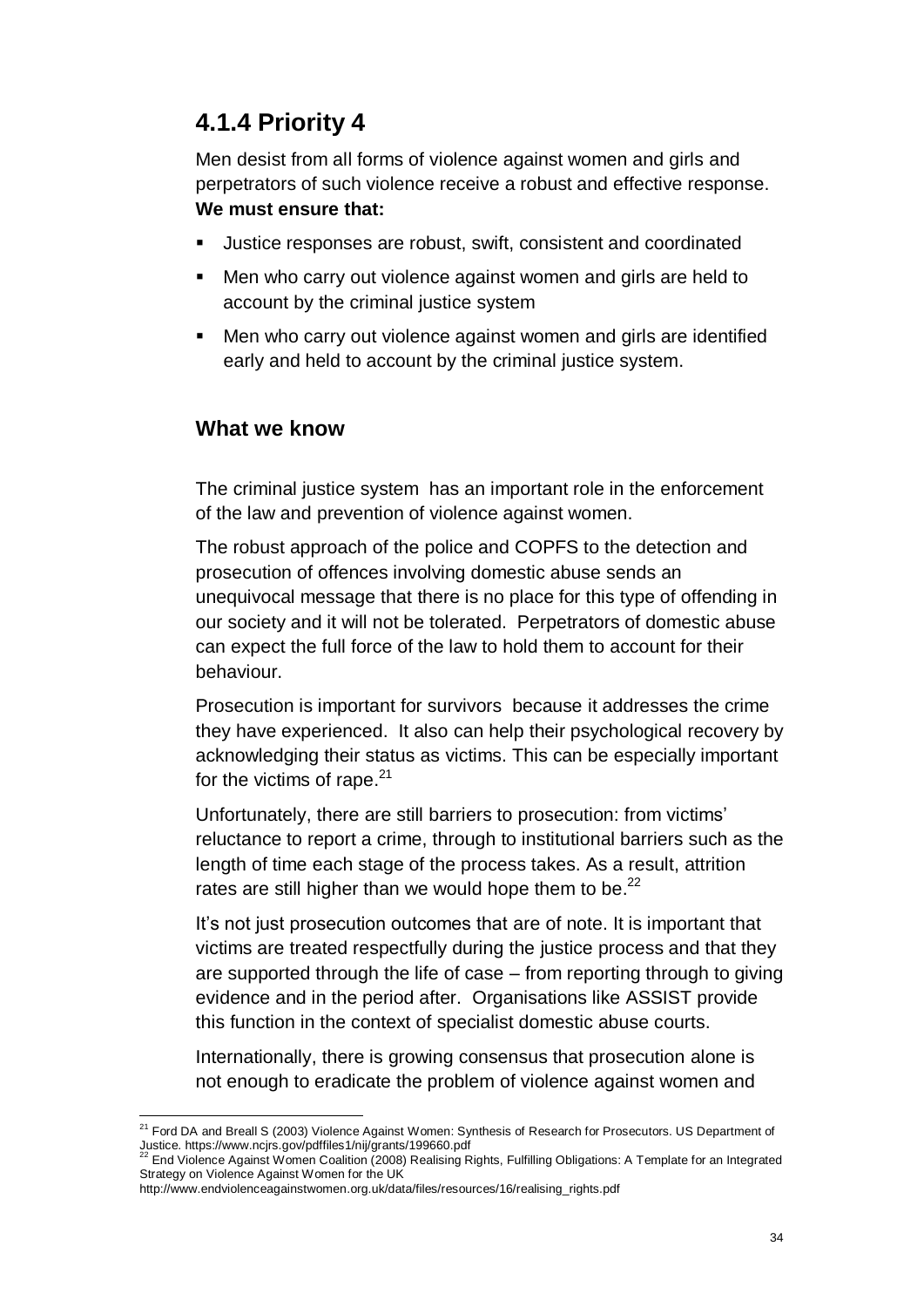girls. Where appropriate, perpetrators must also be supported to change their behaviour and they must be identified early.

Currently, perpetrators are most commonly identified through the reporting to or identification by the police although there is some evidence that a small minority of perpetrators may be identified by seeking help at crisis moments, such as a partner leaving or when child contact issues arise<sup>23</sup>; media advertising and signposting by social welfare agencies are other potential routes that perpetrators have suggested would be effective<sup>24</sup>. A key question however is what opportunities are there for intervention once a perpetrator is identified by whatever means.

#### **Going forward**

We must make it clear in everything we say and do that violence against women and girls in any shape or form will not be tolerated in Scotland. We want to reinforce the consistent message that all forms of violence against women and girls are not acceptable and perpetrators must expect to receive a response which is proportionate but equally swift and effective.

We want women and girls affected by violence and abuse to be supported by a sensitive, efficient and effective justice system. In this context, we will explore how long it takes a case involving violence against women or girls to move through the court process and the impact on the victim and effect on the level of attrition. Relevant links should also be made between the experience of women and girls within the criminal and civil justice systems.

We want the men who carry out such violence to be identified earlier and held to account for their behaviour.

We want robust enforcement to address re-offending and to ensure that men get the support they need to change their behaviour at the earliest opportunity.

 $\overline{a}$  $^{23}$  Hester M et al (2006) Domestic Violence Perpetrators: Identifying Needs to Inform Early Intervention https://mobile.worcestershire.gov.uk/cms/pdf/Domestic-Violence-Perpetrators-Identifying-needs-to-inform-early-

intervention.pdf<br><sup>24</sup> End Violence Against Women Coalition (2008) Realising Rights, Fulfilling Obligations: A Template for an Integrated Strategy on Violence Against Women for the UK

http://www.endviolenceagainstwomen.org.uk/data/files/resources/16/realising\_rights.pdf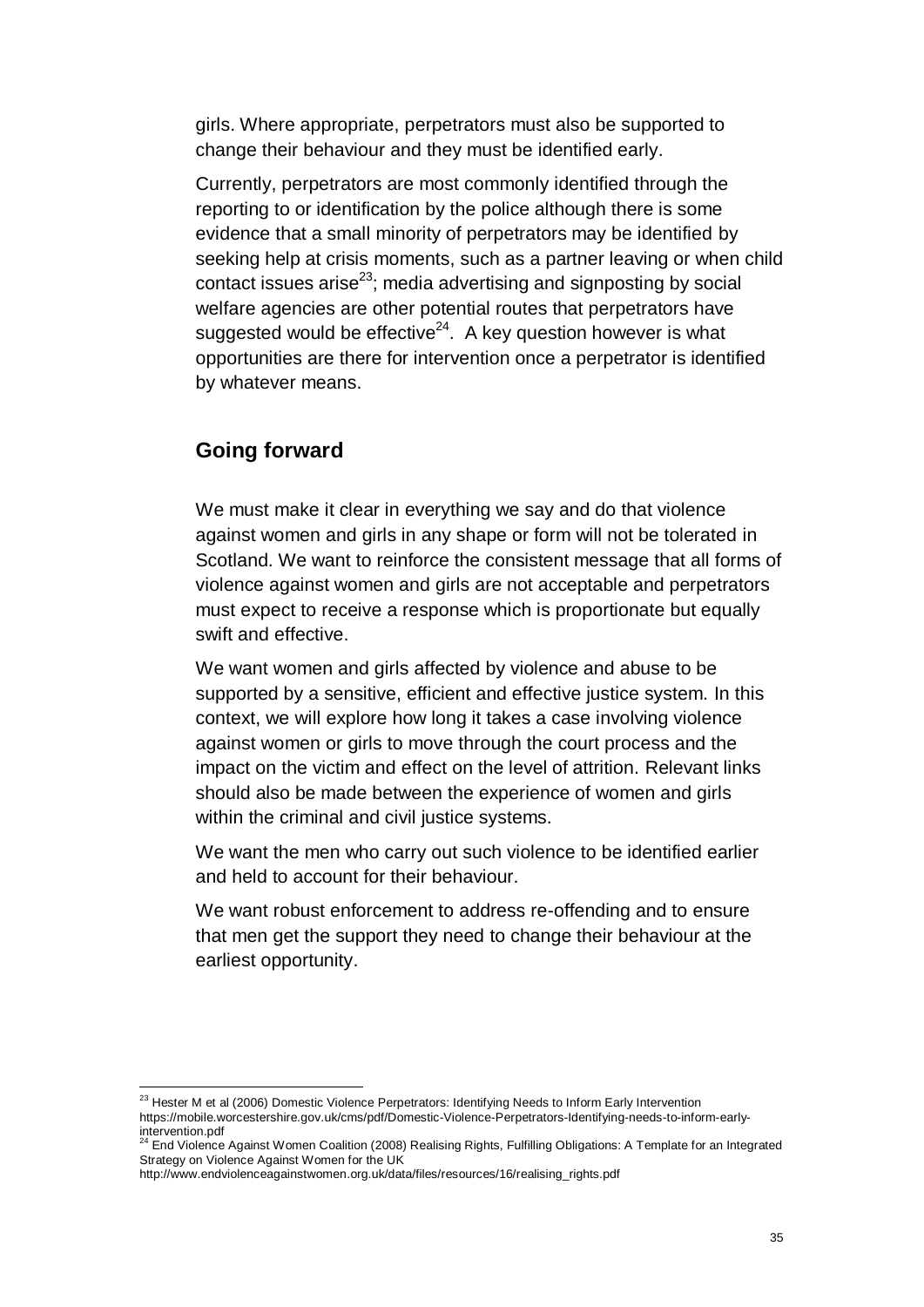The specific outcomes, indicators and actions which will deliver against this priority will be developed with partners as explained in the next section of the Strategy. As part of this, we will also consider where it is appropriate to set targets to drive improvement.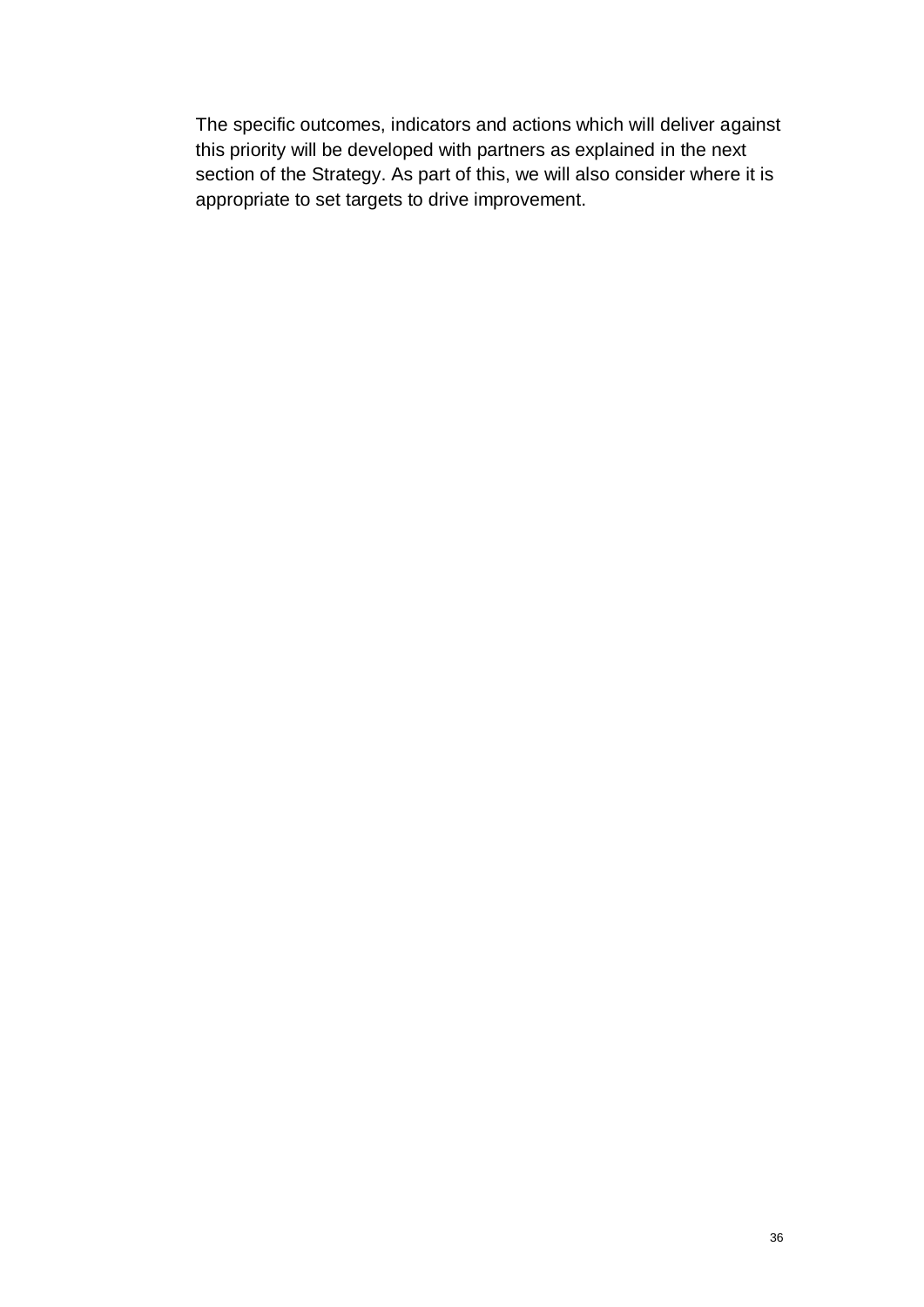## **5: How we will get there**

"I want to give my opinion… to help other women in the same position."

Service user, Argyll and Bute Rape Crisis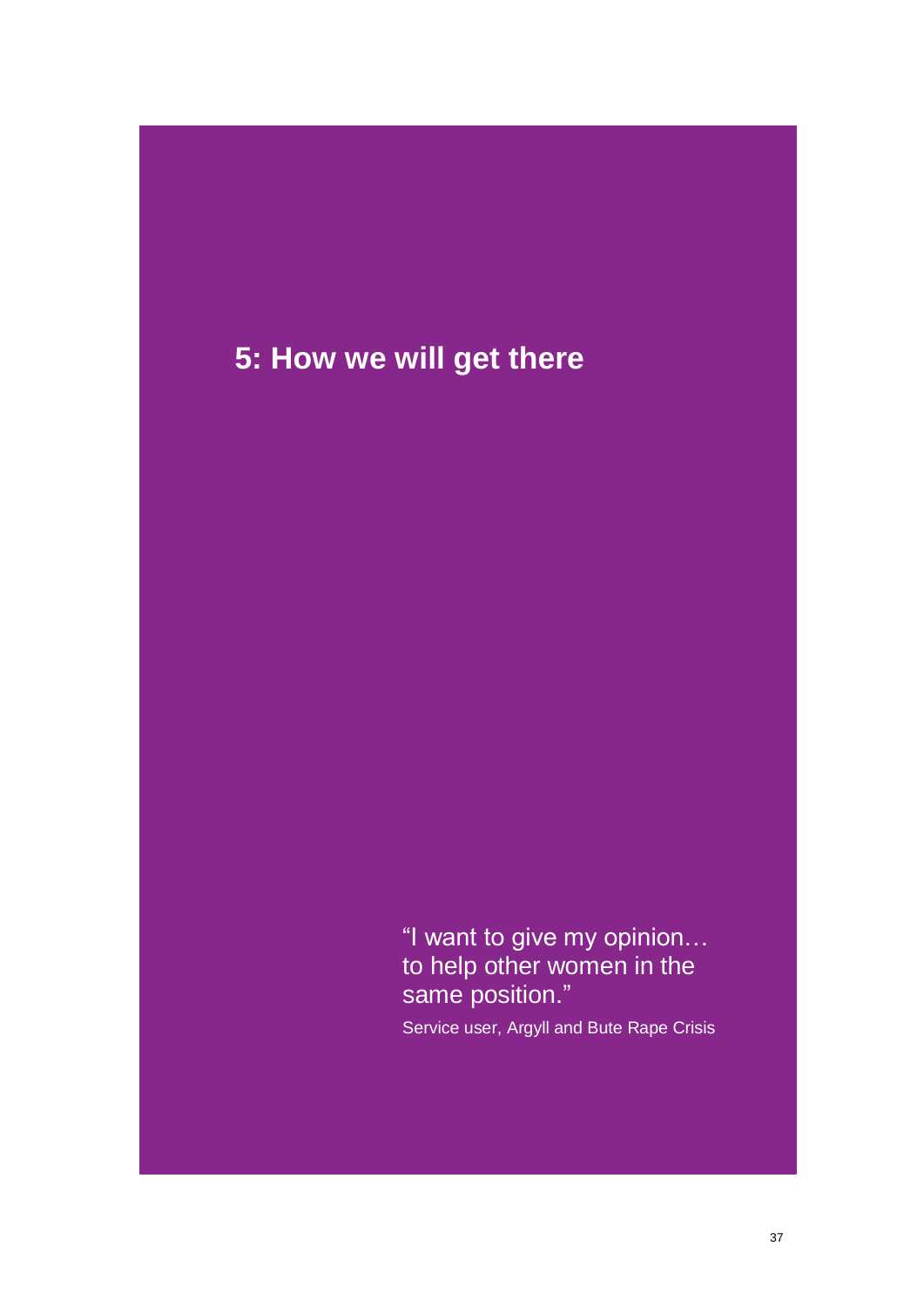## **5. How we will get there**

#### **5.1 Achieving the change**

We're clear about the need to address the full spectrum of violence and abuse against women and girls, and the systematic inequality that underlies it. We've identified our aim and priorities and set out the framework for achieving these. If we are to make the transformational change we envisage in this critical area, we need to develop an ambitious and aligned programme of action, with a robust performance framework including appropriate outcomes, indicators and targets. In this section, we explain how we intend to take this forward.

**Equally Safe** isn't about starting from scratch. As has been established, there's a great deal of activity already underway within the Scottish Government, local authorities, Police Scotland, statutory and specialist third sector organisations and agencies, and communities.

Rather, it's about each and every one of us ensuring that our joint future work is aligned with and contributes to agreed outcomes, objectives and ultimately our end goal of preventing and eradicating violence against women and girls.

Get it right and we'll not only go a long way to achieving our vision of a strong, flourishing Scotland where all individuals are equally safe and respected, we'll also contribute to the Scottish Government's overarching purpose and outcomes as set out within the National Performance Framework.

#### **Leading the way**

Helping drive the step change needed will be the Violence Against Women Joint Strategic Board – a high-level group of senior leaders able to push for change and ensure momentum is sustained within their individual organisations and sectors.

Chaired jointly by the Scottish Government and COSLA and involving Police Scotland and key stakeholders, the Board will oversee delivery of the strategy, monitor progress and identify emerging issues.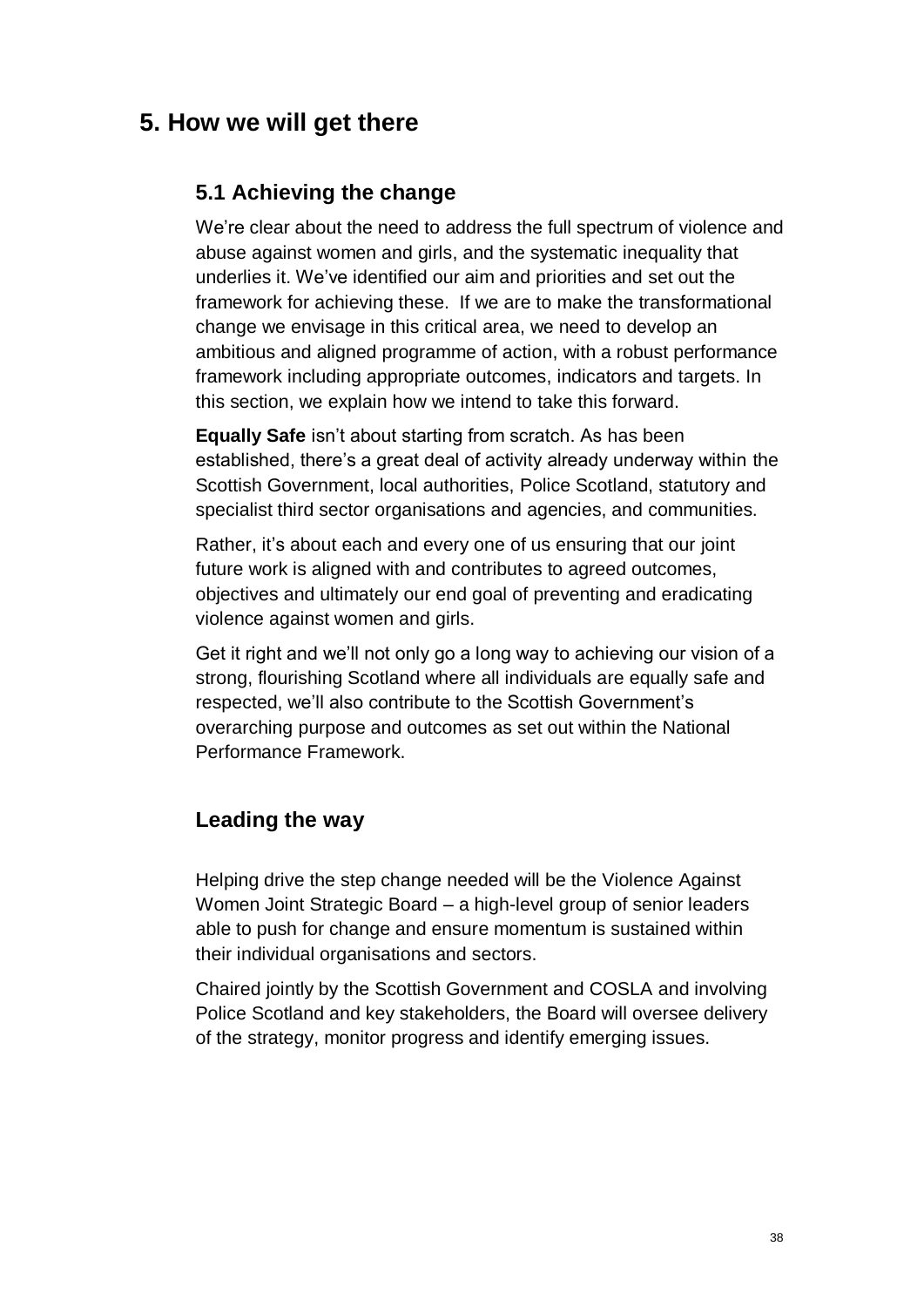### **A phased approach**

Our agenda is as broad as it is far-reaching, reflecting the importance of prevention and effective early intervention, as well as recognising that different individuals have different characteristics and needs.

As such, it's unrealistic to expect that all aspects can be progressed at the same speed or that one all-encompassing action plan can conquer all.

More realistic is that we adopt a phased approach to the development and delivery of our outcomes and objectives, creating a transformative programme of action that can evolve and be added to in order to deliver meaningful change over the long-term.

The first phase of work (2014-15) will concentrate on four initial areas of focus: primary prevention, capacity and capability, and justice – these are described below. In these focus areas, expert working groups will draw from the best available evidence and expertise to develop recommendations which will inform detailed action plans to be delivered in the second phase (2015-18). The fourth focus area is accountability: this will underpin all our activity going forward. The accountability working group will be charged with developing a robust performance management framework. This will include clear outcomes and indicators, and, where appropriate, targets to drive improvement.

#### **Initial areas of focus:**

Engagement with partners during the development of Equally Safe highlighted four recurring themes; themes that we want to focus on in the first phase of implementation.

These are:

 **Primary prevention** - **Contributing to priorities 1 and 2** With greater emphasis on primary prevention than ever before, we want to explore the existing evidence on what works with regards to preventing violence against women and girls. In particular, identifying additional ways of addressing the systematic inequality, attitudes and assumptions that give rise to violence and abusive behaviour, and scoping the costs associated with this activity in time for the next Spending Review. Throughout, we will consider primary prevention in the widest context: society, community and the individual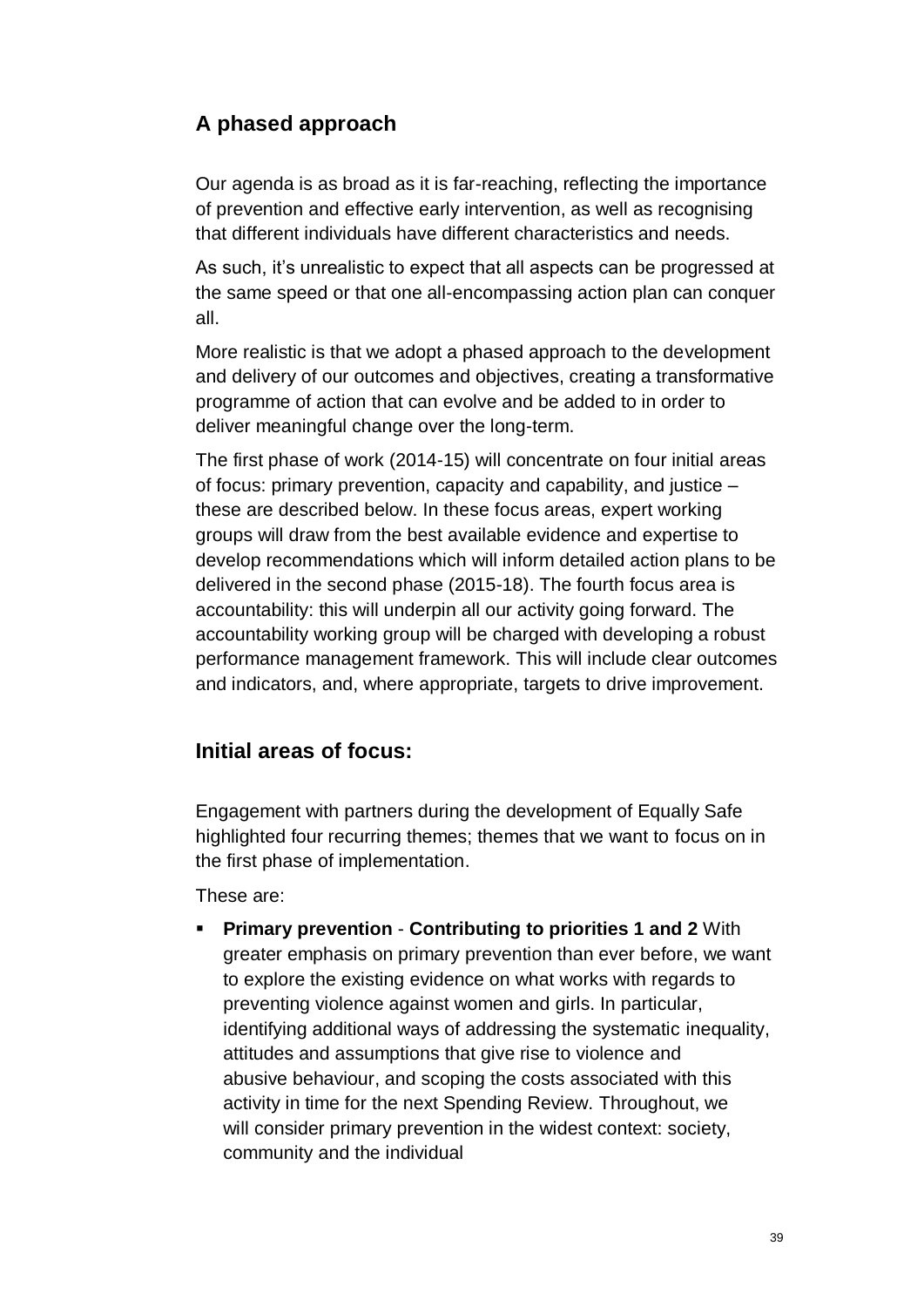- **Capacity and capability -Contributing to priority 3** There exists a wealth of expertise in supporting and responding to the needs of women and girls affected by violence and abuse, not least within third sector specialist service providers such as the Women's Aid and Rape Crisis Networks. But we cannot rely on specialist providers alone – statutory services including health, education, social work and housing need to be just as competent in identifying and responding effectively to violence. Therefore we will need to consider and improve the capacity and capability that exists across these services and beyond
- **Justice - Contributing to priorities 3 and 4** The justice system has a key part to play in keeping women and girls safe from violence and abuse and supporting their recovery. It's also central to how we respond to perpetrators of violence against women and girls. So we will review a 'whole systems' approach within the justice system. This includes consideration of the law relating to sexual offences and domestic abuse, for example whether the current law reflects the true experience of victims of long-term abuse – coercive control included; whether additional specific criminal offences are required; the support available for victims; the time taken to complete cases and the impact of justice interventions in changing perpetrator behaviour and wider public attitudes. Police Scotland is introducing Multi-Agency Tasking and Co-ordinating Groups (MATAC) across Scotland to target serious and serial offenders of domestic abuse and is committed to developing a Performance Framework to measure outcomes, recidivism and rates of re-offending.
- **Accountability – contributing to all four priorities** Violence against women and girls requires a visible focus within strategic national and local planning. In order to increase prioritisation of the issue and enable deeper understanding of how effective we are at combatting and addressing it, we need to take a more overt approach to our collective public accountability. This will include as a matter of urgency developing a Performance Framework with appropriate outcomes and indicators to enable us to measure our performance and progress, as well as supporting strategic investment planning, building on the these outcomes and indicators, to ensure that women and girls throughout Scotland benefit from consistently high-quality services.

These four areas are by no means the sum of activity required. However, by focusing on a small number of key areas at the outset our intention is to make the strongest possible start – building momentum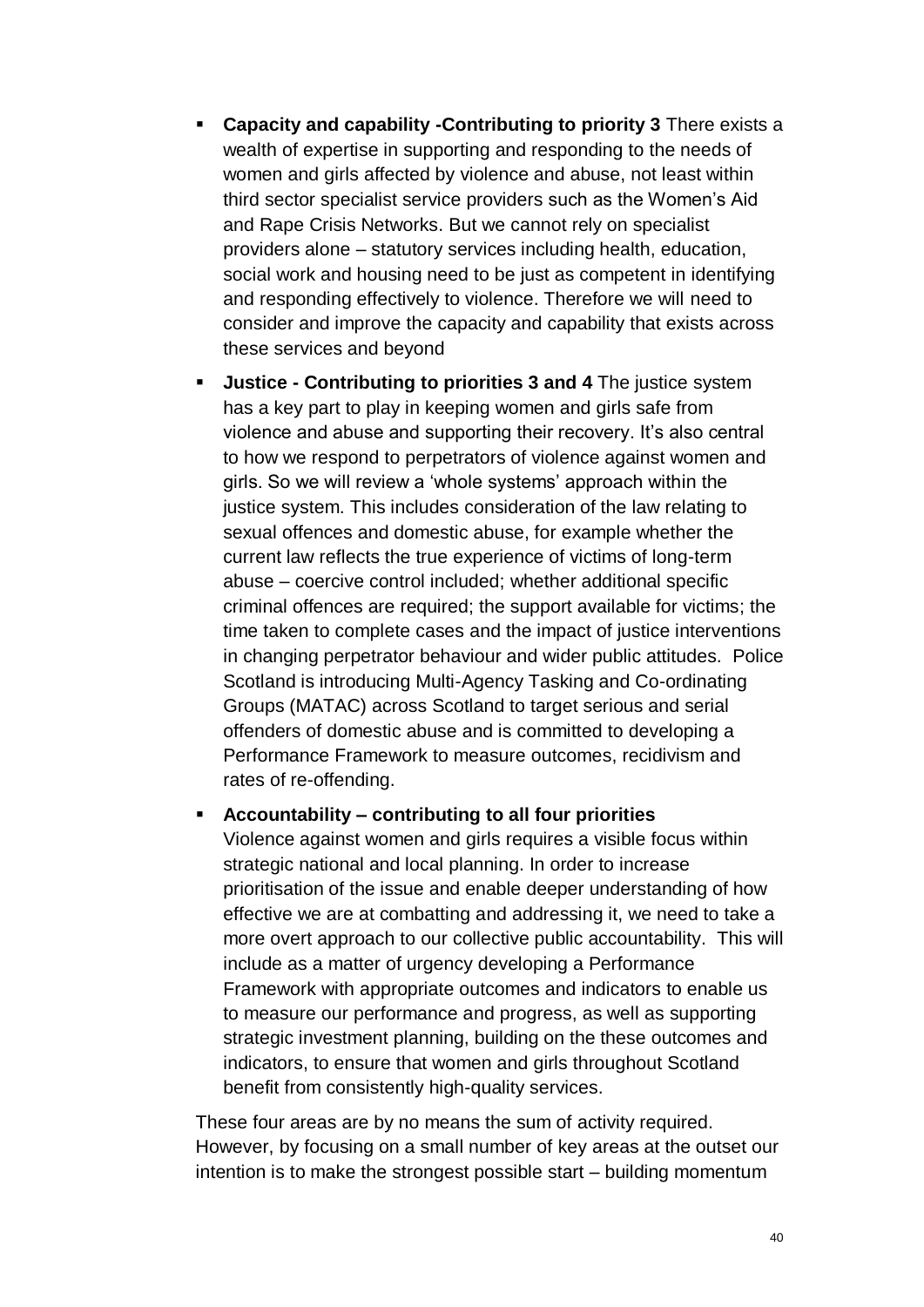early on, instilling confidence and enthusiasm in partners, and showing that we're serious about delivering real and lasting change for the women and girls of Scotland.

#### **Phase 1 workstreams**

Delivery of these four initial areas of focus will be taken forward by expert working groups, coordinated by the Scottish Government. The working groups looking at primary prevention, capacity and capability and justice will be tasked with identifying gaps in current activity, and making recommendations to inform an action plan. The delivery of the action plans will be governed by the performance management framework developed by the accountability working group.

Appointed by the Violence Against Women Joint Strategic Board, the expert working groups will be drawn from the wide range of partners with a wealth of experience and informed by the experience of those women and girls who have been subject to violence or abuse.

Working groups will be expected to report on their progress regularly to the Board, aiming to have programme underway and a first report on progress – including initial recommendations for the Joint Strategic Board to consider - by International Women's day (March 2015).

#### **Early commitments**

In addition to the activity initiated by the expert working groups, the Scottish Government and core partners will also support delivery by:

- **Supporting more robust and effective service delivery and planning arrangements** – including developing and funding the roll-out of a National Framework for Multi-Agency Risk Assessment Conferences (MARAC); renewing guidance to support Violence Against Women Multi-Agency Partnerships; and developing public health guidance to support the implementation of the strategy within the NHS
- Completion of roll-out of MATAC Groups across Scotland;
- Development of Performance Framework for MATACs to measure outcomes and rates of re-offending.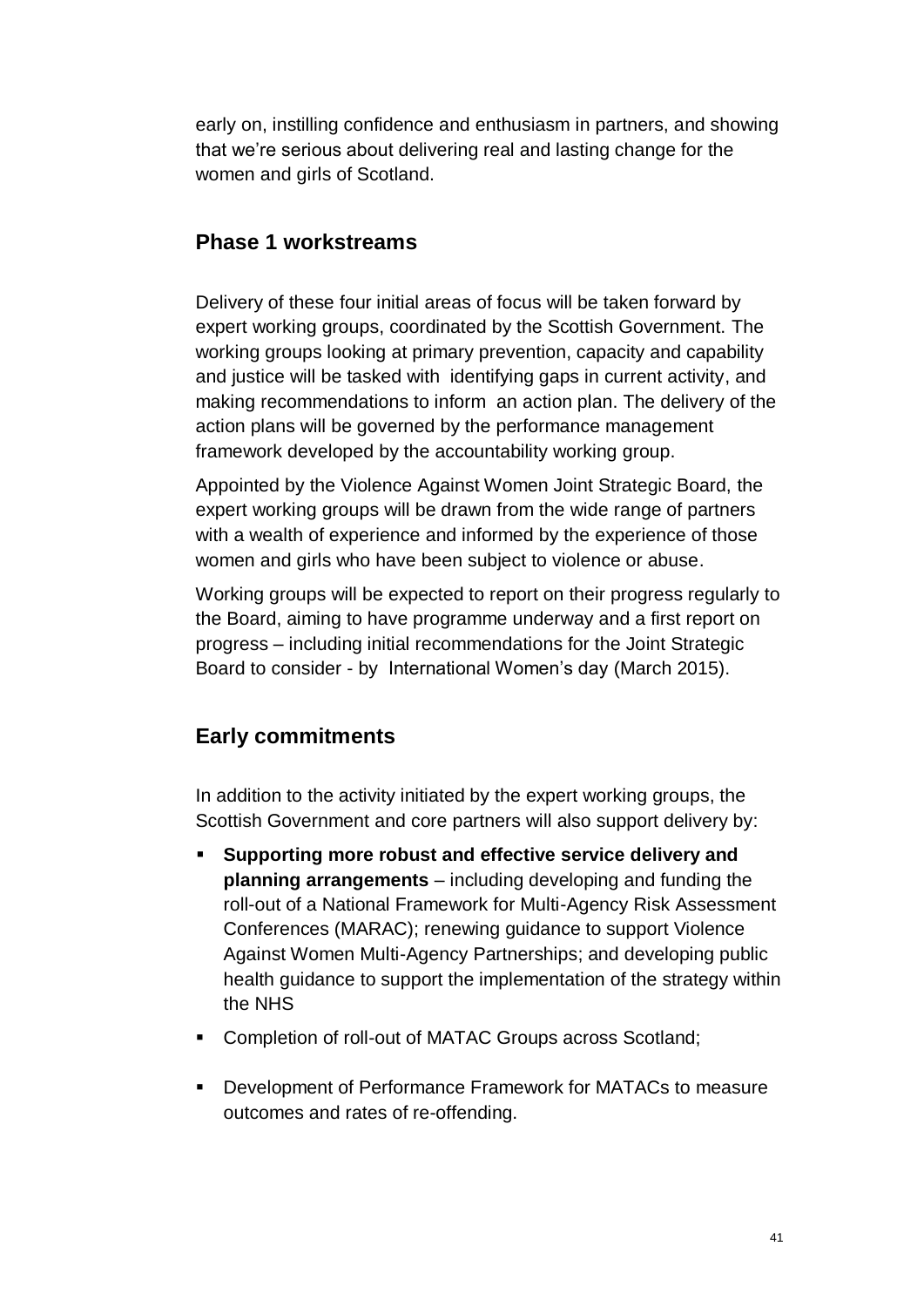- **Development, with partners, of a system for managing violent** offenders under MAPPA legislation to include domestic offenders.
- Pilot of disclosure scheme with a multi-agency group led by Police Scotland exploring the potential benefits and issues associated with introducing an equivalent to 'Clare's Law' in Scotland.
- **Challenging all employers, particularly public sector employers, to support those who may be experiencing or at risk of violence or abusive behaviour** – and furthermore how they can develop a culture which contributes to the prevention of violence against women and girls through their HR policies and staff training
- **Encouraging and supporting the development of strategic commissioning with key statutory bodies and partnerships. This will build on the development of outcomes and indicators we jointly develop,** measuring the improvement of violence against women and girls outcomes and focus on prevention
- **Ensuring that key national strategies reflect and statutory bodies are aware of, and committed to, their role in achieving our aim** – in short, how they can contribute to the prevention and eradication of violence against women and girls
- **Actively taking forward the nine recommendations made in ['Tackling FGM in the UK: Intercollegiate recommendations for](http://www.equalitynow.org/sites/default/files/Intercollegiate_FGM_report.pdf)  [identifying, recording and reporting'](http://www.equalitynow.org/sites/default/files/Intercollegiate_FGM_report.pdf)**

#### **Everyone's responsibility**

Whilst these early commitments and expert working groups will help drive change, it's up to all of us to consider what more we can be doing to prevent and eradicate violence against women and girls – starting now.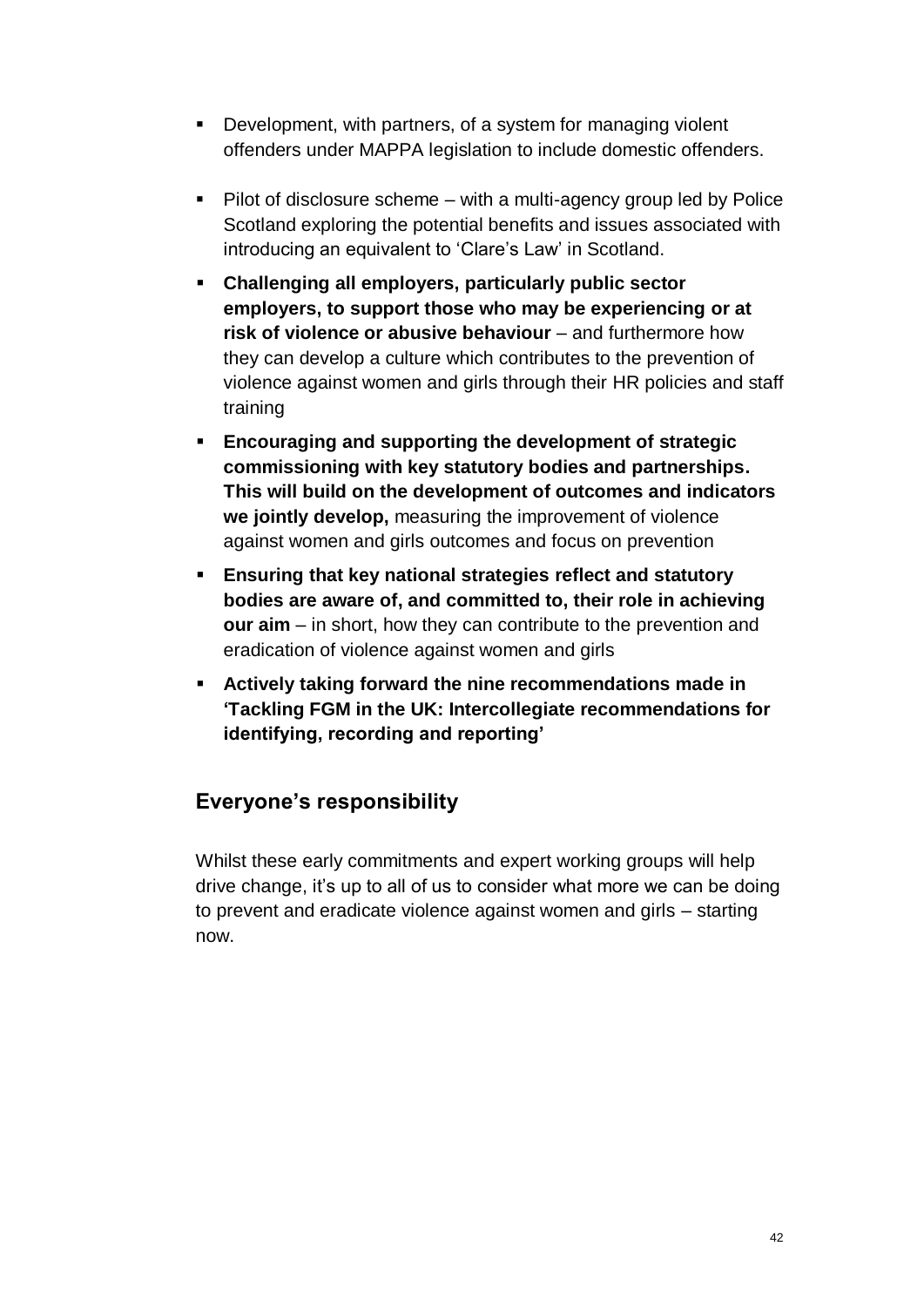#### **5.2 Building our capacity**

**What** we do to prevent the causes and consequences of violence against women and girls is crucially important. But so too is **how** we do it.

There is a wealth of knowledge and experience for us to tap into and build upon. Much of which has been developed by our partners in the Violence Against Women Sector, such as Scottish Women's Aid, Rape Crisis Scotland, and Zero Tolerance from years of working directly with women and girls who have experienced violence or abuse.

#### **Learning from service users**

We also want to ensure that those affected by violence and abuse against women and girls have greater opportunity to help shape the development of policy and practice.

There are a number of positive examples to look to, including the National Domestic Abuse Delivery Plan for Children and Young People (2008), Safer Lives: Changed Lives (2009), Voice against Violence and the work of Scottish Women's Aid and Rape Crisis Scotland.

Now, we want to make it a standard feature of all our work, encouraging greater participation than ever before and ensuring that developments in services continue to be informed by those who use them.

In the words of one focus group participant: "Contributing to this makes me feel that something positive will come out of what I went through."

The further we reach out, the more insightful the feedback will be.

#### **Increased strategic priority**

We will increase the priority given to violence and abuse against women and girls in local and national strategic planning.

Community Planning Partnerships (CPPs) bring together public bodies and others to work together to improve outcomes for people, focusing on prevention at a local level. CPPs agree their strategic priorities and resource and provide appropriate services in support of those priorities.

Some Single Outcome Agreements and Community Planning Partnership activities already reflect a strong focus on violence against women and girls, and this is to be welcomed. We will continue to work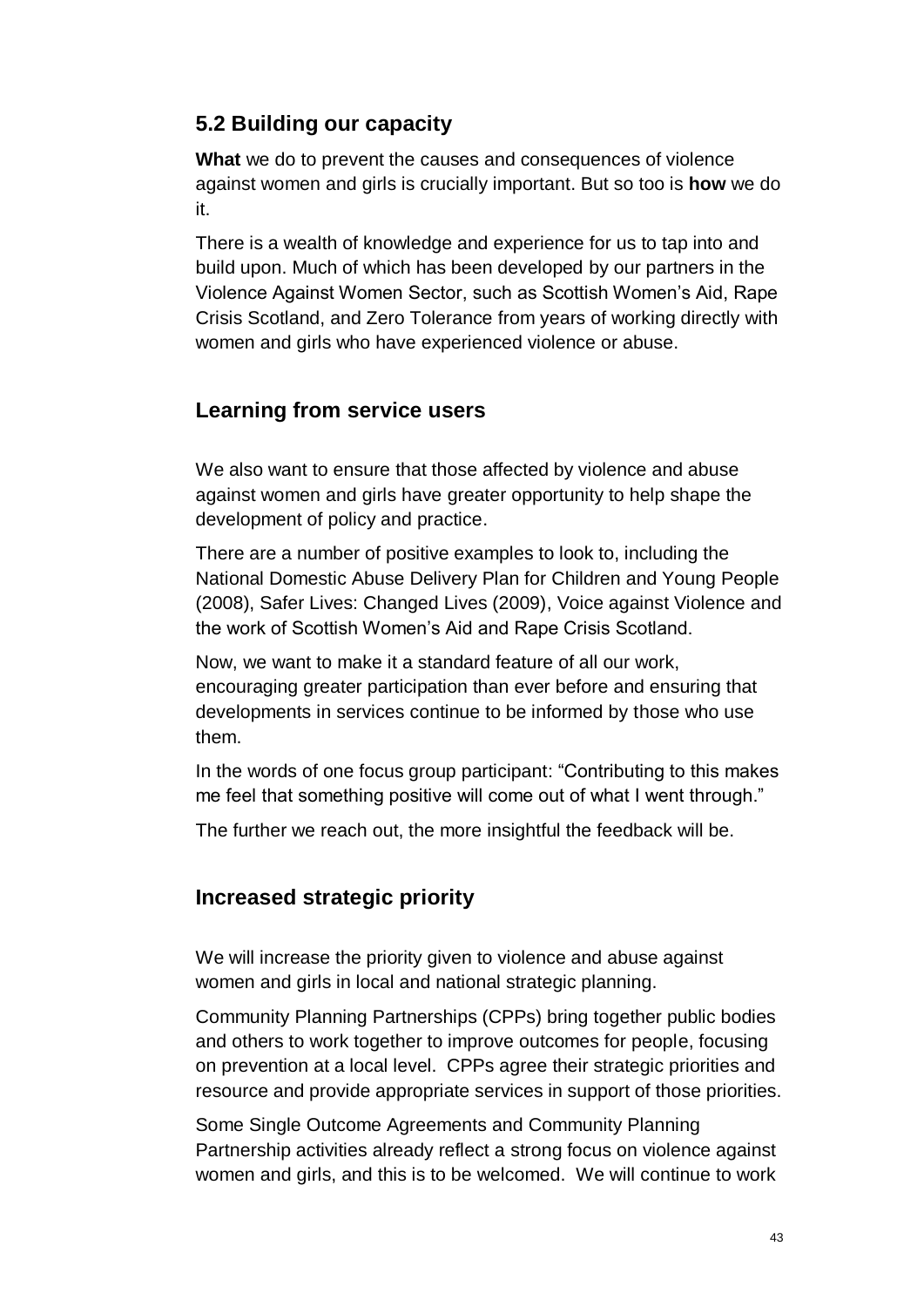with local partners to ensure that we learn from these CPPs about the benefits of focusing on violence against women as a strategic priority.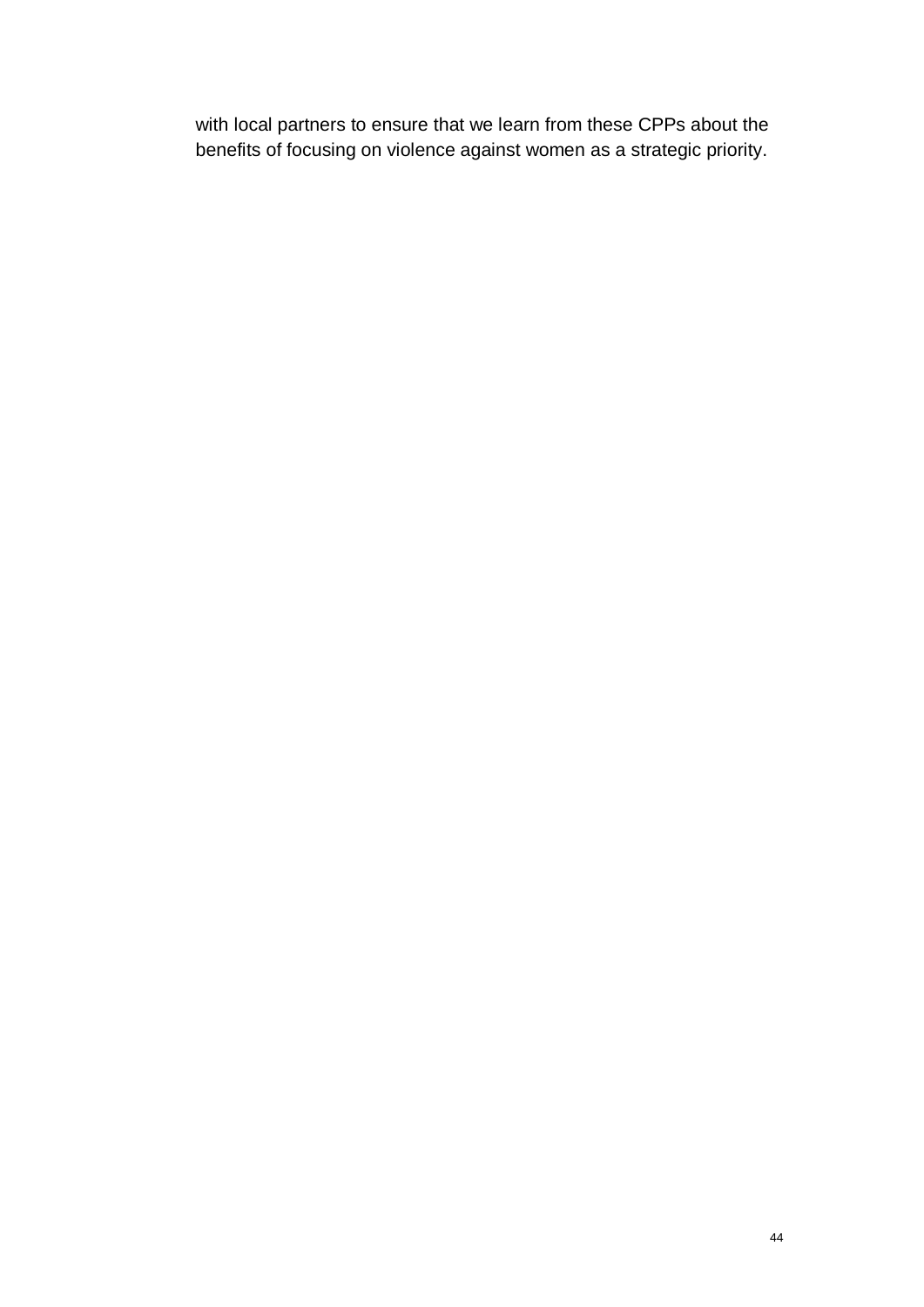#### **5.3 Making best use of resources**

At a time when resources are already stretched it's never been more important to make the best use of the people and finances that we have.

That said, dedicated funding for violence against women and girls has been at all-time high in Scotland for several years now. Between 2012- 2015 alone, the Scottish Government has allocated £34.5 million to tackling the issue.

Millions of pounds are spent across the public sector as a whole: on our criminal justice system; in our health, education, and social work services; and in providing services for women through the third sector. We need to consider our resources in this broader sense and ask how we can utilise these connected budgets and make public spending work even harder.

Take, for example, the great number of GPs working throughout Scotland. Primarily, their role is to keep people healthy but in doing so they are in a unique position to pick up on the early signs of violence and abuse long before that behaviour comes to the attention of Police Scotland, the courts or Women's Aid. We need to consider further examples like this.

We will maintain our substantial investment over the next period while we meet our early commitments and the expert working groups identify the resources required to deliver the changes we are seeking. This will enable us to determine the focus and any re-alignment of funding from the next spending review onwards.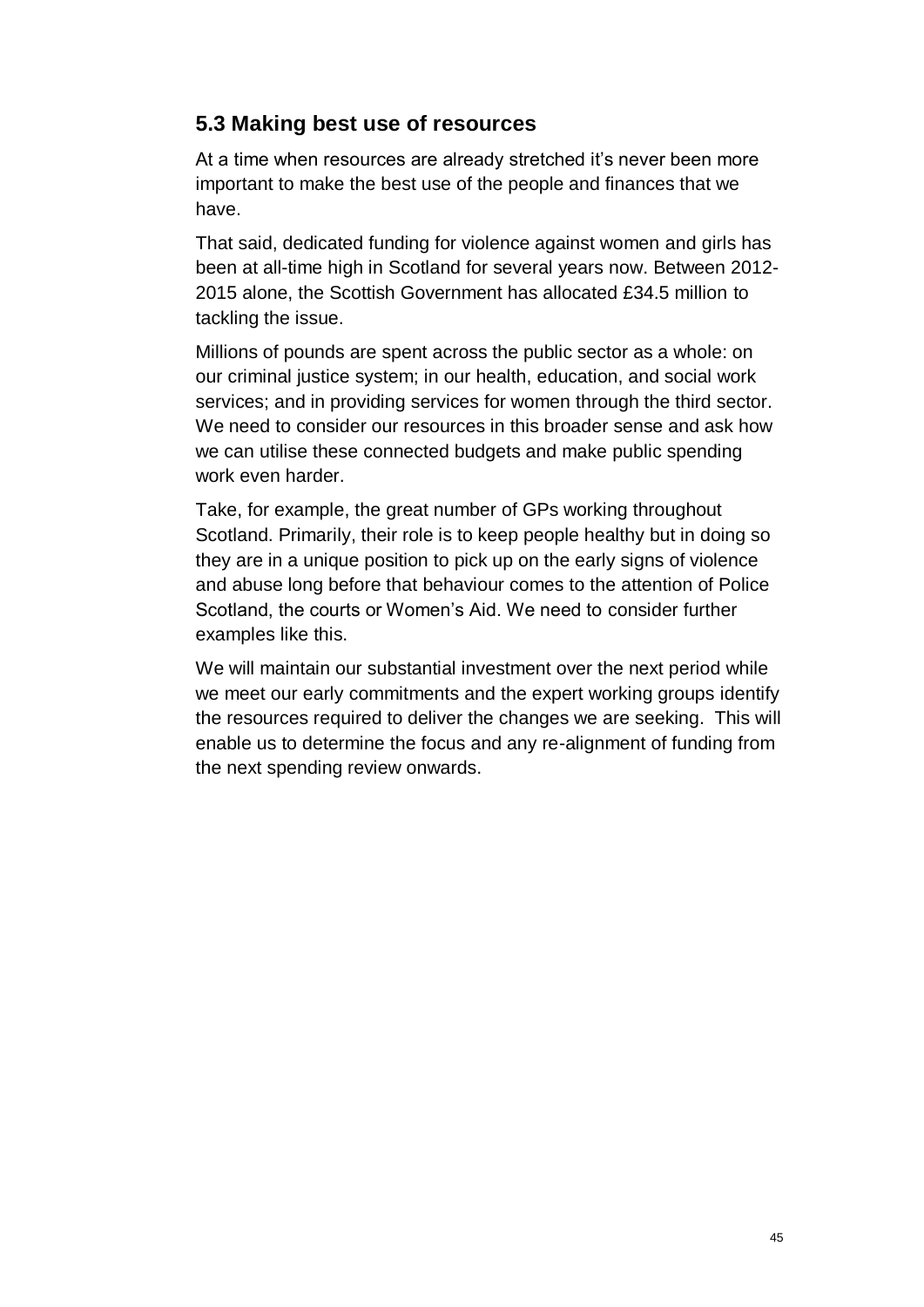#### **5.4 Measuring our progress**

We will assess our progress in relation to our aim and the outcomes that will be developed collaboratively, rather than the implementation of specific actions or activity.

We want to demonstrate a steady reduction in all forms of violence against women and girls, moving ever closer towards our overarching aim of preventing the problem altogether.

Requiring a significant step-change in policy, practice and societal attitudes over the long-term, it's unrealistic to expect dramatic improvement in the short-term. However the more ambitious we are and the sooner we start, the greater the difference we'll make.

#### **Performance Measurement**

**Identifying outcomes and indicators and measuring the progress made in achieving change will be important to delivering on the priorities identified. To this end we will be developing a measurement framework** setting out our agreed outcomes and a suite of high-level and intermediate indicators – and where appropriate targets - as part of the Accountability workstream. This will be undertaken as one of the first actions arising from this strategy.

This framework will be developed with partners and will align with the existing National Performance Framework currently embedded across the Scottish Government and within local authorities and the wider public sector. Indeed, a crucial component of our work going forward is that we are able to measure our performance at a local level.

#### **Capturing and sharing new data**

Violence against women and girls encompasses a wide range of behaviours and attitudes – some of which, but not all, constitute crimes.

There are still many gaps in our data. For example, there are no indicators to measure attitudes towards the different forms of violence against women and girls or broader gender stereotypes.

Helping to address this, the Scottish Government intends to survey a representative sample of the adult population at regular intervals. This will enable us to monitor whether public attitudes towards violence against women and girls are changing, and help inform future action.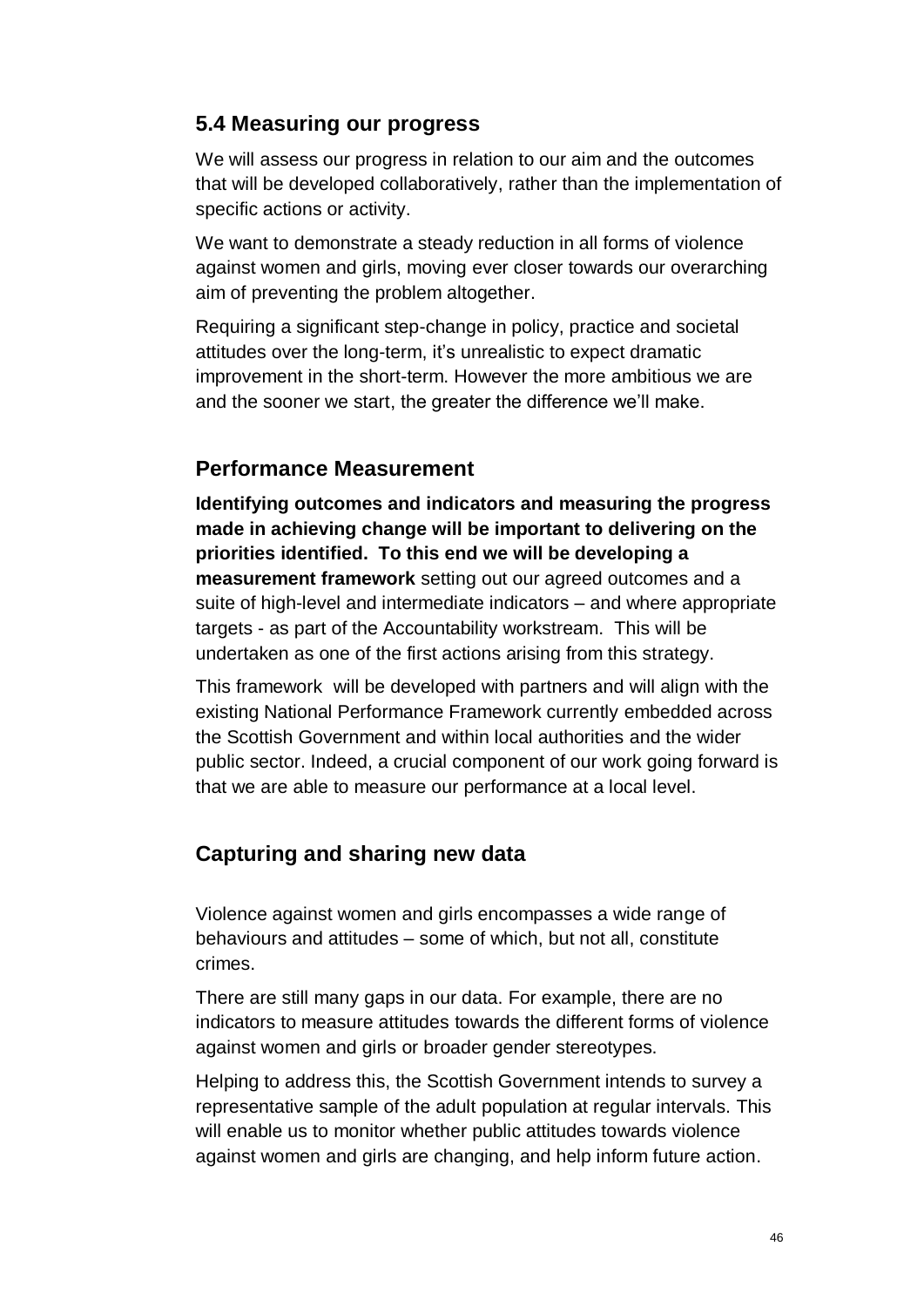However, as a multi-agency, multi-sector strategy Equally Safe requires all partners – at local, regional and national level – to put in place robust measures to capture and share data. Because the more complete our picture of the prevalence of the problem, the more effectively we can target our resources.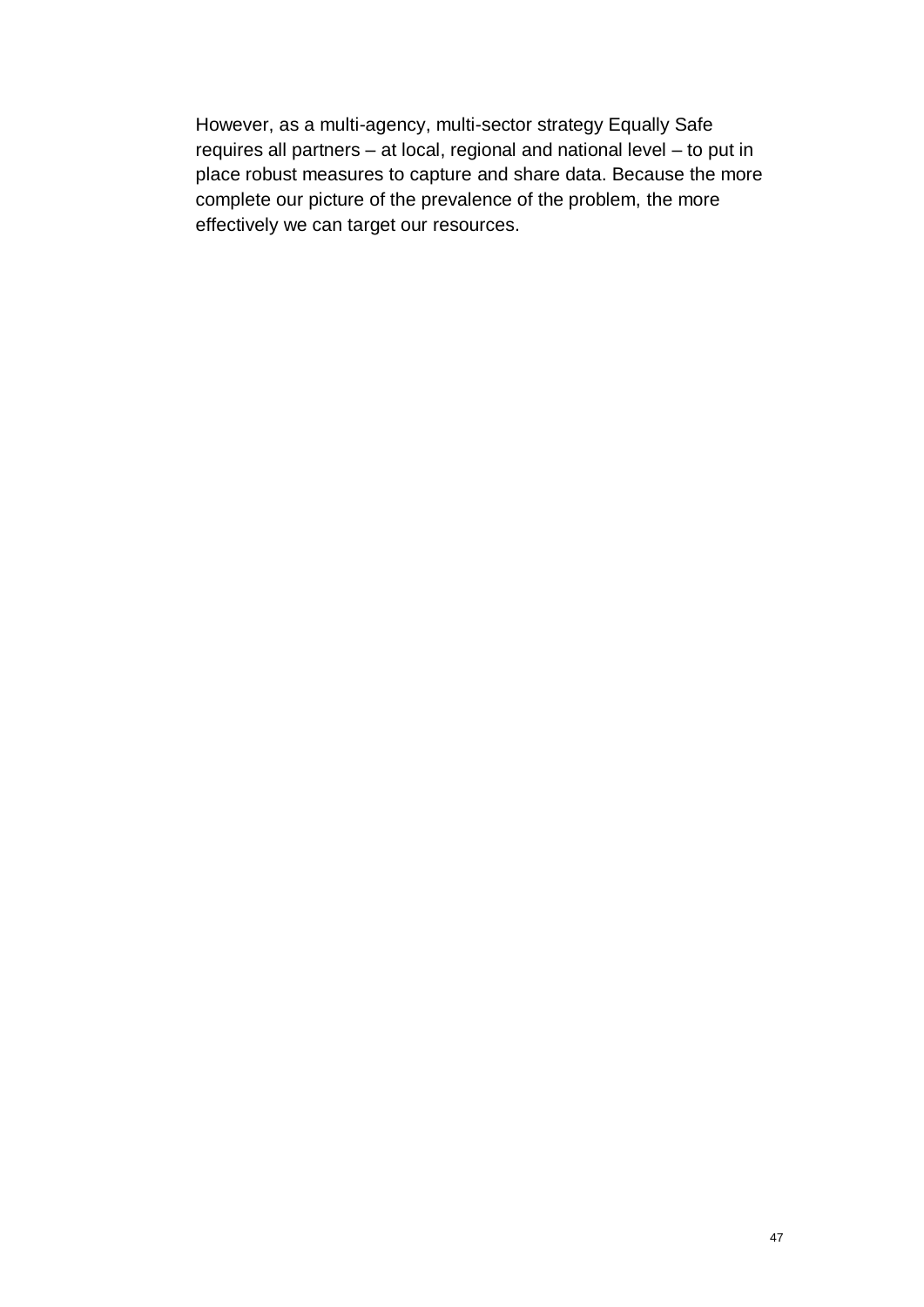#### **The next step**

The Scottish Government and COSLA are immensely grateful for the enthusiasm shown by a wide range of partners so far; enthusiasm that has helped get our national strategy for preventing violence against women and girls to this stage.

As we proceed to implementation stage, we need to build on this enthusiasm. We need as a matter of priority to identify the outcomes and indicators of the performance framework and identify any gaps that exist. We need to put in place the actions required to deliver the areas of focus for Phase One, taking responsibility for delivering these actions, and building our capacity and capability wherever it's required.

The strategy creates an opportunity for us to all think differently and 'do differently', an opportunity to learn from the views and experiences of those affected and seek out new ways of overcoming the deep-rooted inequalities and attitudes that help perpetuate the problem.

Most of all, it's our opportunity to rid Scotland of violence against women and girls once and for all, so that all individuals, regardless of gender, are **equally safe** and respected.